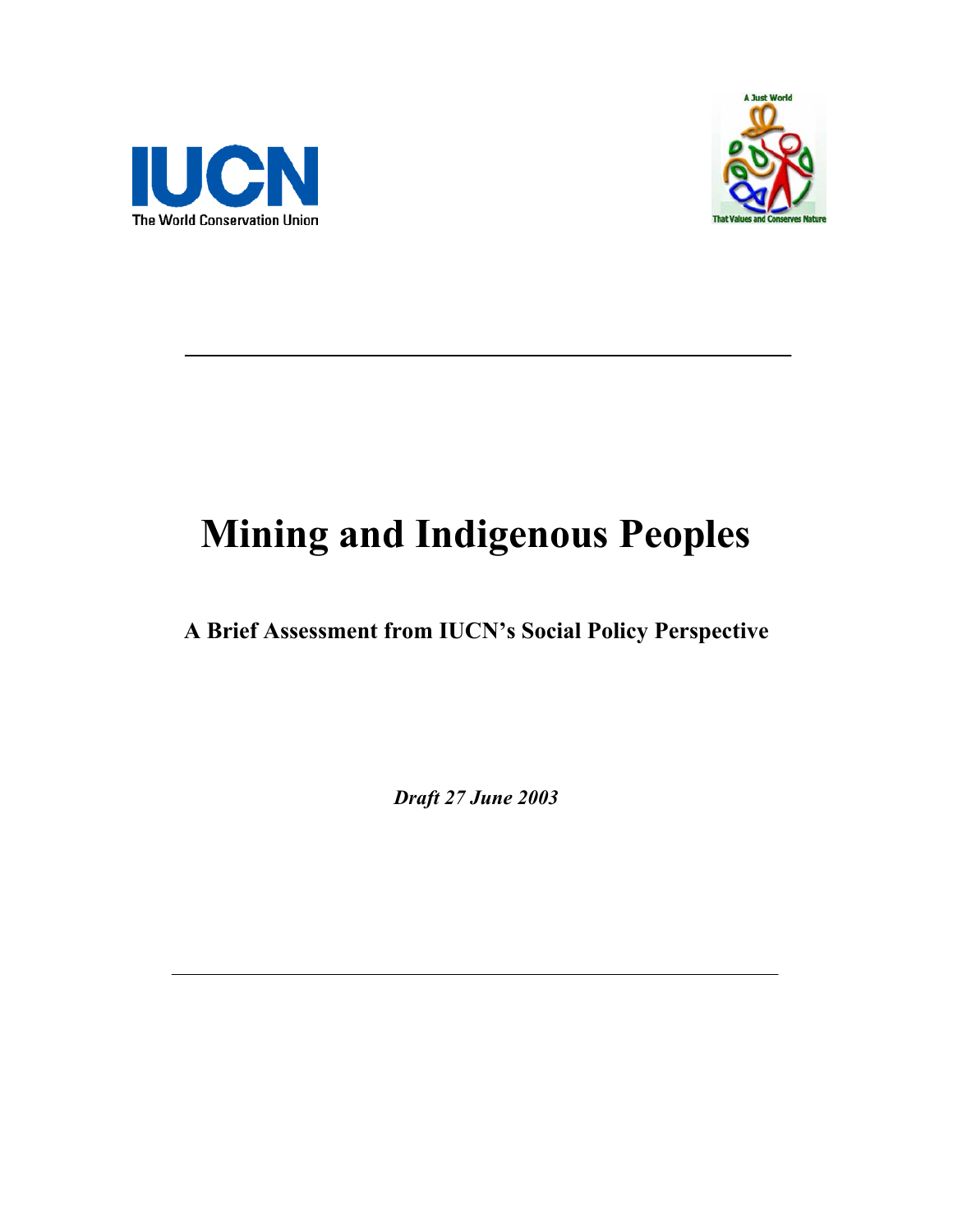# **Table of Contents**

| <b>EXECUTIVE SUMMARY</b>                                             | 3                |
|----------------------------------------------------------------------|------------------|
| THE GLOBAL CONTEXT                                                   | 5                |
| <b>INTRODUCTION</b>                                                  | 5                |
| <b>IUCN POLICIES</b>                                                 | 6                |
| <b>INDIGENOUS PEOPLES' STATEMENTS</b>                                | $\boldsymbol{9}$ |
| <b>INDIGENOUS RIGHTS: AN INTERNATIONAL PERSPECTIVE</b>               | 12               |
| DIFFERENT APPROACHES TO MINING                                       | 14               |
| MINING AS A THREAT: THE NEGATIVE SOCIO-CULTURAL, ENVIRONMENTAL AND   |                  |
| <b>ECONOMIC IMPACTS</b>                                              | 14               |
| <b>TOTAL REJECTION ARGUMENT</b>                                      | 15               |
| A DIRECT OR INDIRECT SOURCE OF EMPLOYMENT                            | 17               |
| <b>SMALL-SCALE MINING AND BOOSTING INDIGENOUS PRIVATE ENTERPRISE</b> | 18               |
| <b>STRIKING DEALS WITH MINING COMPANIES: SOME KEY ASPECTS</b>        | <b>20</b>        |
| <b>NEGOTIATION AND AGREEMENT BUILDING</b>                            | 21               |
| <b>IMPACT AND RISK ASSESSMENTS</b>                                   | 23               |
| <b>CONSULTATION AND FREE AND INFORMED PRIOR CONSENT</b>              | 23               |
| <b>DAMAGE PREVENTION AND RISK MITIGATION MEASURES</b>                | 25               |
| <b>BENEFIT SHARING AND COMPENSATION</b>                              | 25               |
| <b>DEVELOPMENT PROJECTS</b>                                          | 26               |
| <b>IMPACT MONITORING AND BENCHMARKING</b>                            | 28               |
| <b>DISPUTE RESOLUTION AND SETTLEMENT</b>                             | 29               |
| <b>ROLES AND RESPONSIBILITIES</b>                                    | 31               |
| NATIONAL LEGISLATION AND THE ROLE OF GOVERNMENT                      | 31               |
| <b>INDIGENOUS CAPACITY</b>                                           | 34               |
| THE INTERNATIONAL CONTEXT                                            | 35               |
|                                                                      |                  |
| <b>A COMPARATIVE MATRIX</b>                                          | 37               |
| <b>WAYS FORWARD – A COMMON GROUND</b>                                | 42               |
| <b>BIBLIOGRAPHY</b>                                                  | 45               |
| <b>ANNEXES</b>                                                       | 47               |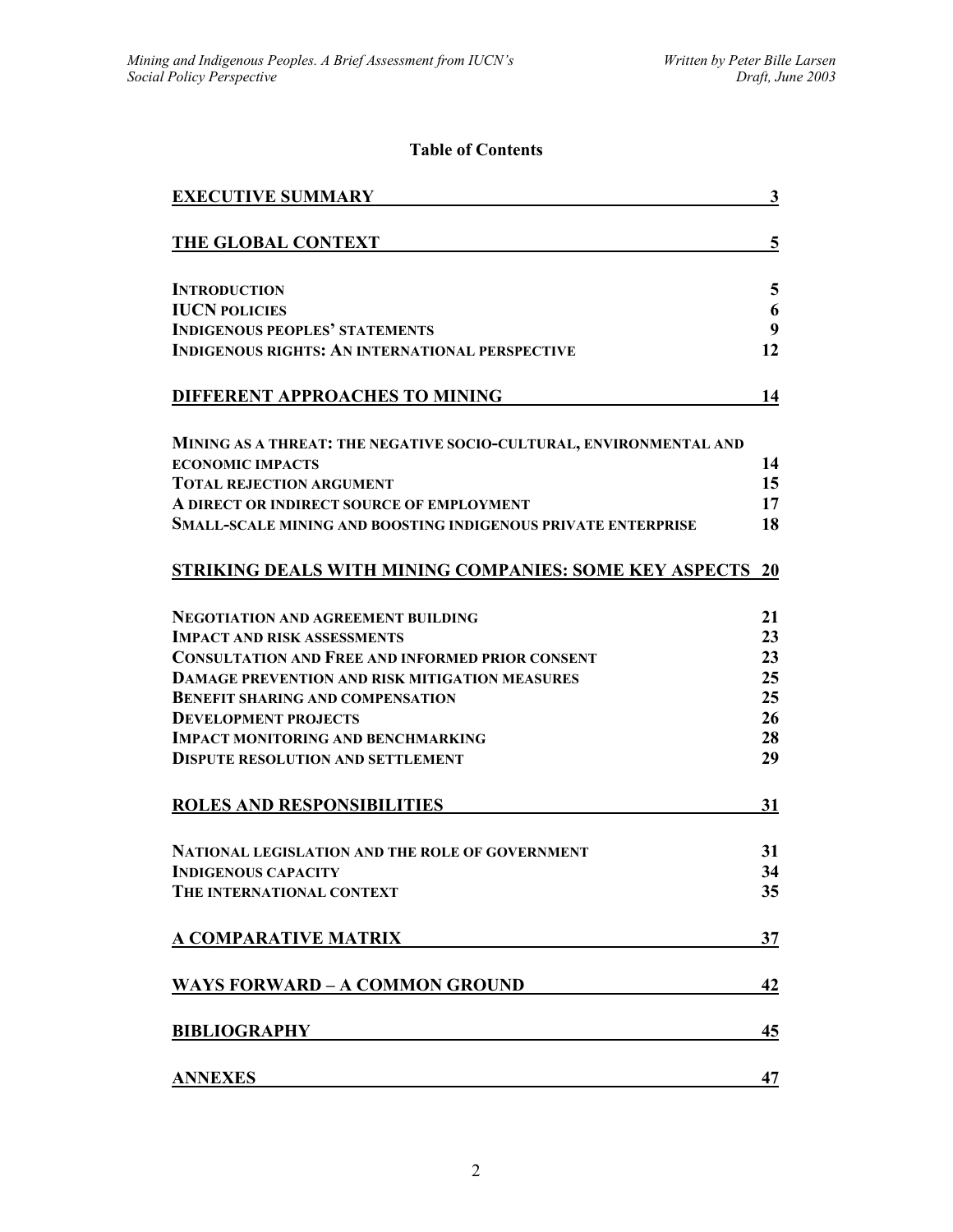#### **ANNEX 1: PROBABILITY OF SUSTAINABILITY MODEL (DOWNING ET AL 2002) 47**

# **Executive summary**

Mining and mineral exploitation is an important industrial activity, but the economics of mining often does not take into account environmental, health, cultural, and social impacts. Mining areas significantly overlap with areas inhabited by indigenous and tribal peoples and by other local communities whose livelihoods depend on the land and other natural resources. These communities bear the direct brunt of mining activities in terms of costs of externalities and yet, they are often marginalized by the mining industry and by governments.

In the last few decades, these environmental and social issues arising from mining has generated important international dialogue involving the United Nations, multilateral financial institutions, non-governmental organizations (NGOs), mining companies, and indigenous peoples and their organizations.

IUCN has reiterated on several occasions the importance of indigenous peoples as key actors in conservation and sustainable natural resource management, and has called for policies and actions that are respectful of their rights and interests. IUCN is committed to promoting and supporting the involvement of indigenous peoples in environmental matters of their concern. IUCN's policies, contained in Resolutions and Recommendations from its Congresses, consistently refer to standards and principles of international instruments, acknowledge the role of indigenous peoples in the conservation and management of biodiversity, and specifically address indigenous peoples, minerals, and oil extraction.

IUCN and the International Council on Mining and Metals (ICMM) launched a joint dialogue on mining and biodiversity at the World Summit on Sustainable Development (WSSD) held in Johannesburg in August 2002. The purpose of this initiative is to provide a platform for communities, corporations, NGOs and governments to engage in a dialogue to seek the best balance between the protection of important ecosystems and the social and economic importance of mining. Among other terms of reference, the dialogue aims to develop the best practice guidance that is intended to assist ICMM members and the mining industry in implementing the Principle of Biodiversity Conservation within the overall context of host communities and their environments.

While international processes can bring about consensus on best mining practices and social development, it remains the responsibility of the national governments to set up the legal, regulatory and judicial framework to implement their national and international obligations to indigenous communities and local people potentially affected by mining. Even in countries with constitutional recognition of the rights of such communities, the provision of regulations to implement the laws is often missing or is contradictory. Most often, the rights of indigenous communities to land does not translate into rights over sub-surface minerals, and they do not receive a fair share of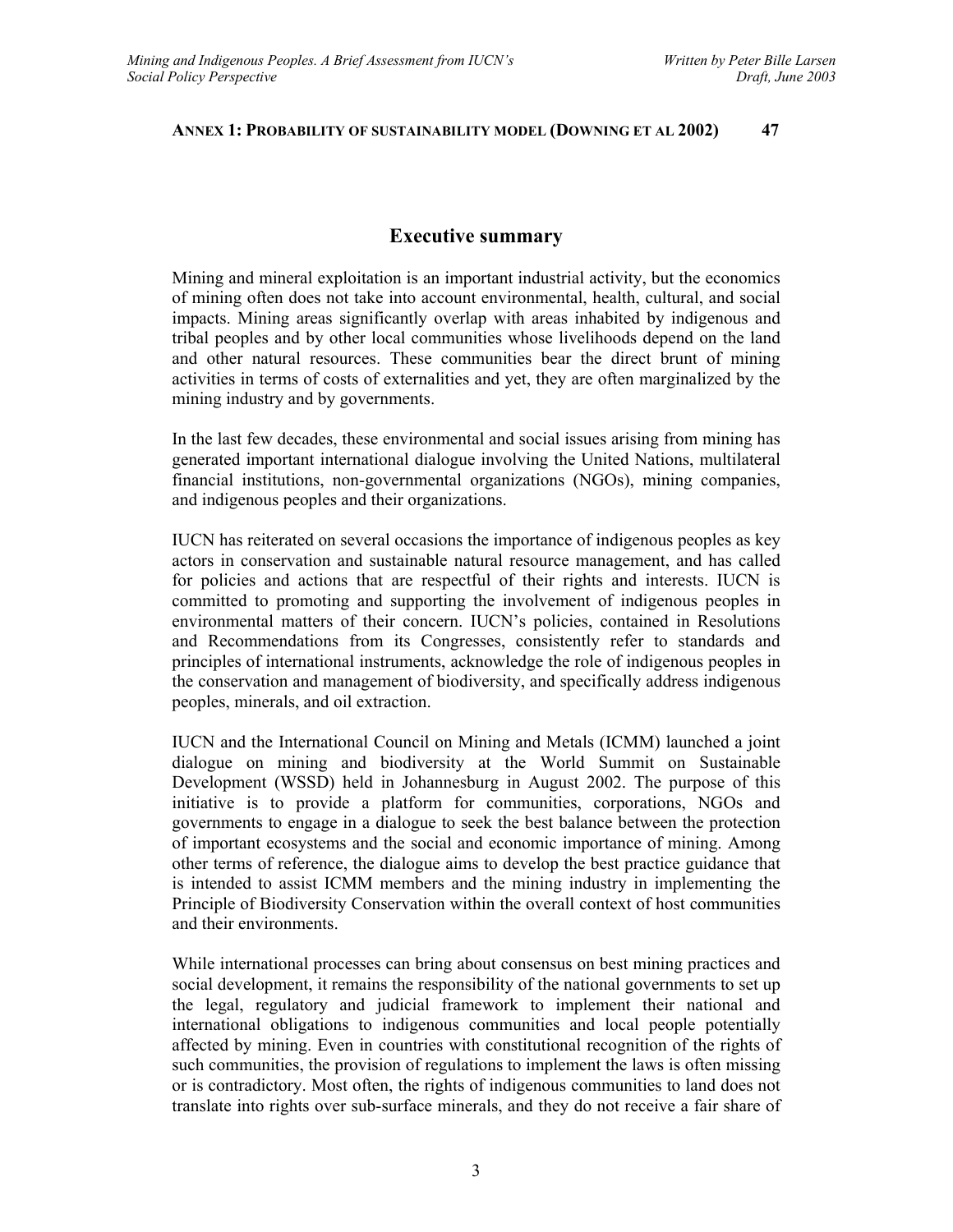benefits from mining operations on their lands. Indigenous peoples and their organizations are often not able to enter into fruitful relations with the mining companies due to the lack of an enabling environment which recognizes their rights and interests – including their claim to give free, prior informed consent about potentially dangerous activities taking place in their homelands.

The mining companies have responded to critics by emphasizing the development of indigenous areas due to mining operations. These developments are in the form of improved infrastructure such as electricity, accessibility by roads, school construction and services. But they often neglect the need for long-term compensation measures for lost livelihood.

While there has been some recognition of participation in identifying mitigation measures and crafting development initiatives, mining companies have been reluctant to take on rights-based approaches judged as beyond the responsibilities of the private sector. Still, it is argued, given the weak role of governments in many countries in the South, mining companies, particularly multinationals, should be encouraged by headquarter countries and international institutions to take on responsibility for ensuring decent and respectful partnerships.

There exists a need to promote and support effective participation and previous arrangements with indigenous peoples in the design, adoption, implementations and monitoring of mineral exploitation that might affect their lands and natural resources.

The lack of capacity to engage with government and corporate actors in successful discussions and negotiations, including on national-level policy, remains a basic hurdle for indigenous communities and their organizations. In response to this deficiency, indigenous organizations are organizing themselves, mobilizing broader civil society networks and building their capacity to engage in negotiations, agreement building and monitoring activities.

The WSSD plan of action calls for more efforts to address social and environmental impacts of the mining industry, including the enhancement of the participation of local and indigenous communities. There is a growing call among indigenous peoples to ensure their right to say no and to negotiate their own conditions through prior informed consent, to the establishment of a moratorium of mining on their lands until new conditions are met, and to the creation of "no-go zones", which needs to be better linked to efforts to ensure that protected areas are free from threats posed by mining operations. At present, practical approaches to, and measures for, social impact assessments, appropriate consultation measures, and prior informed consent and appropriate mitigation remain marginal in the broader debate.

The enormous field of common ground of shared objectives and problems between indigenous peoples and conservation organizations presents a significant opportunity to act together on a number of issues concerning the impacts of mining. On the other hand, IUCN is committed to working with extractive industries in the search for better environmental and social practices. Given the broad institutional commitment of IUCN to both social and environmental sustainability, it is appropriate for it to offer a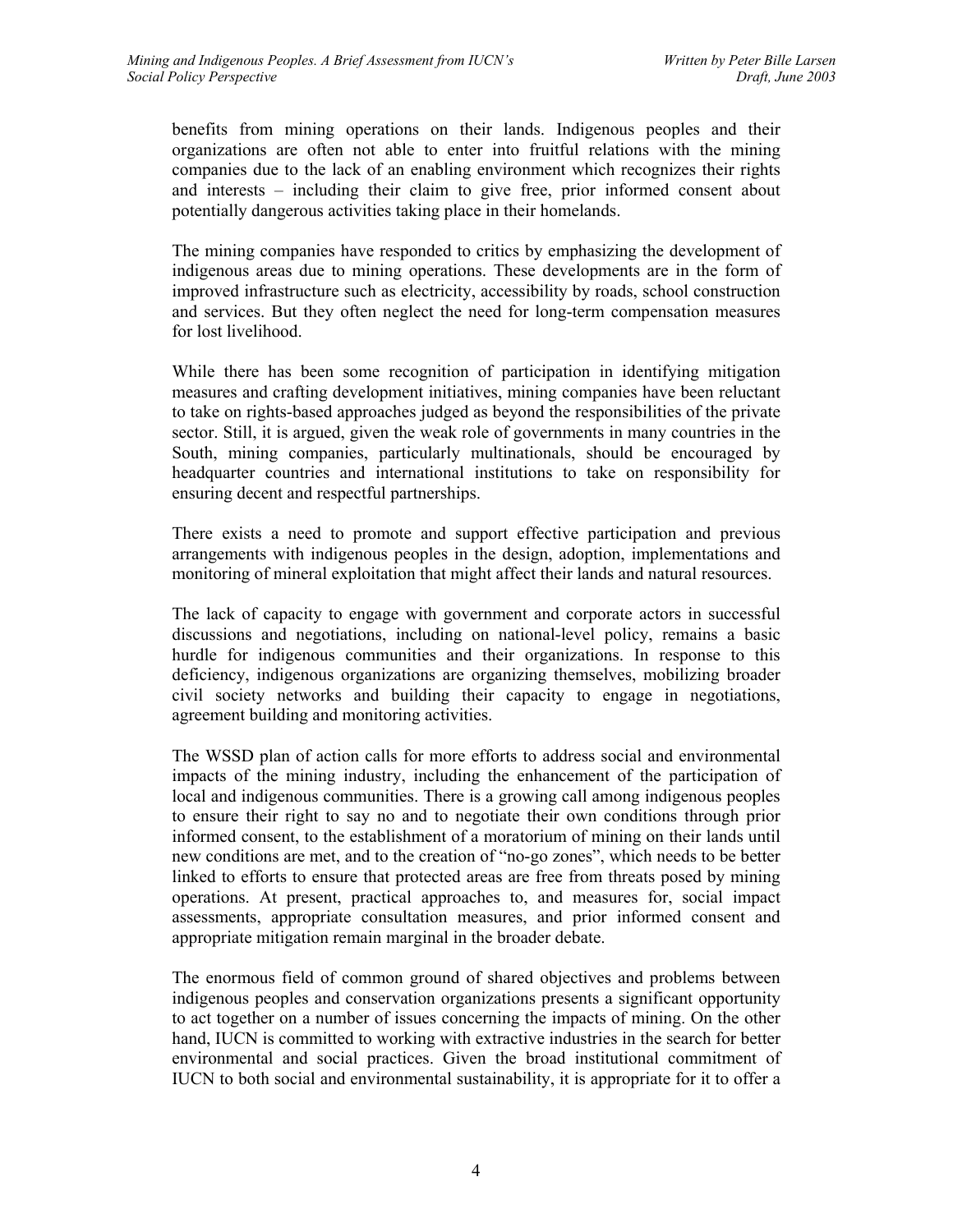platform for bringing together stakeholders to concur on the path forward to reach these goals.

# **The global context**

## *Introduction*

Minerals and mineral exploitation are closely linked to most industrial activities and, thus, in many ways represent important industrial and economic interests in the national development agenda.

There exists considerable overlap between areas of mining interest and the customary lands, waters and resources of indigenous and tribal peoples. The actual extent of this overlap is debated. Minewatch, an NGO, estimates that over half of the world's uranium comes from indigenous lands and that by the year 2010 half of the world's copper and gold will come from such areas (Chatterjee 1996).

This overlap and the huge environmental and social issues at stake have generated an important international dialogue in the last few decades involving the UN, multilateral financial institutions, NGOs, mining companies and indigenous peoples organizations.

The population of indigenous and tribal peoples is estimated between 250 and 350 million, covering a wide diversity of communities, livelihoods, and types of economic & political organization. Indigenous peoples are unquestionably among the most organized civil society movements, which have been particularly effective in raising their voice in international policy arenas. Many indigenous peoples have formed their own organizations, created pan-indigenous representative institutions and regional associations. This has resulted in a number of key policy statements, inputs and lobbying efforts regarding a wide range of areas of concern to their constituents. These include human rights, environment, development and health issues.

The wide diversity of local conditions and contexts faced by indigenous people also leads to a diversity of particular challenges faced by the communities. Behind broad policy agenda, indigenous communities are taking on specific strategies and action related to mining companies in their areas. These range from survival strategies as hazardous unskilled employment among tribal communities in India to legally sanctioned royalty arrangements in Australia and North America.

The mining issue has a long legacy of marginalizing indigenous communities. The social fact that indigenous peoples remain among the most marginalized communities should not be forgotten, as it significantly influences their capacity to enter into dialogue with the mining industry.

"Partnerships with Indigenous Peoples must address power asymmetries in order to be equitable. Providing resources for the strengthening of Indigenous decision-making structures and self-governance processes is key in this regard" (Weitzner 2002)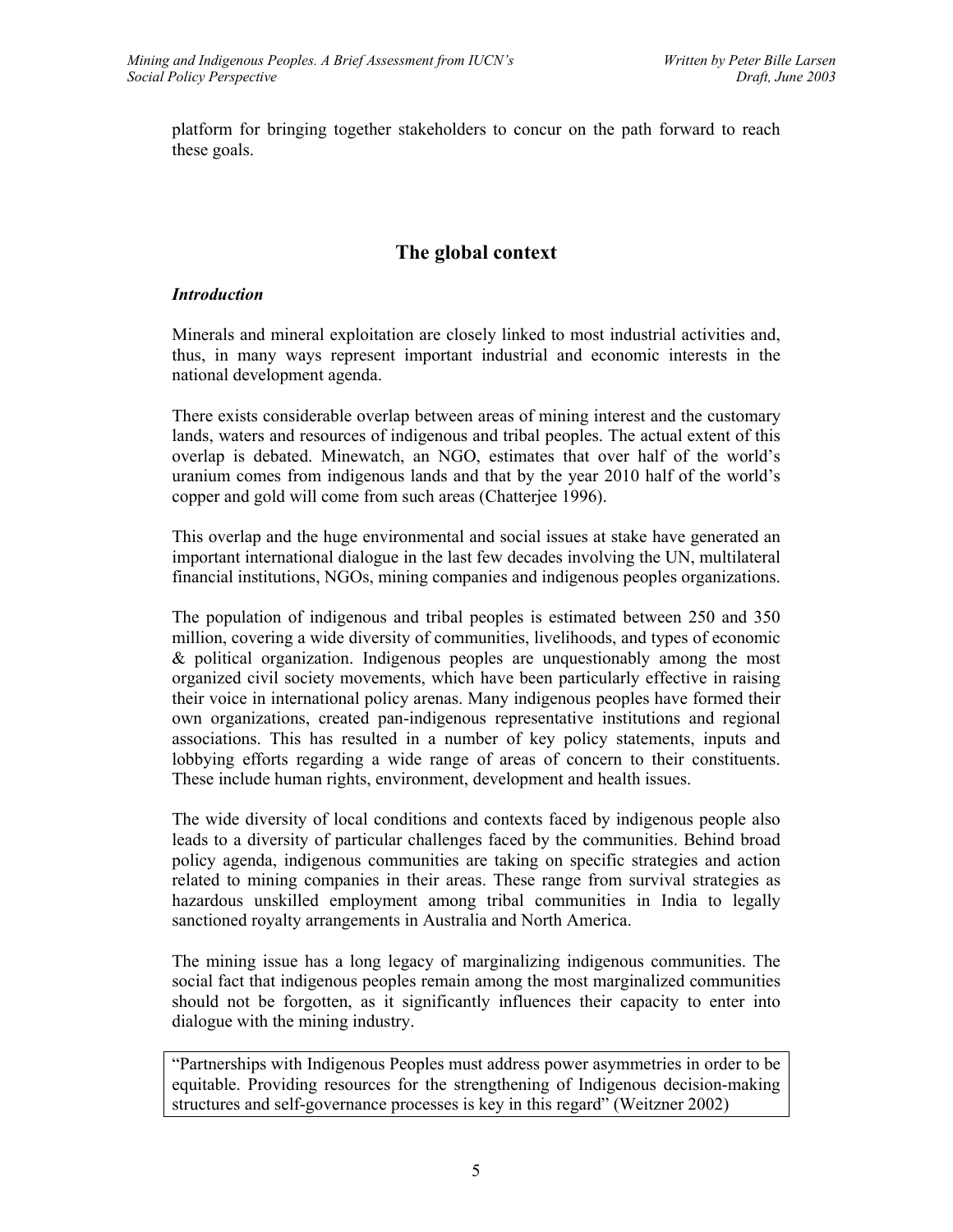In terms of overall cost-benefit analysis, indigenous peoples have rarely pulled net benefits out of large-scale mining operations. Far too often, costs of externalities related to mining operations have been borne by indigenous communities. The Mining, Minerals and Sustainable Development (MMSD) initiative offers fundamental conclusions in this context:

"In many instances, communities do not receive a share of the equity of mining operations since their surface rights to land do not translate into the rights over minerals" (MMSD 2002a: 201).

"The actions of companies and governments need to reflect cultural sensitivity and relevance…the current situation often falls short of these goals: local communities all to often do not participate in decision-making or in guiding the impacts of mining, bear a disproportionate share of the costs of mineral development without adequate compensation, and receive an inappropriately small share of the economic and social benefits" (MMSD 2002a: 208).

This recent global review documented a considerable gap between international commitments, principles and the reality on the ground. Others emphasize how indigenous rights frameworks are rarely used to ensure effective partnerships. This in turn depends on national legislation, jurisprudence and actual implementation.

Today, the strategies taken by indigenous people, however, are not homogenous. Some communities have established strong organizations that are able to negotiate benefit-sharing agreements with mining operations on their customary lands. Others are struggling to avoid severe impacts and have little, if any, recognition of their basic concerns. After a brief description of the IUCN policy in the area, a brief overview is given of some of the indigenous issues at stake.

# *IUCN policies*

The focus of IUCN policies has been on resolutions and recommendations specifically related to indigenous people and the management of their lands and resources. IUCN has on several occasions reiterated the importance given to indigenous peoples and their role in conservation and sustainable natural resource management (for an excellent overview, see the internal IUCN discussion paper titled "Indigenous peoples in IUCN"). Three key aspects need to be highlighted here. First, IUCN commits to the involvement of indigenous peoples in environmental matters of their concern. Second, resolution WCC 1.51 specifically address indigenous peoples, mineral and oil extraction. Third, IUCN resolutions and recommendations consistently refer to ILO Convention 169.

There are other resolutions and recommendations with relevance for mining and indigenous peoples. These include country specific recommendations such as the 1994 recommendation on the Conservation of Kakadu World Heritage Site. However, the focus here is mainly on the core texts with global relevance to the discussion:

1) Several IUCN resolutions and recommendations touch upon indigenous peoples. To highlight the overall recognition of indigenous peoples in the work of the Union, Resolution 1.49 on Indigenous Peoples and the IUCN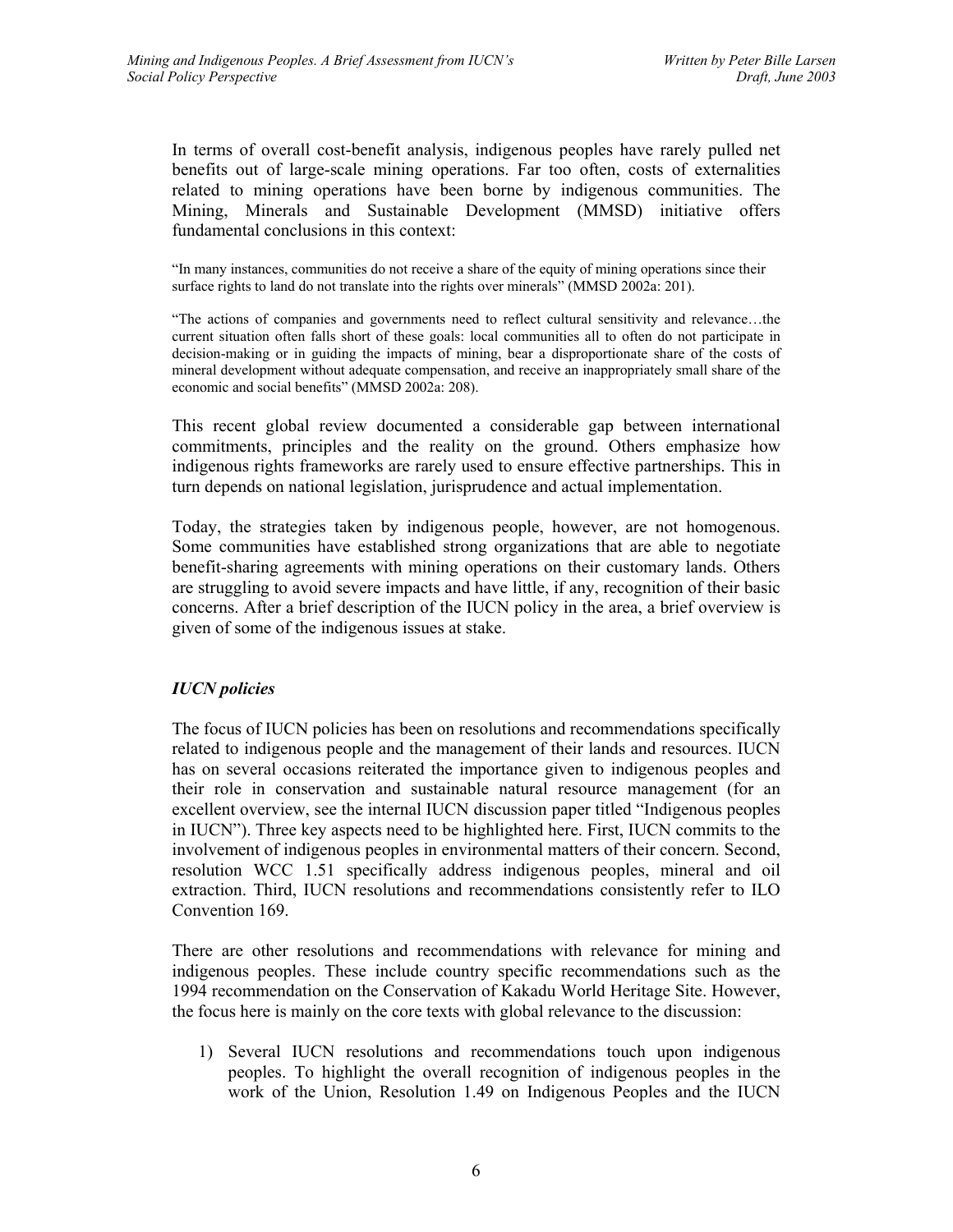#### acknowledges the role of these peoples in the conservation and management of biodiversity rich areas, and

1. REQUESTS the Director General to consider the following measures: a) to ensure a greater participation of indigenous peoples in IUCN conservation initiatives and policy development; b) to recommend that IUCN Regional and Country Offices establish institutional mechanisms to enable indigenous peoples to participate in regional programmes; c) to recommend that IUCN Commissions facilitate the participation of indigenous peoples in their activities; d) to obtain as much as possible of the funds necessary to continue supporting the processes initiated at regional level, for example, in the Southern Africa Region with the Network on Indigenous Knowledge Systems (SARNIKS); in Meso-America with the Working Group of Indigenous Peoples and Protected Areas; in the Amazon with the agreement with the Confederation of Organizations of Indigenous Peoples from the Amazon Basin (COICA) for the development of conservation policies in the Amazon in areas inhabited by indigenous peoples; and in other regions where there is an interest to develop activities; 2. CALLS UPON IUCN members to: a) facilitate effective participation of indigenous peoples in their programmes; b) consider the adoption and implementation of the objectives of ILO Convention No 169 and the Convention on Biological Diversity, and comply with the spirit of the draft UN Declaration on the Rights of Indigenous Peoples, as well as adopt policies, programmes and laws which implement Chapter 26 of Agenda 21; c) promote and support the objectives of the International Decade of the World's Indigenous People.<sup>1</sup>

2) Resolution 1.51 recalls that extraction "not directly and substantially benefited these peoples and has led to a deterioration of the quality of life and their cultures". It highlights the government's responsibilities for the common good of indigenous peoples and expresses concern about the negative impacts on the lands or territories of indigenous peoples as well as concern about the exclusion of indigenous peoples from decision-making regarding investment and activities on their territories. It refers to key international agreements and instruments such as ILO Convention 169 and

c) respect the rights and interests of indigenous peoples in all activities connected with extracting nonrenewable natural resources, including geological surveys, mineral exploration, claim-staking,

 $\overline{a}$ 

REQUESTS the Director General, the Secretariat and its technical programmes, the Commissions, members and Councillors of IUCN, within available resources, to participate in the development and support of a clear policy on the use of non-renewable natural resources which includes criteria for the conservation of natural resources and respect for the rights of the world's indigenous peoples, based on the following principles;

a) recognize, respect and comply with the rights of indigenous peoples over their lands or territories and natural resources, as a condition for achieving sustainable development;

b) consider the adoption and implementation of the objectives of ILO Convention No 169 and the Convention on Biological Diversity, and comply with the spirit of the draft UN Declaration on the Rights of Indigenous Peoples, as well as adopt policies, programmes and laws which implement Chapter 26 of Agenda 21;

<sup>&</sup>lt;sup>1</sup> Note. This Resolution was adopted by consensus. The delegations of the State members Australia, Germany, New Zealand, Switzerland, United Kingdom and United States indicated that had there been a vote they would have abstained. In the case of New Zealand, this was because their country had not adopted or ratified ILO Convention 169 because of the special position accorded to the Maori people by the Treaty of Waitangi, 1840. In the case of the United States, it was considered the Resolution used the term "indigenous peoples" without clarifying its implications with regard to the right of selfdetermination and the right to sovereignty over natural resources, and that this usage does not correspond with that used in many international instruments and fora. The delegation of the State member India dissociated itself from this Resolution because the Government of India does not recognize indigenous peoples as distinct from other social groups. The use of the term "indigenous peoples" in this Resolution shall not be construed as having any implications as regards the rights which may attach to that term in international law.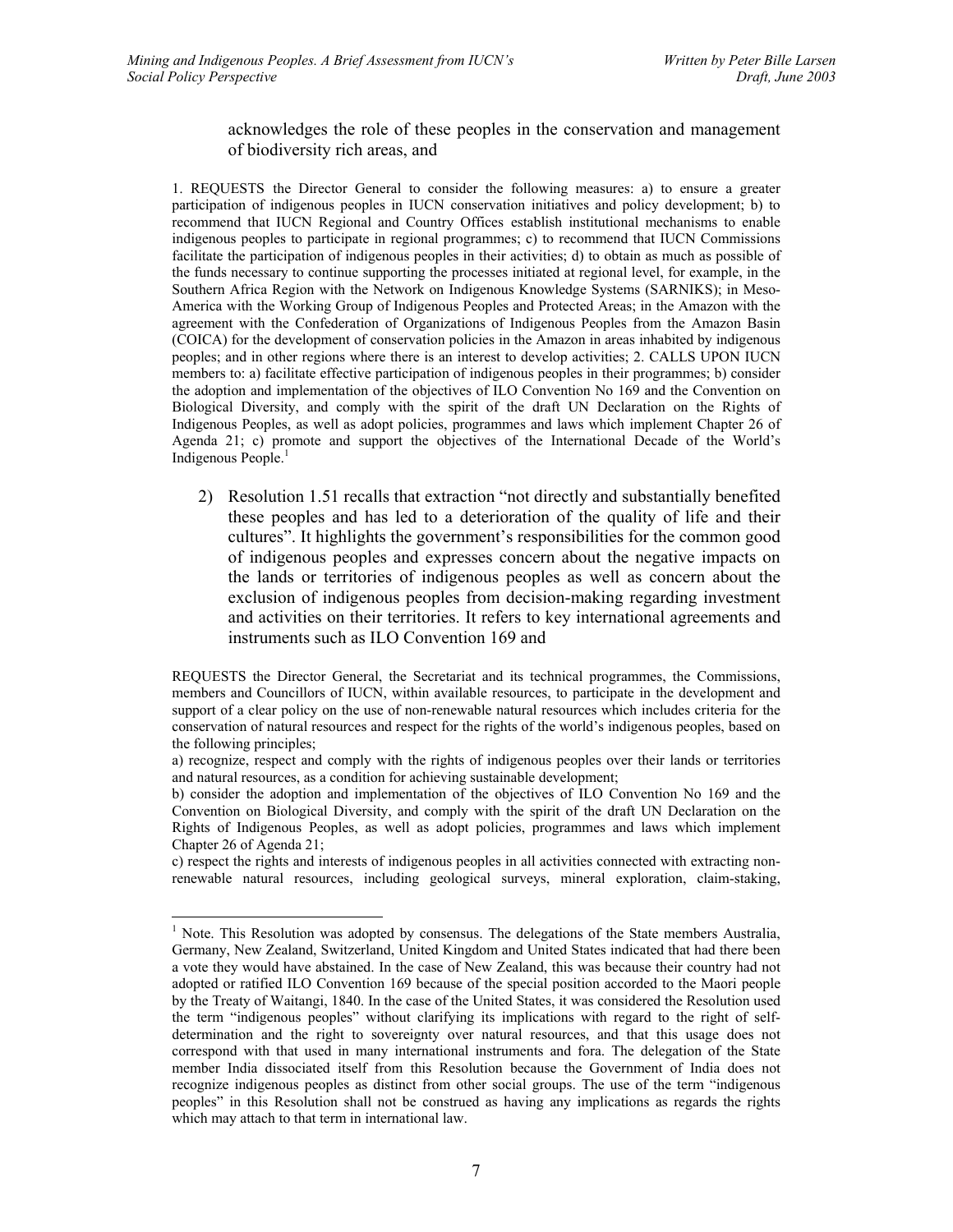infrastructure and development works, and adopt adequate measures to minimize environmental, health, cultural and social impacts;

d) adopt measures to compensate indigenous peoples for damages to their lands or territories;

e) design and execute development plans with the equitable participation of all parties concerned recognizing their needs and cultural characteristics;

f) promote effective participation and previous agreements with indigenous peoples in the design, adoption, implementation and monitoring of processes, projects and legislative and administrative policies regarding the exploration and exploitation of non-renewable resources that might affect their lands or territories and natural resources;

g) facilitate the establishment of mechanisms for the negotiation between indigenous peoples, the State and other interested parties to promote the equitable resolution of conflicts arising from the use or potential use of natural resources.<sup>2</sup>

The resolution clearly adopts a rights-based framework and encourages the adoption and compliance with the "objectives of ILO Convention 169 and the spirit of the draft UN declaration". It raises a number of other fundamental aspects such as damage repairment, equitable and effective participation, mechanisms for negotiation, agreement building, equitable development planning and conflict resolution.

- 3) The fact that ILO Convention 169 is consistently referred to by the IUCN confirms important commitment to core aspects of strengthening international standards on mining and indigenous peoples. These include:
	- a. Article 1 on coverage. It is particularly important in terms of recognizing self-identification as an important criterion. This addresses a concern of many indigenous peoples struggling with severe mining impacts due to their lack of legal recognition as such.
	- b. Article 2 on governmental responsibilities
	- c. Article 4 on special safe-guard measures
	- d. Article 5 recognizing the social, cultural, religious and spiritual values and practices
	- e. Article 6 on government consultation and the establishment of means for participation
	- f. Article 7 on the right to

 $\overline{a}$ 

"decide their own priorities for the process of development as it affects their lives, beliefs, institutions and spiritual well-being and the lands they occupy or otherwise use, and to exercise control, to the extent possible, over their own economic, social and cultural development. In addition, they shall participate in the formulation, implementation and evaluation of plans and programmes for national and regional development which may affect them directly."

And the need for governments to ensure that:

"whenever appropriate, studies are carried out, in co-operation with the peoples concerned, to assess the **social, spiritual, cultural and environmental impact** of

 $2^2$  Note. This Resolution was adopted by consensus. The delegations of the State members Australia, Germany, New Zealand, Norway, Switzerland, United Kingdom and United States indicated that had there been a vote they would have abstained, in the case of New Zealand and the United States for the reasons given under Resolution 1.49. The delegation of the State member India dissociated itself from this Resolution for the reasons given under Resolution 1.49.The use of the term "indigenous peoples" in this Resolution shall not be construed as having any implications as regards the rights which may attach to that term in international law.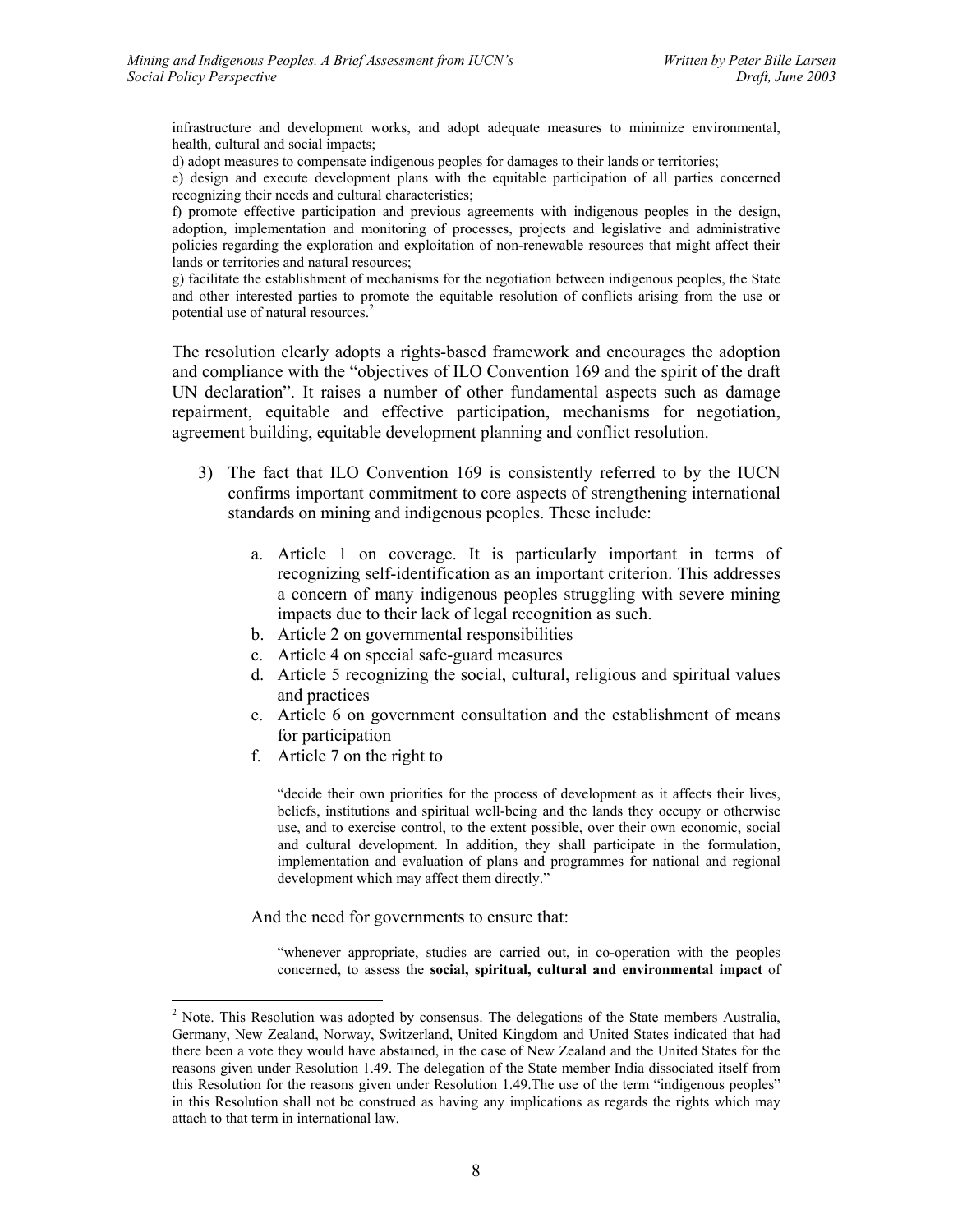planned development activities on them. The results of these studies shall be considered as fundamental criteria for the implementation of these activities."

"in co-operation with the peoples concerned, to protect and preserve the environment of the territories they inhabit."

- g. Article 8 on customary law and institutions
- h. Article 12 on access to legal institutions
- i. Articles 13-19 on land rights. Article 15 specifically mentions minerals

#### Article 15

1. The rights of the peoples concerned to the natural resources pertaining to their lands shall be specially safeguarded. These rights include the right of these peoples to participate in the use, management and conservation of these resources.

2. In cases where the State retains the ownership of mineral or sub-surface resources or rights to other resources pertaining to lands, governments shall establish or maintain procedures through which they shall consult these peoples, with a view to ascertaining whether and to what degree their interests would be prejudiced, before undertaking or permitting any programmes for the exploration or exploitation of such resources pertaining to their lands. The peoples concerned shall, wherever possible, participate in the benefits of such activities, and shall receive fair compensation for any damages which they may sustain as a result of such activities.

- j. Part III on recruitment and employment conditions
- k. Other articles are also of general relevance for example for addressing particular development aspects, livelihood activities, education and social protection.

Beyond the resolutions listed above, it is also relevant to mention Recommendation 2.82, adopted at the 2000 Amman Congress, which, although specifically on protected areas on mining, recognizes the importance of indigenous peoples, life styles and cultures and invites governments and companies to promote and implement best practice in all stages of mining and extraction, from first exploration to the decommissioning and subsequent land use.

Taken together, the "incremental" IUCN policy approach, determined by the different resolutions and recommendations, confirms a rights-based approach, which addresses and confirms many of the policy concerns highlighted by indigenous peoples.

The actual details of the IUCN policy approach would involve undertaking a more indepth analysis of the IUCN resolutions and recommendations together with relevant international policy instruments, jurisprudence as well as emerging good practice from other IUCN activities such as the World Commission on Dams.

#### *Indigenous peoples' statements*

Indigenous peoples' statements cover a wide range of international declarations, national and local statements. Many reveal the close understanding and experience of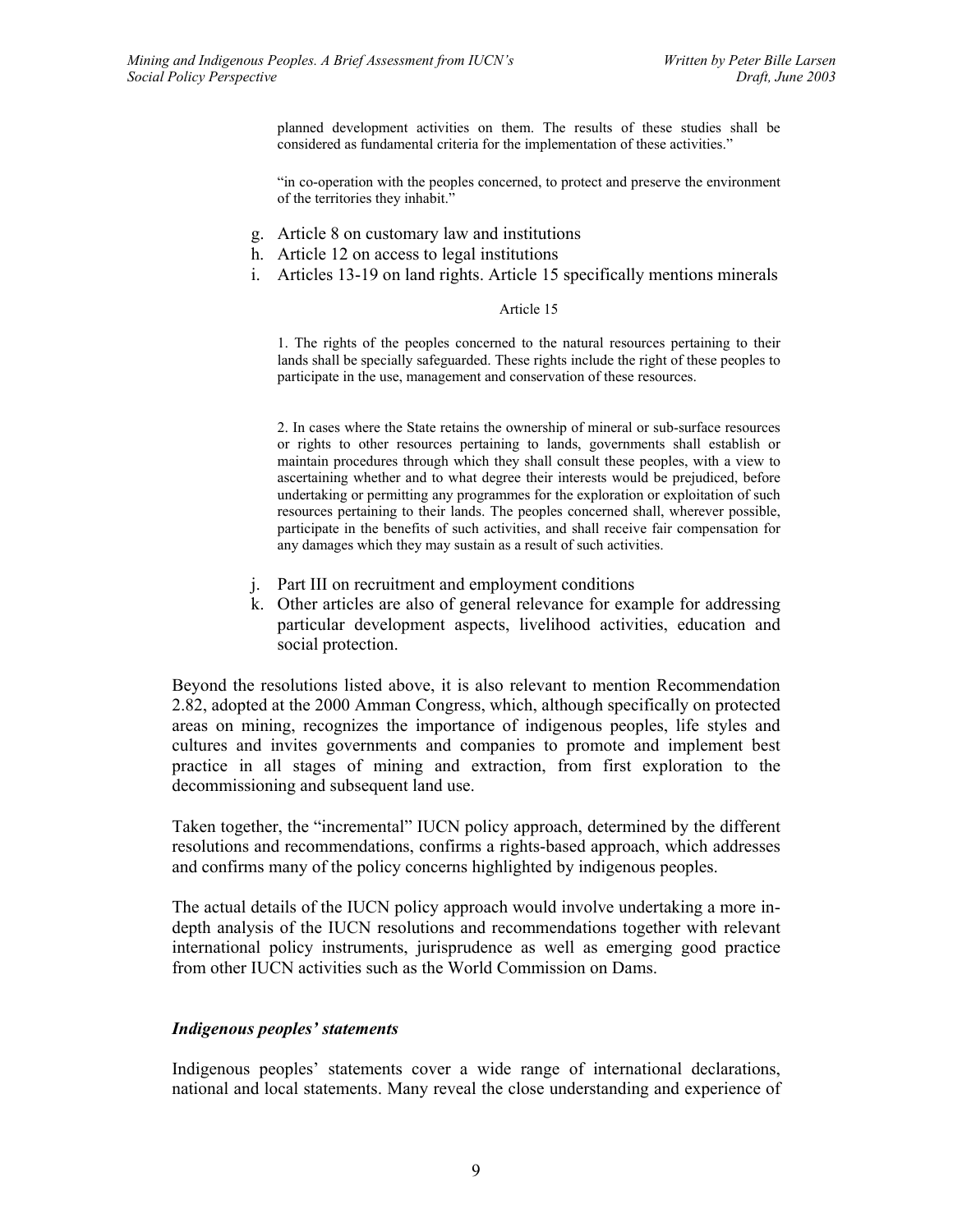mining operations with particular detail. The following are (some of the) relevant articles from the Indigenous Peoples Earth Charter, Kari-oca, Brazil (1992):

32. Our territories are living totalities in permanent vital relation between human beings and nature. Their possession produced the development of our culture. Our territorial property should be inalienable, unceasable and not denied title. Legal, economic and technical backup are needed to guarantee this.

33. Indigenous Peoples' inalienable rights to land and resources confirm that we have always had ownership over our traditional territories. We demand that this be respected.

34. We assert our rights to demarcate our traditional territories. The definition of territory includes space (air), land and sea. We must promote a traditional analysis of traditional land rights in all our territories.

35. Where Indigenous territories have been degraded, resources must be made available to restore them. The recuperation of those affected territories is the duty of the respective jurisdiction in all nation states which cannot be delayed. Within this process of recuperation the compensation for the historical ecological debt must be taken into account. Nation states must revise in depth the agrarian, mining and forestry policies.

36. Indigenous Peoples reject the assertion of non-Indigenous laws onto our lands. States cannot unilaterally extend their jurisdiction over our lands and territories. The concept of terra nullus should be forever erased from the law books of states.

37. We, the Indigenous Peoples, must never alienate our lands. We must always maintain control over the land for future generations.

38. If a non-Indigenous government, individual or corporation wants to use our lands, then there must be a formal agreement which sets out the terms and conditions. Indigenous Peoples maintain the right to be compensated for the use of their lands and resources.

39. Traditional Indigenous territorial boundaries, including the waters, must be respected.

42. Indigenous Peoples must not be removed from their lands in order to make it available to settlers or other forms of economic activity on their lands.

45. Toxic wastes must not be deposited in our areas. Indigenous Peoples must realize that chemicals, pesticides and hazardous wastes do not benefit the peoples.

46. Traditional areas must be protected against present and future forms of environmental degradation.

61. Indigenous Peoples must consent for all projects in our territories. Prior to consent being obtained, the people must be fully and entirely involved in any decisions. They must be given all the information about the project and its effects. Failure to do so should be considered a crime against the Indigenous Peoples. The person or persons who violate this should be tried in a world tribunal within the control of Indigenous Peoples set for such a purpose. This could be similar to the trials held after World War II.

69(a). In order for Indigenous Peoples to assume control, management and administration of their territories, development projects must be based on the principles of self-determination and selfmanagement. (b) Indigenous Peoples must be self-reliant.

Ten years later, indigenous peoples at the WSSD in Durban released the Kimberley Declaration and demanded

"that free, prior and informed consent must be the principle of approving or rejecting any project or activity affecting our lands, territories and other resources."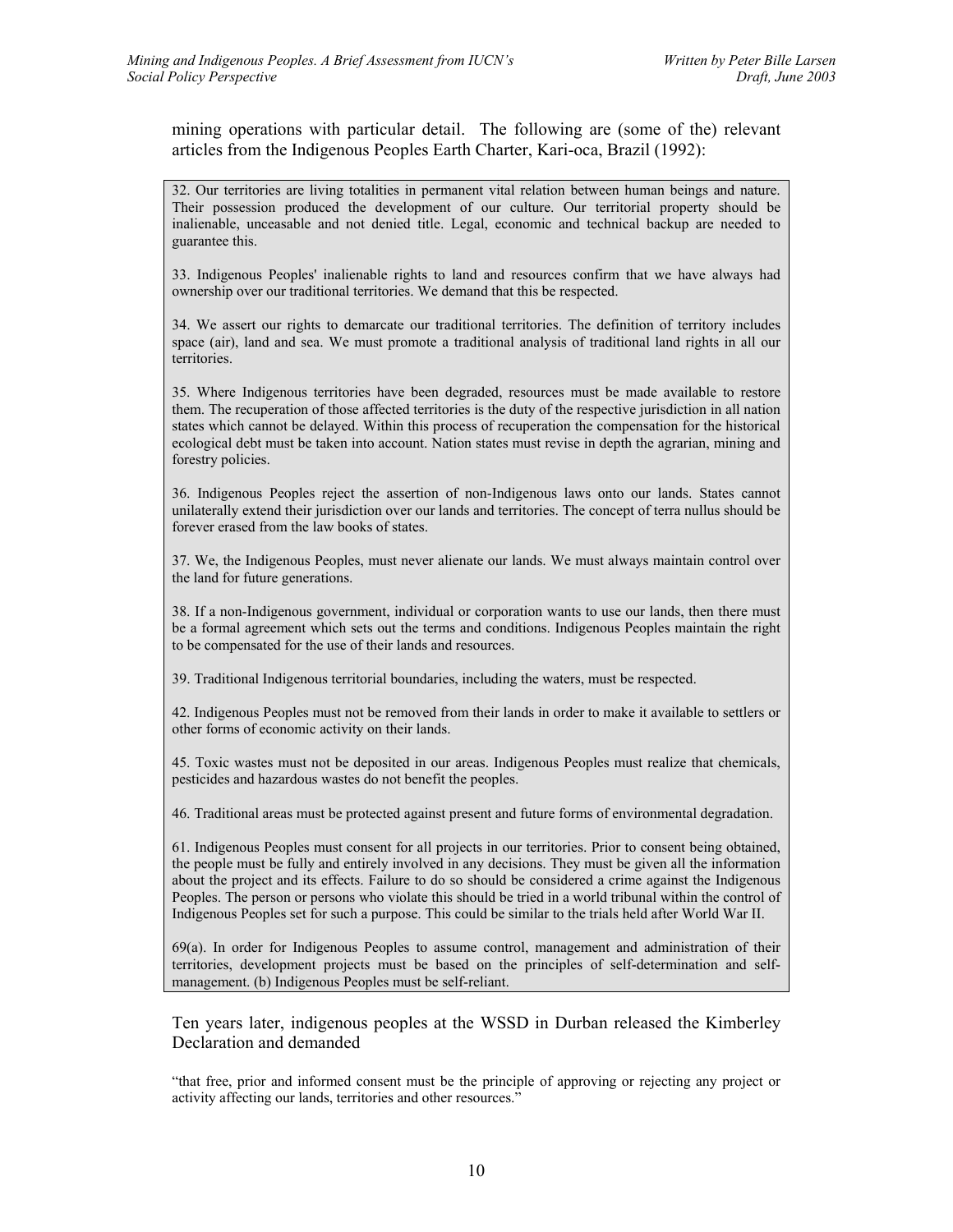The Declaration expresses deep concern with the activities of multinational mining corporations on indigenous lands, and notes in a later section of the Declaration that

"In case of the establishment of partnerships in order to achieve human and environmental sustainability, these partnerships must be established according to the following principles: our rights to the land and to self-determination; honesty, transparency and good faith; free, prior and informed consent; respect and recognition of our cultures, languages and spiritual beliefs."

The Declaration does not go as far as the "United Outcry Against Mining Greenwash", where almost 200 individual and collective signatories denounced the partnership between IUCN and ICMM as greenwashing. Presented as representing "a global coalition of indigenous peoples' organizations, mine-affected communities and civil society organizations", the statement calls for a moratorium on mining until indigenous peoples' right to self-determination and to free, informed and prior consent are respected.

The 2003 "Indigenous Peoples' Declaration on Extractive Industries" came out of a workshop held by the Forest Peoples Programme and Tebtebba Foundation in April 2003:

"We, indigenous peoples, reject the myth of 'sustainable mining': we have not experienced mining as a contribution to 'sustainable development' by any reasonable definition. Our experience shows that exploration and exploitation of minerals, coal, oil, and gas bring us serious social and environmental problems, so widespread and injurious that we cannot describe such development as 'sustainable'. Indeed, rather than contributing to poverty alleviation, we find that the extractive industries are creating poverty and social divisions in our communities, and showing disrespect for our culture and customary laws."

A long list of detailed recommendations include:

- Calling for a moratorium on further mining, oil and gas projects that may affect us until human rights are secured
- Banning destructive mining practices
- Damage repair, compensation and rehabilitation of degraded environments
- Land restitution
- Industry, development agency and financial institutional commitment to indigenous peoples' rights in legally accountable ways
- Good governance involves respecting indigenous rights
- Recognition of collective rights and self-determination
- Recognition of rights to territories, lands and natural resources
- Free, prior and informed consent
- Mechanisms for redressal of grievances, arbitration and judicial review
- Education and capacity building
- Marginalization, insecure land rights, and lack of citizenship
- Indigenous Peoples' Development Plans (IPDPs)
- From voluntary standards to mandatory standards and binding agreements, formal policies & appeal procedures
- Accountability measures and independent oversight mechanisms
- Right to equal and effective participation in planning processes
- The World Bank member states' obligations on international human rights law and existing national legislation on indigenous peoples' rights.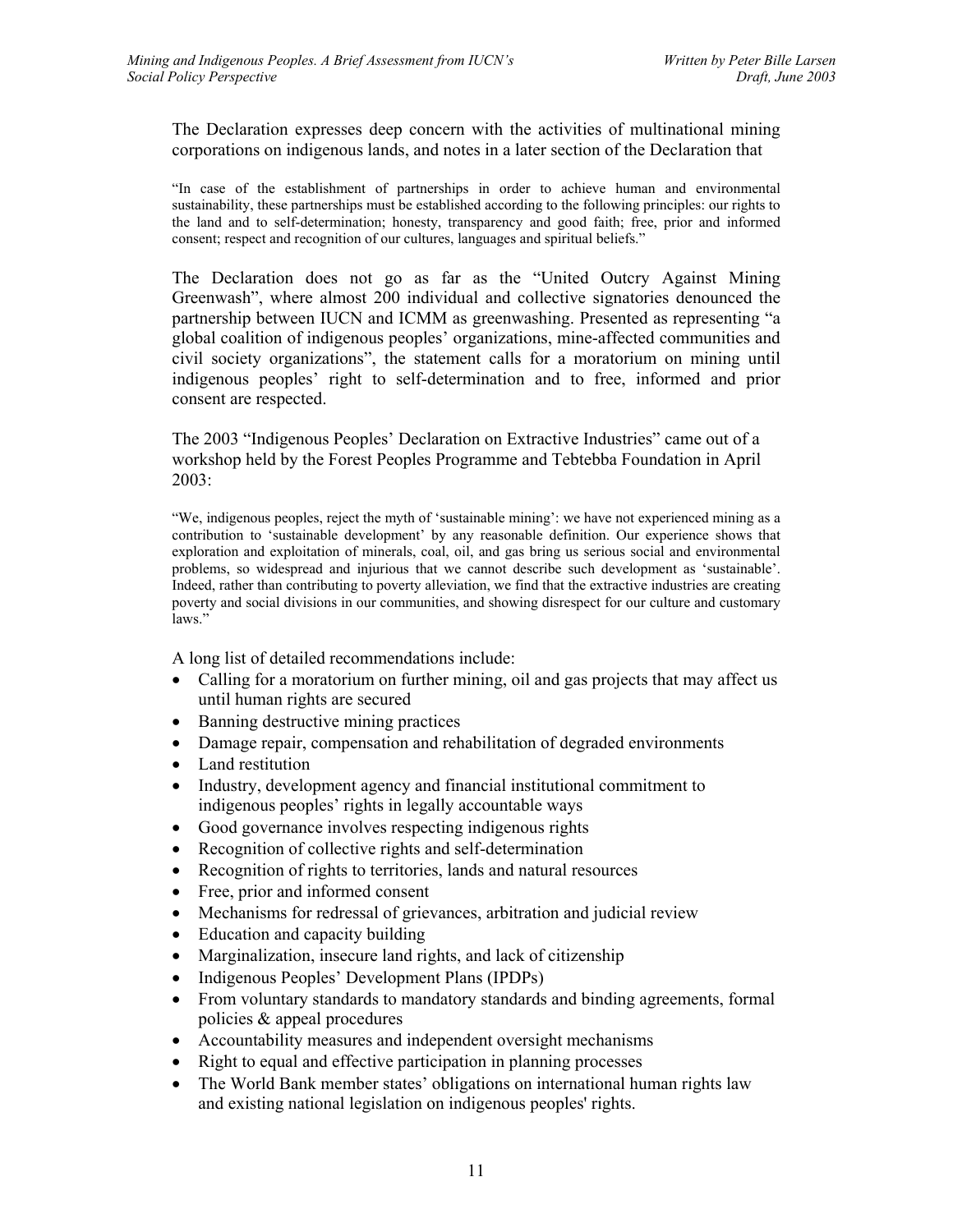- Poverty alleviation
- Independent and participatory environmental, social & cultural assessments

Although the declaration calls for a moratorium, it is also clear that such development activities are not rejected *per se* provided a number of conditions are in place. The Declaration ends with:

"As indigenous peoples, we do not reject development but we demand that our development be determined by us according to our own priorities. Sustainable development for indigenous peoples is secured through the exercise of our human rights, and enjoying the respect and solidarity of all peoples"

Beyond such international statements and declarations, a vast number of country or region specific indigenous peoples statements have been presented to the UN fora through media campaigns and letters addressed directly to mining operations. These may be of a more general nature, but provide very specific recommendations for action forward. They may call for a moratorium on mining on their lands, but may also accept mining on certain conditions. In 2000, for example, the Resource Committee of the Navajo Nation Council affirmed a 1983 moratorium on uranium mining with the exception of *in situ* leaching. A number of indigenous peoples policy statements or elements concerning minerals reveal that many are not *per se* opposed to mineral exploitation, but may accept it on a number of conditions. For the Tahltan Tribal Council these conditions include that:

- Development will not pose a threat or cause environmental damage,
- Tahltan aboriginal right claims will not be compromised,
- The project will provide more positive than negative impacts,
- There will be provision for Tahltans to participate equitably in the project,
- Widest possible employment, training and education opportunities for Tahltan people during all phases of development will be provided,
- Widest possible development of Tahltan business opportunities over which the developer may have control or influence will be provided, and
- Development provision to assist the Tahltans with accomplishing the above objectives will be established by providing financial and managerial assistance and advice where deemed necessary

As the different statements reveal, there are a broad number of concerns shared by indigenous peoples as well as very different opportunities, strategies and approaches taken. The next sections seek to give more detail to illustrate these commonalities and differences.

# *Indigenous rights: An international perspective*

"Human rights provides a right to eat the cabbage, indigenous rights provides a right to own the farm" (Participant quoted in MMSD 2002b:10).

As we have seen in the above statements, a key point of departure for indigenous peoples and their organizations (as well as IUCN) when engaging in international and national policy dialogues on indigenous issues concerns the evolving body of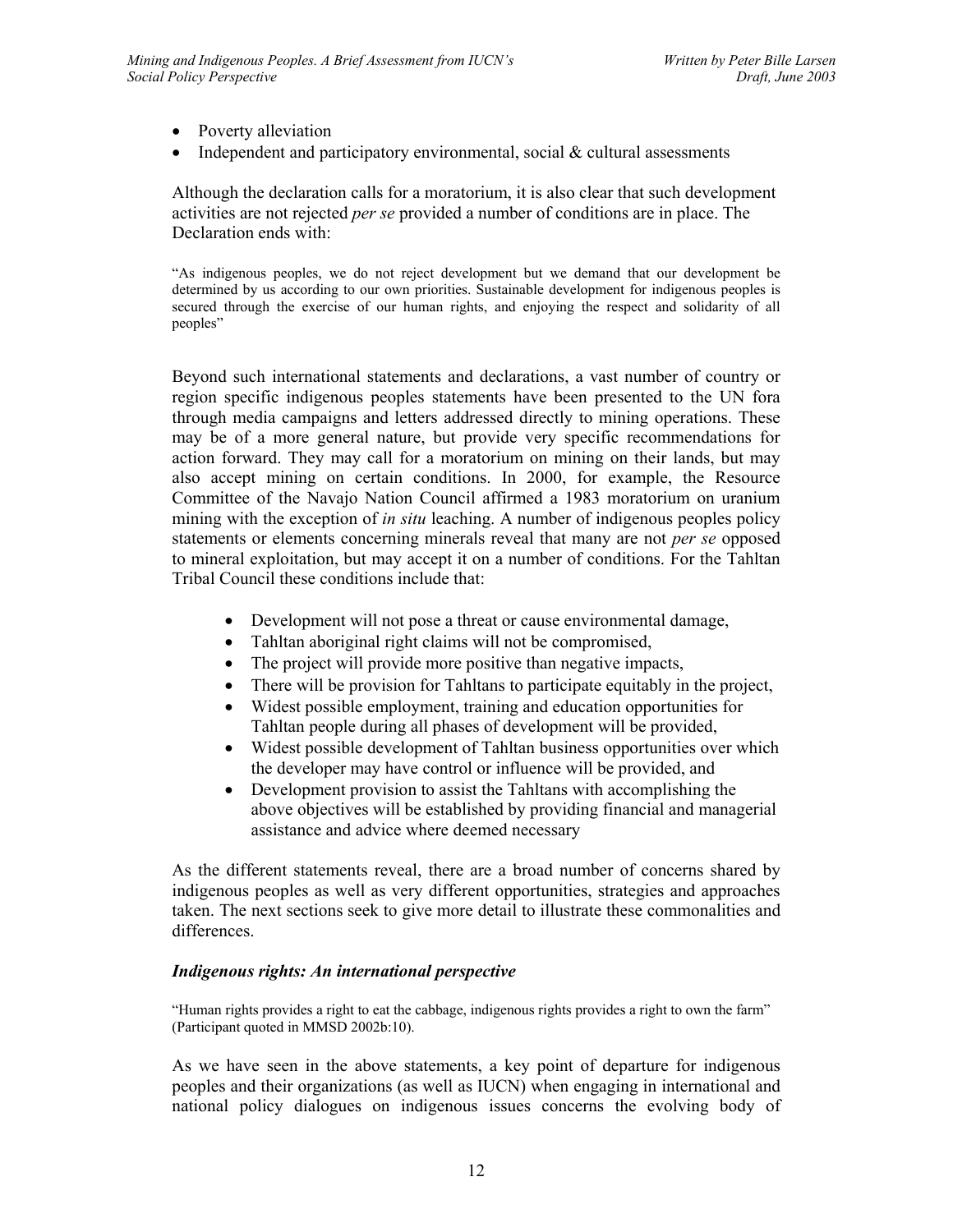international human rights law. These include a number of key instruments such as the ILO Convention 169, the UN draft declaration of the rights and the Organization of American States (OAS) Declaration on the Rights of Indigenous Peoples. They cover fundamental principles regarding indigenous concerns such as:

- Prior informed consent
- Land rights
- Natural resources rights
- Consultation
- Development
- Self-determination

While it can be discussed to what extent this body of law has practical implications at the national level, it is clear that a growing number of countries have undertaken legal action to this effect. The ILO Convention 169 on the rights of indigenous and tribal peoples (www.ilo.org) has today been ratified by 17 countries, most of them in Latin America. Nationally enacted legislation are having great influence, although not without problems, in terms of addressing indigenous rights listed above in concrete terms.

A further aspect of the international body of rights involves the potential international brokering of agreements between indigenous peoples, governments and mining companies. In 1995, the Suriname government invited the OAS to broker a tri-partite agreement between government, mining companies and the Maroon communities. Although negotiations were inconclusive (in part, governments and companies did not recognize customary land rights), such processes reveal the importance that international standards can have in setting up a legal context for further discussions and agreement building.

Furthermore, in terms of international jurisprudence, on September 17, 2001, the Inter-American Commission on Human Rights ruled that the government of Nicaragua violated the rights of the Mayagna indigenous community by ignoring customary land ownership when giving a logging concession. This led to Nicaragua being ordered to demarcate customary lands of the community as well as to set up new legal mechanisms for this community (Downing 2002: 27). This is having implications all over Latin America.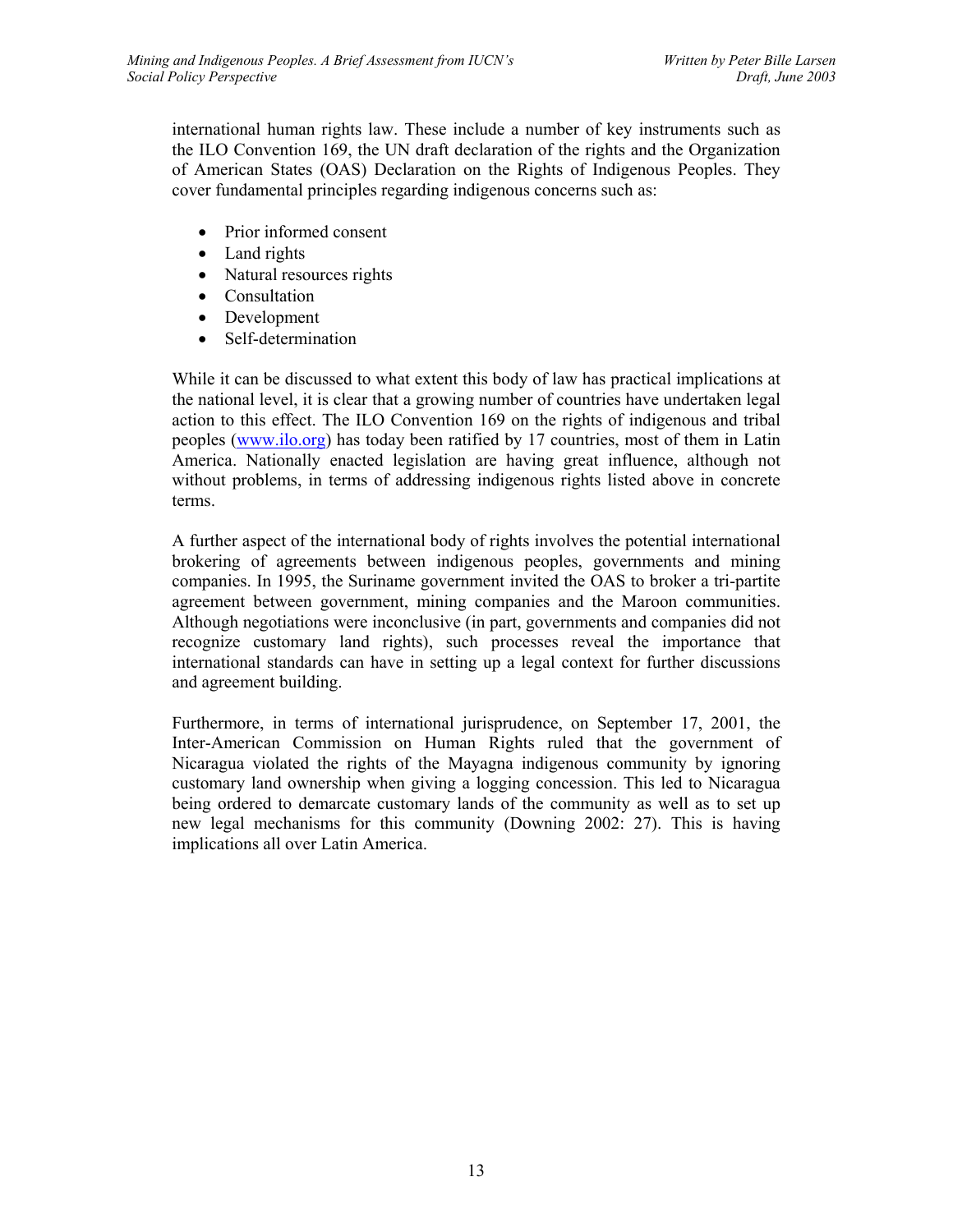# **Different approaches to mining**

# *Mining as a threat: the negative socio-cultural, environmental and economic impacts*

For a long time, mining has been highlighted by indigenous peoples, their organizations and support NGOs and academicians as a considerable threat to their way of life. (See Davis (1977) for examples). It has also been repeatedly stated that mining is an environmental concern. In many cases, mining operations have destroyed the basic ecological conditions, resulting in depleted fish stocks, polluted waters, and disrupted migration routes. This has compromised the sustainable livelihoods of indigenous peoples. The mining industry has been extremely bad at acknowledging and respecting indigenous cultural practices such as customary land use as sacred sites. All regions of the world show cases of mining operations being set up or continued on sacred sites despite indigenous documentation and protests regarding their spiritual values. A root cause involves the threat to indigenous peoples' basic rights to determine their own future and development priorities.

In the North, this was particularly evident in the early phases of the mining industry with the "rushes" to goldfields such as Yukon and Northwest Territories in Canada or the Northern Territory in Australia (Young 1995). Mining was dominated by outsiders. Some will argue that little has changed, while others will emphasize the growing legal necessity to address indigenous concerns. Others will argue that the mining industry is facing considerable pressure. It all depends on the specific national context.

*Beyond economics: land as part of cultural identity* 

A frequently misinterpreted and misunderstood issue involves the indigenous peoples relationship to their customary lands and resources. This relationship needs to be perceived beyond basic economic terms as more than mere commodities. The implications for relationships with the mining industry are relatively clear. For the industry, mining is fundamentally about minerals, a commodity, and establishing agreements involves balancing costs and benefits of exploiting this commodity. For many indigenous peoples, it may involve touching upon land-based notions of self, community and culture.

Beyond the significant role of the land in terms of sustainable livelihoods, the land may be regarded with spiritual significance and may not lend itself to economic calculations and transactions. Respecting such cultural relationships through acknowledging indigenous rights to cultural landscapes is gaining recognition in the conservation community. Experiences and policy developments in the conservation community are indeed relevant for the mineral extraction companies.

Innovative valuation methods and practices, which go beyond basic economic parameters and take on board non-monetary values based on indigenous value systems and cultural practices, are important.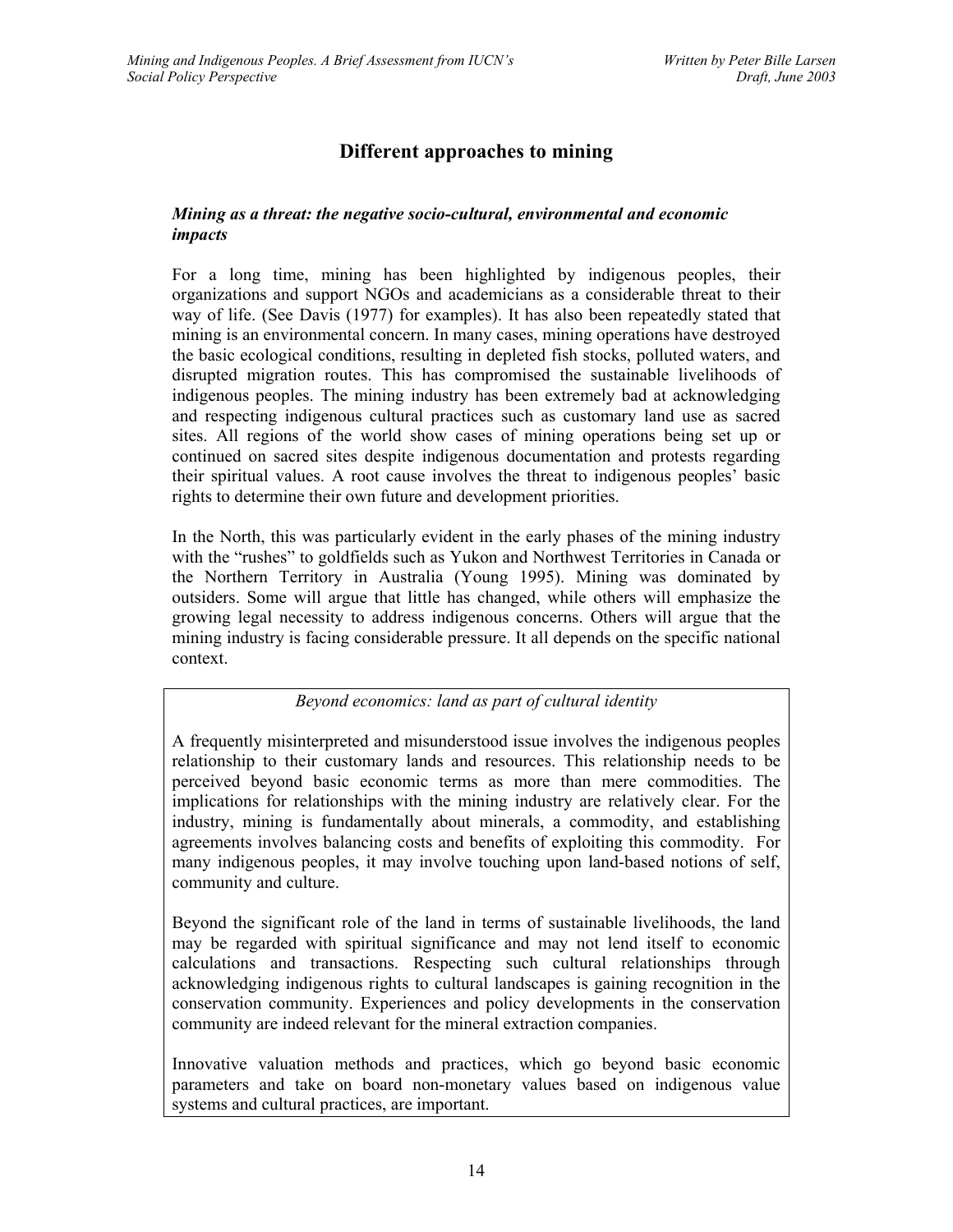As noted by a recent review under the MMSD umbrella:

"By and large, encounters between indigenous peoples and the mining industry result in the loss of sovereignty for traditional landholders and multidimensional creation of new forms of poverty imposed upon already poor people…Indigenous peoples are suffering a loss of land, short and long-term health risks, loss of access to common resources, homelessness, loss of income, social disarticulation, food insecurity, loss of civil and human rights, and spiritual uncertainty" (Downing et al 2002: 3)

A statement to the WSSD in Durban, based on research in Colombia and Guyana, also concludes that:

" mining has not led to social welfare improvements, particularly in the light of the severe impacts on the environment, traditional livelihood systems, cultural identity, community mental and physical health, women and youth." (Weitzner 2002:10).

The 2002 statement "United outcry against mining greenwash", which addressed the IUCN dialogue, then partnership, with the International Council on Mining and Metals (ICMM) goes in this direction. The statement speaks of:

- The systematic rape of Mother Earth
- By nature, mining is unsustainable
- Poor records of community accountability
- Legacy of impoverished communities and environmental despoliation

The statement calls for a moratorium on mining activities until "governments and corporations respect indigenous peoples rights to self-determination and to free, prior and informed consent to all forms of mining". It also calls for reparations and restitution to affected communities as well as a Convention on Corporate Accountability. Iindigenous and non-indigenous organizations remain extremely sceptical that appropriate agreements can be found to ensure payment for damages, risk mitigation and benefit-sharing mechanisms. Such actors often opt for fundamental changes to secure that the indigenous peoples have a fair say in the final decision-making.

#### *Total rejection argument*

"On July 27, 2000 the Takla Nation, whose traditional territory is centred northwest of Prince George around Takla Lake, Canada issued a press release announcing the closure of their territory to all resource extraction. In that release, Councillor Edna Johnny states that "We are tired of watching our resources leave our territory without any benefits to the Takla First Nation." In stark contrast to the few "best practice" examples of resource sector consultations with Aboriginal Peoples in Canada, according to Councillor Cheryl George, in Takla territory there have been no consultations and resource corporations have steadfastly ignored the small, impoverished Takla Nation." (Hipwell 2002: 36-37)

The reasoning raised above summarizes the thinking of "total rejectionists". A number of indigenous peoples organizations and support organizations totally reject any engagement with the mining industry, be it national or international. This has, by some authors, been characterized as a "just say no" Plan A, as part of a much larger "war" where: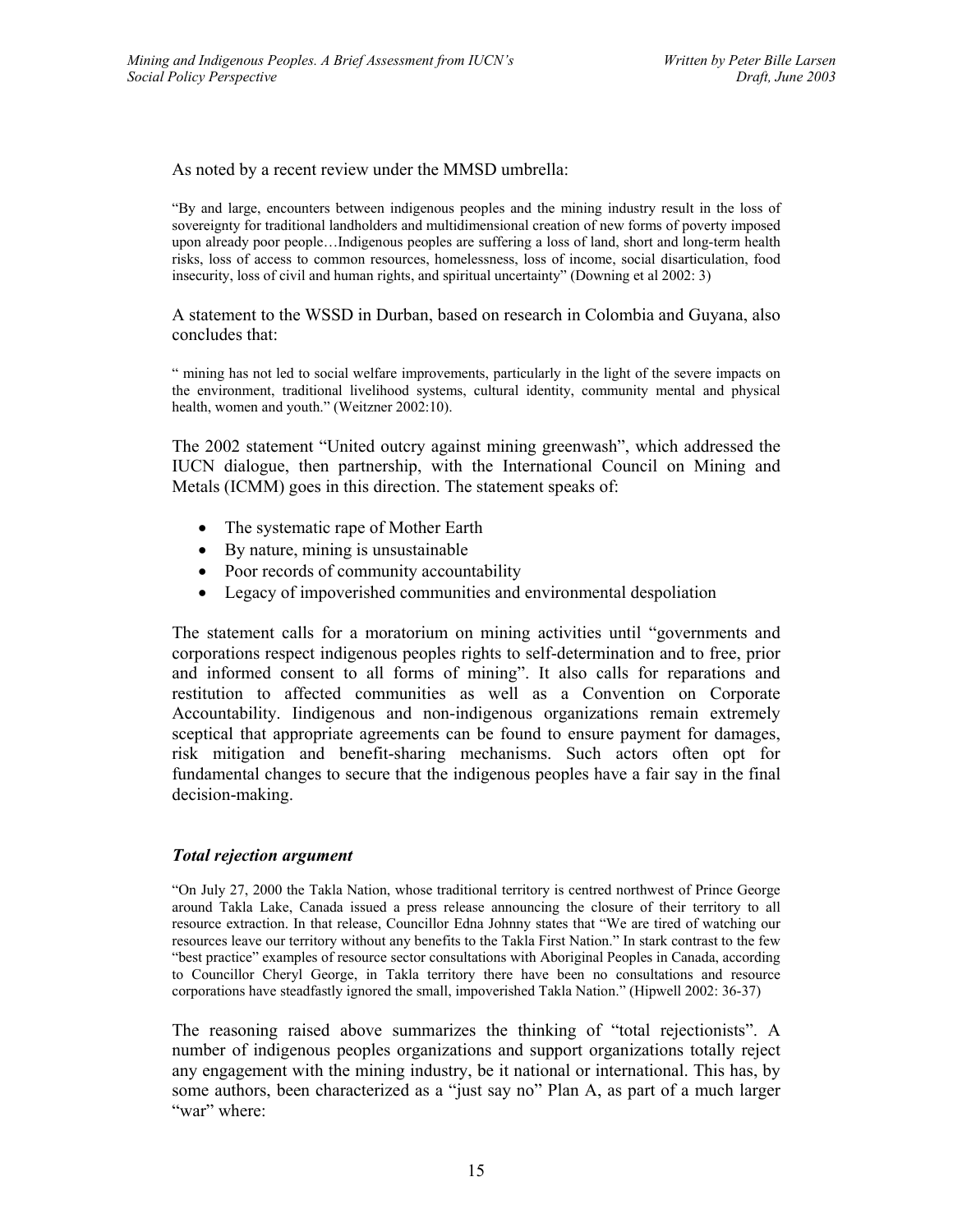"advocates on either side of the issue are likely to understate or misstate the projects potential impacts – both positive and negative (Downing et al 2002: 2)."

Their point, while acknowledging that such strategies are understandable, is that others simultaneously are planning an alternative to resistance and confrontation (a so-called Plan B). The authors argue that indigenous peoples often lose both battles, having first attempted to resist mining without developing second best choices.

Proponents of the total rejection strategy will argue that even potential benefit-sharing arrangements will rarely cover even the costs of the potential risks induced by the mining operation. The "total rejection" movement has played an important role in pushing the agenda beyond broad principles and policy commitment. The insistence on that fact that the mining industry does not contribute to sustainable development, among other things, triggered the Extractive Industries Review undertaken by the World Bank. A recent synthesis report written by the Forest Peoples Programme and the Tebtebba Foundation concludes that the World Bank should withdraw from its involvement in extractive industries (Caruso et al 2003).

These actors also played an important role in generating a "total rejection" consensus at the WSSD in Durban, 2002. Points that have been highlighted include the lack of reference to "no-go zones" in mining elements of the WSSD plan of action. They also push for more recognition and respect of indigenous rights.

The issue is critical. Multinational, national or small private enterprises are in many cases running legal, commercial mining operations, while neglecting indigenous rights, simply because the relevant national legislation does not effectively secure indigenous rights. Experience shows that companies in such cases tend to perceive the indigenous rights issues as beyond their scope of action and sphere of influence.

# **International support NGOs**

A number of international NGOs support indigenous peoples from a more general perspective as well as more specific initiatives on mining. Such international organizations supporting indigenous peoples include IWGIA (www.iwgia.org), Cultural Survival (www.cs.org) and Survival International (www.survival.org). On mining and local communities, these include Minewatch, Project Underground and Mines and Communities.(www.minewatch.org, www.moles.org, www.caa.org.au, http://www.minesandcommunities.org/Aboutus/aboutus.htm)- Many of these sites contain links to dozens of other organizations working in the area. They include NGOs working closely with the mining industry as well as organizations closely connected to indigenous peoples organizations and other civil society movements. Support to indigenous peoples and their organizations is provided through:

Capacity building Campaigning Information – sharing International – national partnerships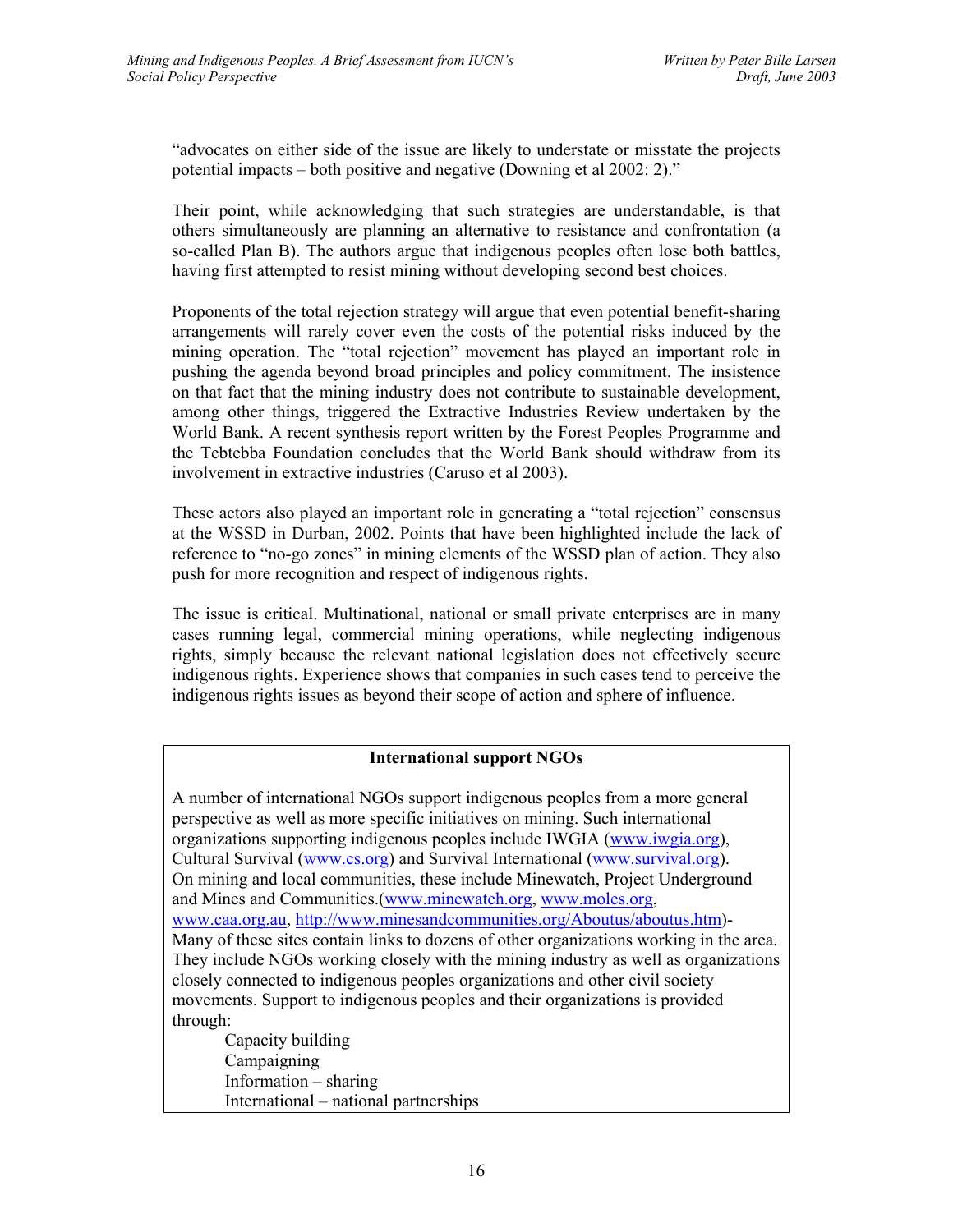Networking, Advocacy & lobbying

#### *A direct or indirect source of employment*

Mining operations may provide a direct or indirect source of employment for indigenous communities. Yet, the overall trend should not be forgotten. Employment opportunities are disappearing in many mining areas. Over 3 million jobs in mining were lost between 1995 and 2000, and employment conditions may be worsening<sup>3</sup>.

In some countries in the South, indigenous and tribal communities make up a significant proportion of unskilled workers engaged directly or indirectly in the mining industry. In Keonjahr District (Jharkand, India) mining is an important economic activity employing thousands of unskilled labourers. Around the Barbil-Joda mining area, 35 slums have emerged employing a significant number of tribal *Mundas* having migrated to the area. One study documents tribal women working in open mines work and loading/unloading of minerals for trucks and railways wagons. The study documents poor working conditions exacerbated by employment through local contractors and discriminatory labour protection practices. Furthermore, other activities such as firewood collection are penalized by local forest guards (Khan 2001).

It is also being argued that growing mechanization of the mining process requires a smaller, but technically more specialized, labour force (see, e.g., United Nations 1994: 25,28). This, in turn, limits the demand for mining areas as a job creation source. If one further adds the widely documented environmental impacts and reduced resilience of customary livelihoods, the impact of mining operations on communities is considerable.

Many mines are today closed specialist enclaves with few employment opportunities to local indigenous communities (MMSD 2002a). Indigenous peoples, therefore, rarely make up a large proportion of the occupational communities. They are mainly residential communities or customary user, non-residence, communities of the lands and resources. This has been confirmed from studies in Peru and elsewhere. This limits local involvement to the construction phase (MMSD 2002a :201). A contrasting example involves the Grasberg mine in West Papua, which apparently created 75,000 indirect jobs to support the 14,000 employees. It should, however, be noted that the population in the mining area exploded from 1,000 to over 100,000 (ibid: 202). Whether indigenous communities actually benefit from the situation is also questioned by a number of other political and economic factors surrounding the mine. In some cases, in Australia for example, mining agreements with indigenous peoples involves negotiating substantial employment contracts. Companies may have indigenous employment policies and strategies.

<sup>&</sup>lt;sup>3</sup> http://www.ilo.org/public/english/dialogue/sector/sectors/mining.htm", Although only accounting for 1% of the global workforce, mining is responsible for up to 5% of fatal accidents at work (about 15,000 per year, or over 40 each day) (ibid).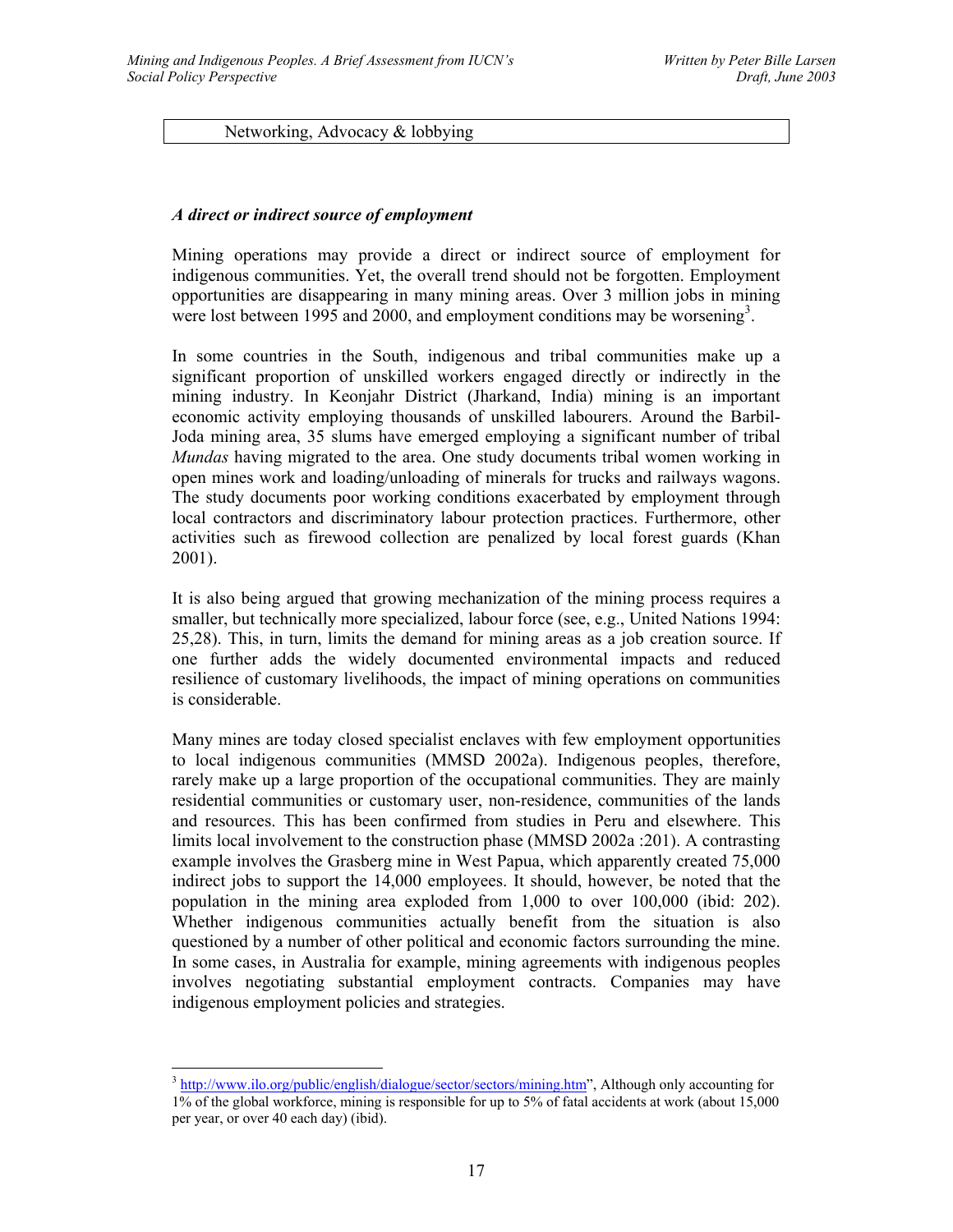Finally, it is clear that mining operations attract further migration to and settlement in indigenous areas in the same manner as other large-scale extractive or infrastructure initiatives. This puts further pressure on the often fragile environments, lands and available resources. Beyond the growing employment insecurity, weakened livelihood opportunities that may follow, there is also a considerable danger of heightened social conflict.

Commercial mining operations cannot simply be equated with a new job market or even a good alternative to other resource-dependent livelihoods. It needs to be looked at in a broader context of rights, resources and cultural resilience.

#### *Small-scale mining and boosting indigenous private enterprise*

Small-scale mining is practiced by many indigenous peoples often in stark contrast with larger scale mining operations. The phenomenon is observed in Asia, Africa and Latin America. Partly, this may involve the growing number of small-scale enterprises and job creation in indigenous areas, partly it may involve informal, at times illegal, small-scale mining in areas with concessions to other parties. In Guyana, many Amerindians are directly engaged in the 14,500 small-scale mining permits issued by the Guyana Geology and Mines Commission (Colchester et al 2002).

The 1994 UN case study from the Philippines describes, for example, how Kankanaey and Ibaloi of Benguet province engage in both small-scale pocket mining and panning for gold, and wage labour in commercial mines (United Nations 1994: 24). As the case study shows, small-scale mining and larger-scale commercial mining may coexist for certain periods, but often end up in conflicting situations after a certain period. In the case cited, disputes erupted with the expansion of the commercial operation, which are often in an advantageous position compared to small-scale miners in terms of securing mining permits

Based on research in Latin America, the Canadian North South Institute (Weitzner 2002) has documented a growing number of Amerindian communities shifting towards small-scale mining, revealing a number of social and environmental costs.

The case study from the Philippines also illustrates the case of indigenous peoples themselves engaging in mining enterprises, joint ventures or particular services. Boosting such small-scale enterprises can take place in different ways ranging from community ownership cooperative models to standard run private enterprises. Such small-scale initiatives tend to remain relatively marginal compared to more largescale initiatives, although they make a considerable part of the formal and informal economy in some areas.

An interesting case from Uttar Pradesh in India, involves Sankalp, an NGO supporting self-help organization among tribal mine workers to form worker cooperatives. Based on the observation that families were bonded to mining contractors, the NGO facilitated economic empowerment. By March 2001, forty selfhelp organizations had been supported, of which initially three had obtained mining leases (Wazir 2001).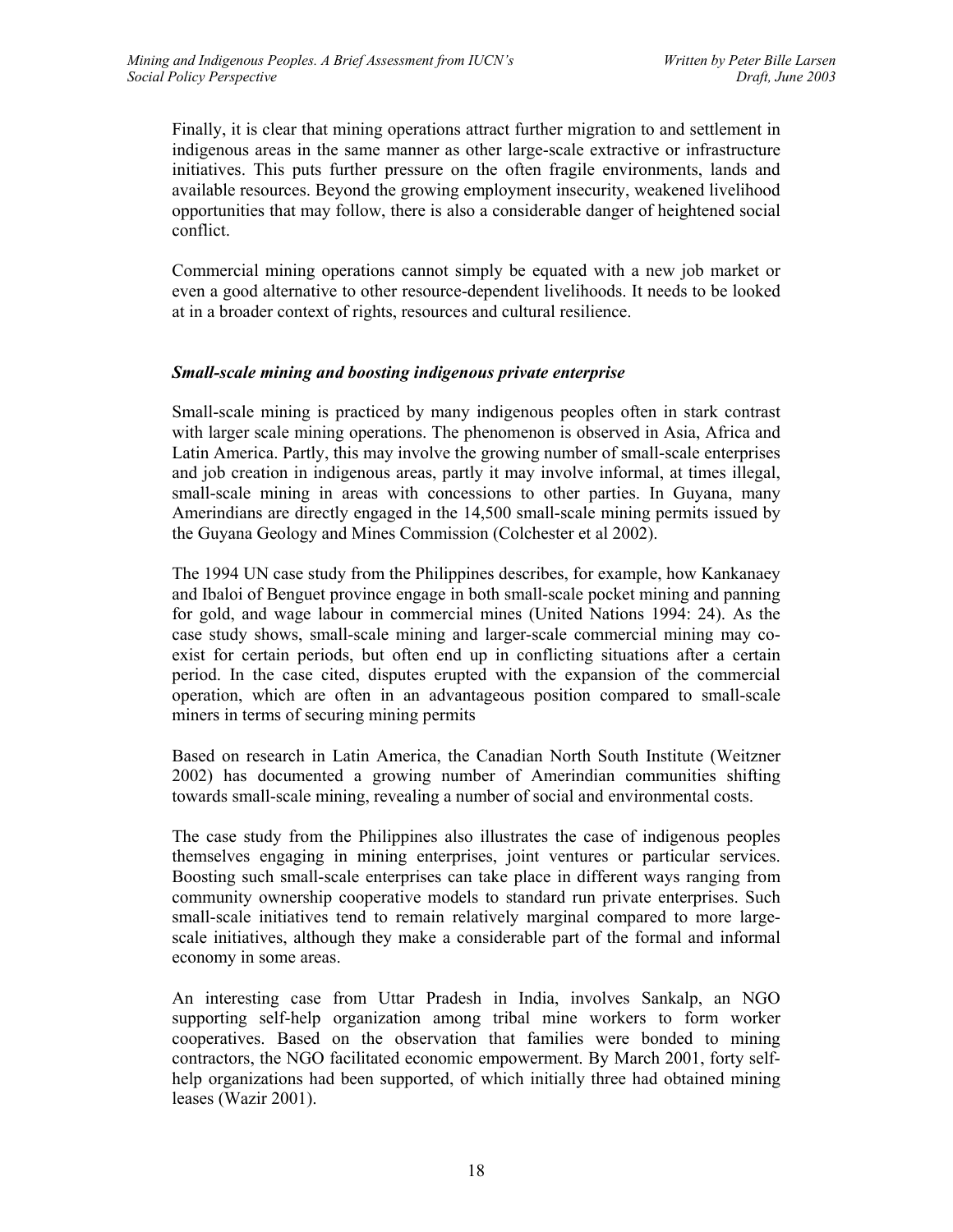In many cases, indigenous peoples have a relatively long history of small-scale mining without formalized rights. When concessions are handed to mining companies, such customary rights and practices easily risk being disregarded.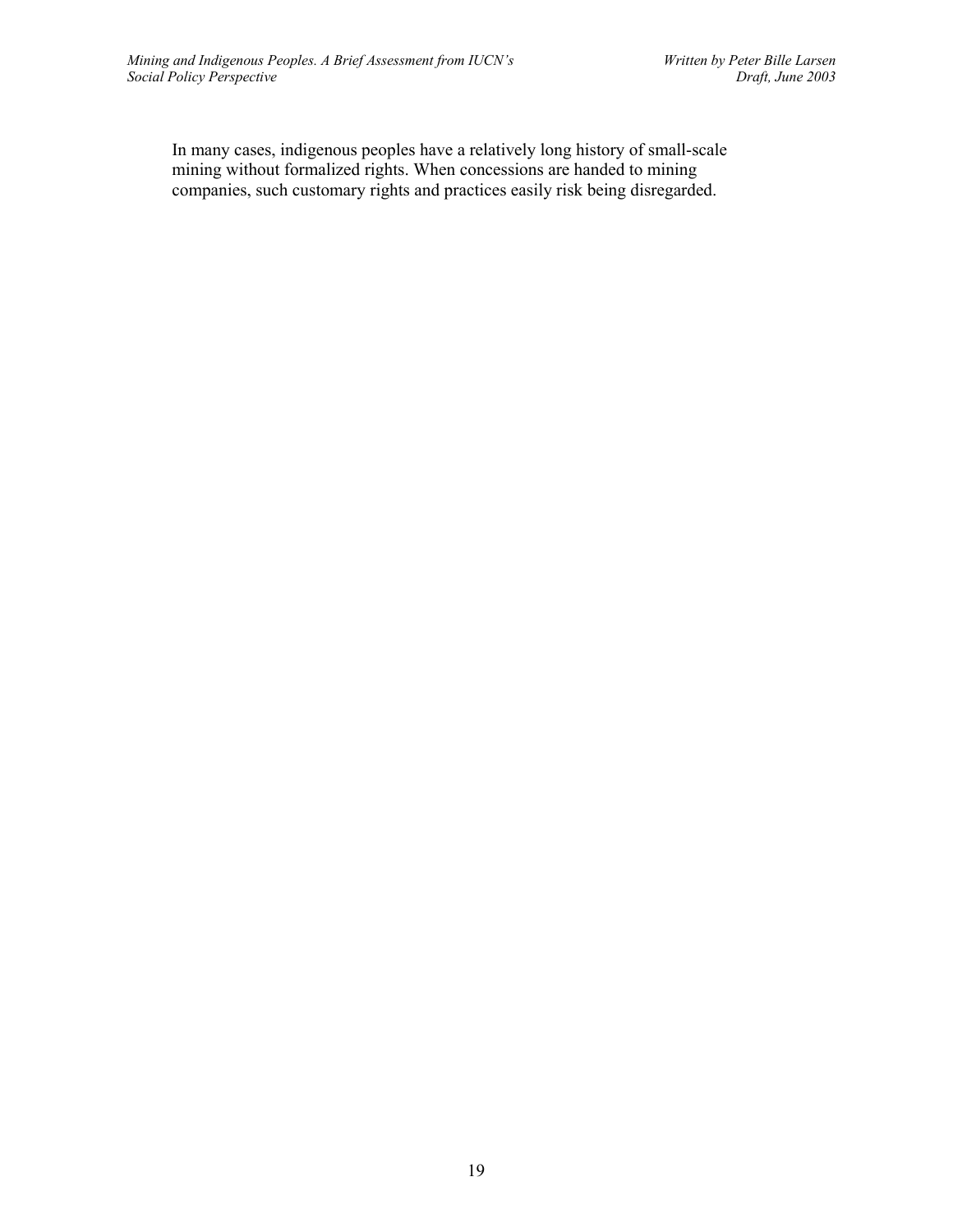# **Striking deals with mining companies: some key aspects**

Given the nature of major mining operations (capital intensive and technical), indigenous participation is mainly one of engaging as a business partner rather than being directly involved in the actual operations<sup>4</sup>. This necessarily results in a particular type of (business) relationship. Finally, as Young has pointed out, most mining rarely addresses local market demand (1995). There is thus a natural inclination to be less concerned about local sustainable development issues and grant greater importance to overall business development goals. This may, in some cases, be an advantage for indigenous communities. If the overall business opportunity is sufficiently promising, there may be much goodwill to ensure secure deals with the indigenous communities.

Whether agreements are of a voluntary or of a legally binding nature, depends very much on legislation, actual implementation monitoring and local governance issues.

A recent UN workshop on indigenous peoples, private sector and human rights took up three major aspects of the mining – indigenous peoples relationship:

- 1. consulting with indigenous communities prior, during, and following the development of private sector projects;
- 2. benefit-sharing by indigenous communities in private sector activities; and
- 3. solving disputes.

Given the diversity of indigenous – mining relationships, it is of crucial importance to think in terms of major benchmarks and indicators when assessing these relationships. As the UN report also acknowledges, a certain number of companies are putting efforts into improving dialogues and work with human rights frameworks. The workshop acknowledged the efforts being made by a number of companies to address these issues, improve dialogue, work within a human rights framework, develop appropriate benefit-sharing arrangements and find mutually acceptable mechanisms for dispute settlement. A recent MMSD report on indigenous peoples and mining encounters highlighted the following 8 major components for agreement building:

- 1. Examination and explanation of the project's economic and legal aspects to the community in a way they will understand
- 2. Full assessment of the project's risks and benefits
- 3. Budgeting and organization of actions to mitigate each risk
- 4. Determination, by the people, of how the project fits within their cultural vision
- 5. Arrangements of institutional and financial steps that assure the project's benefits are opportunely and transparently allocated to the peoples
- 6. Distribution arrangements are focused on a common community endeavour and/or distribution within the group, as decided by the beneficiaries

 $\overline{a}$ 

<sup>4</sup> There are exceptions to this of course.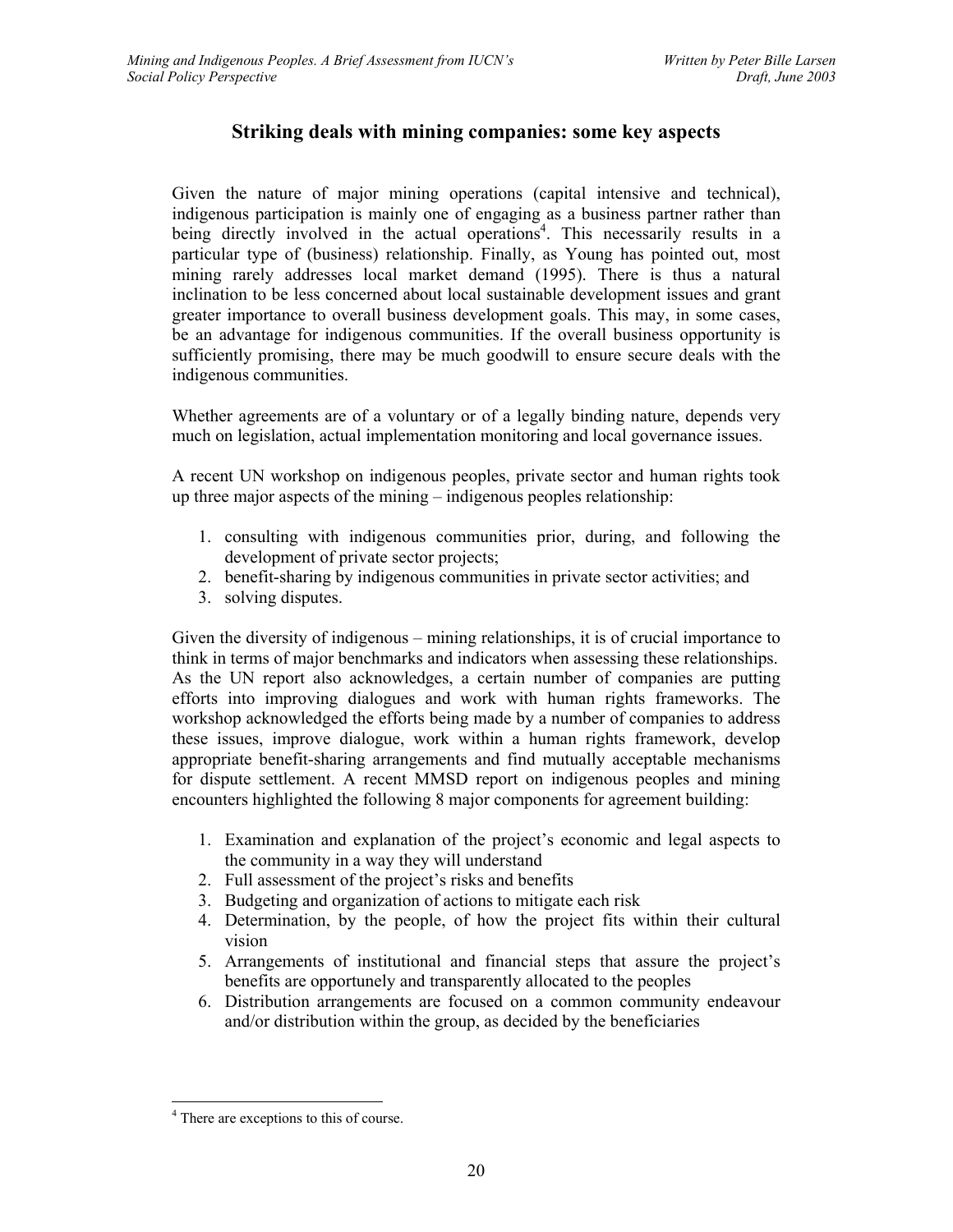- 7. Preparation of a strategy for negotiating with the project promoters, financiers, government and other key stakeholders. The negotiations focus on benefit arrangements over and above risk mitigation
- 8. Formalization of negotiated arrangements with legally binding arrangements (Downing et al 2002:30)

In this model, the authors argue, there is a hope for establishing clear-cut differences between payment for damages, risk mitigation and benefit-sharing mechanisms. The following is a discussion of various key elements of agreement building between indigenous peoples and mining corporations.

#### *Negotiation and agreement building*

Good practice agreements rely on 3 key elements: process, content and implementation of agreements (MMSD 2002b: 14). It should be noted that good practice - in practice - remains rare. A recent review on aboriginal peoples and mining in Canada concludes that good practice agreements remain "the exception rather than the rule" (Hipwell et al 2002: 44).

As governments have gradually started recognizing indigenous communities as primary stakeholders with particular rights and concerns, negotiations of relationships with mining corporations has increased. There has been some spill over effect to other countries, where corporations are active, but it is not uncommon to find double standards being practiced between countries, and even within the same countries due to differing regional legislation and actual recognition of indigenous peoples.

Negotiations have proven extremely difficult in many cases. Identifying win-win solutions is not a one-time result, but relies on addressing impacts and problems in a long-term process. While there are a considerable number of indigenous peoples and their organizations which seek to strike deals with mining companies and move along with government and corporate driven processes, there exist critical questions regarding the capacity of indigenous organizations to enter into a dialogue. There is a willingness to enter partnerships, but previous experiences reveal that the time pressure mining companies are under rarely leaves sufficient time to sufficiently understand the risks in place and develop effective mining alternatives.

In Australia, the Ranger and Nabarlek mines were the first to operate under agreements conferring substantial royalty payments to Aboriginal people. In 1986, after 6 years of operation, the companies involved had paid over \$70 million to the Aboriginal Benefits Trust Account. Seventy percent of the royalty payment was disbursed to the land councils and local associations, while the rest was used to fund development activities in the whole territory (Young 1995: 163). Today, the Australian context contains a variety of experiences. MMSD Australia recently commissioned a project to identify best practices in relation to agreements between indigenous peoples and mining companies where140 agreements were recorded (MMSD 2002b: 14).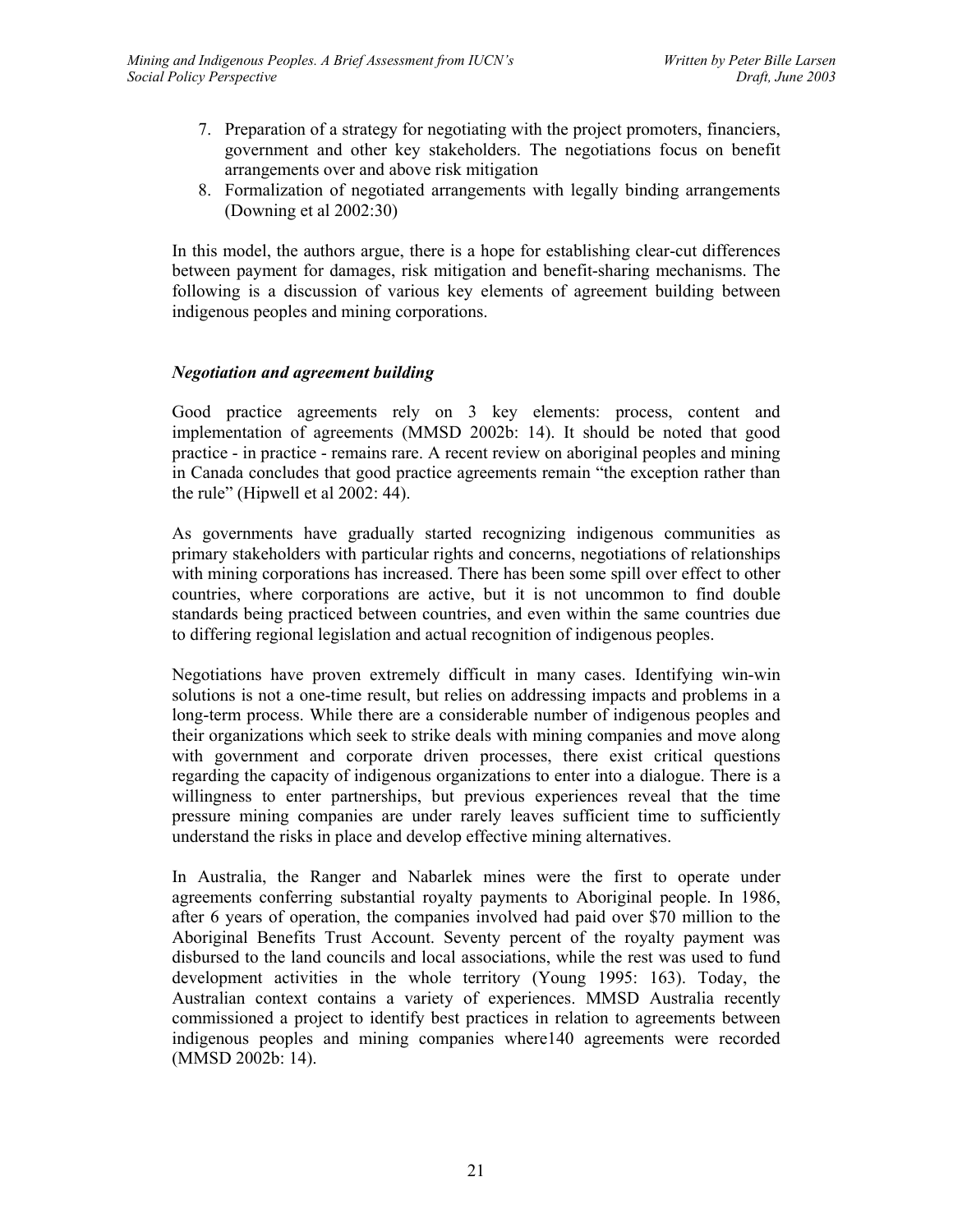The Yandicoogina Land Use Agreement signed in 1997 with the Gumala Aboriginal Corporation for the development of the Hamersley Iron's Yandicoogina iron ore project in the Pilbara, Western Australia, illustrates an important aspect of the nature of agreements. In 2000, Hammersley Iron signed an MoU with the community in which the terms of negotiation for an Indigenous Land Use Agreement (ILUA) covering 10,000 sq. km. is stipulated. The agreement is binding, and overcomes the common law principle of that contracts are only binding to the signatories. (Warden-Fernandez 2001).

A variety of agreements are found in Alaska and Canada. In Alaska, indigenous communities have reached agreement in relation to the Red Dog mine area to:

- Have flexible work hours allowing for communities to continue hunting and fishing
- The establishment of a Subsistence Committee, which among other things selected a transportation route which avoids important migration paths, spawning areas and nesting sites. (MMSD 2002a: 207)

"The agreement, concluded without the involvement of federal or provincial government agencies, includes the following provisions:

• Unama'ki Marine Institute: The company has agreed to contribute \$0.05/tonne (approximately \$100,000.00 annually) to the Unama'ki Marine Research Institute, a Mi'kmaq-run not-for profit organisation established as part of the agreement to conduct environmental research and monitoring.

• Sub-contracting: Trucking contracts are to be awarded preferentially to the Mi'kmaq

• Ecological Monitoring: Mine-site monitoring to be conducted by Mi'kmaq Guardians (roughly equivalent to Conservation Officers) with a \$10,000.00/annum contribution by the company, and a further \$5000.00/annum contribution toward wider watershed monitoring by the Eskasoni Fish and Wildlife Commission.

• Scholarships: One \$5000.00 scholarship for a Mi'kmaq student engaged in environmental or technical studies will be provided by the company each year for the life of the project."

In addition, a consultation, liaison and committee structure was established, known as the Unama'ki-Georgia- Pacific Co-ordinating Management Committee. This Committee includes two representatives from the communities and two company representatives. Among other things, its mandate is to ensure that the provisions of the Agreement are observed and attempt to resolve any disputes; to discuss and resolve matters including those related to the contractor and Company Native Employment policies, environmental monitoring and existing or planned Native hiring and contracts; and to meet at least once every three months, with expenses paid by both parties (secretarial expenses are covered by the Company). (Hipwell 2002:35-36).

The role of advisory and assistance bodies are often necessary for agreement building. In Australia, the MMSD report emphasized the instrumental role of Native Title Representative Boards (NTRBs) in arriving at the beneficial solutions:

Mi'kmaq, Canada: Melford Gypsum Mine Agreement

<sup>•</sup> Employment: 25% of the workforce is to be Mi'kmaq, and training and apprenticeships will be provided by the company whenever required for employment objectives.

<sup>&</sup>quot;The representation of NTRBs, however, varies greatly from region to region, because of problems with funding and lack of resources. In their findings, it also emerged that a lot of companies expressed dissatisfaction in dealing with NTRBs, though the report concludes that it is better to work cooperatively with NTRBs than to bypass these bodies." (MMSD 2002b: 14).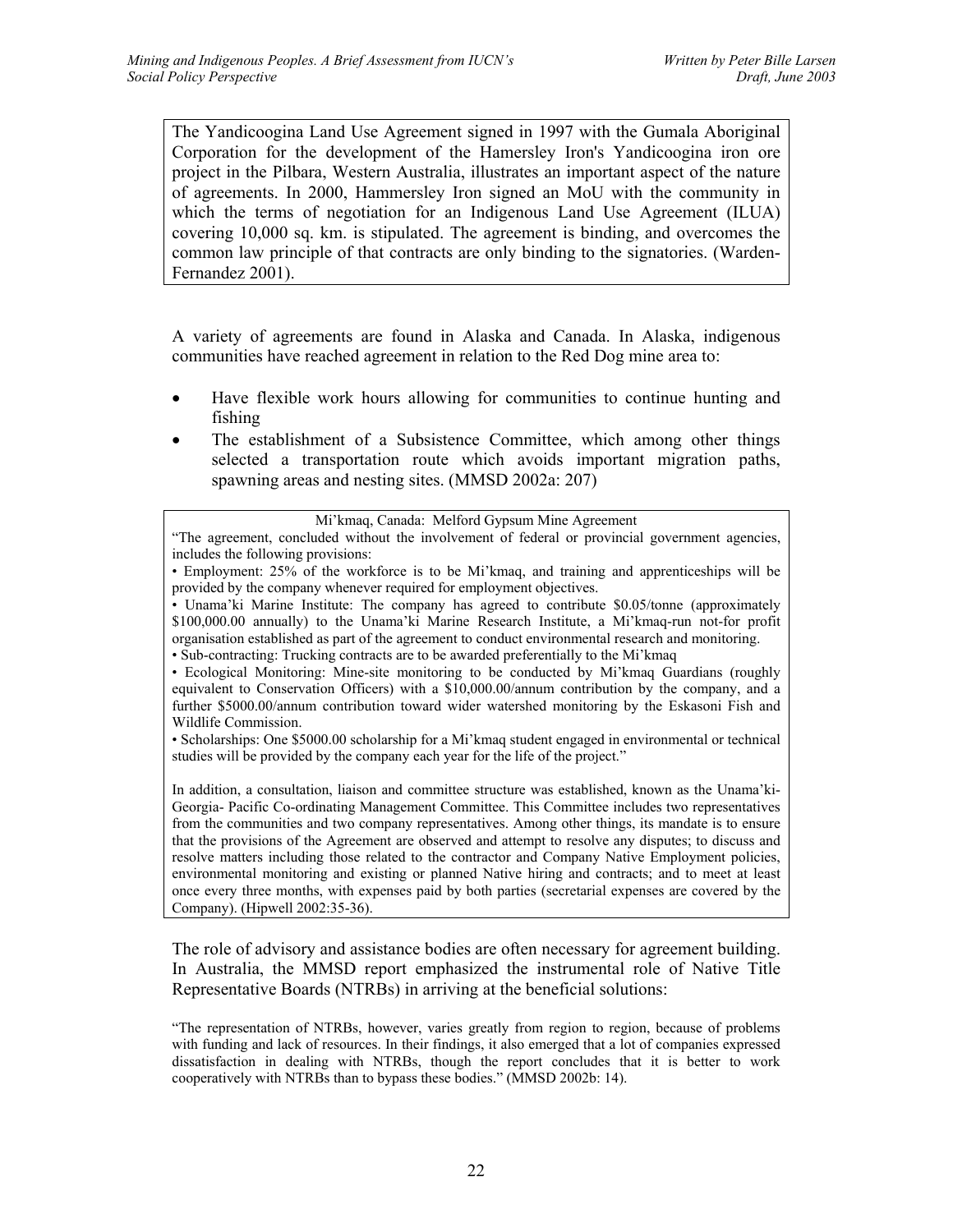Such assessments are relevant for the global context, where advisory bodies differ considerably in terms of mandate, capacity and resources.

At the policy level, there are also some developments for more indigenous involvement. In Panama, the policy reform of an old mine act, has involved contracting indigenous technical assistance to ensure that rights are respected (Downing 2002: 19).

#### *Impact and risk assessments*

The lack of international standards for integrated social and environmental impacts remain an important obstacle. This gap has proven to result in extremely diverse practices.

The IUCN raises, specifically in resolution 1.51, the issue of impact assessment and furthermore, by endorsing ILO Convention 169, recognizes the importance of integrating social, spiritual, cultural and environmental impact assessments (EIA).

In 2002, the CBD Sixth Conference of the Parties adopted a set of recommendations for the conduct of cultural, environmental and social impact assessment regarding developments proposed to take place on, or which are likely to impact on, sacred sites and on lands and waters traditionally occupied or used by indigenous and local communities. These recommendations essentially argue for an integrated approach when impact assessments are undertaken. Further work on guidance will hopefully provide further concrete steps in this direction.

Other aspects include:

- The full disclosure and availability of information
- Effective communication of scientific data and resources
- Promoting the precautionary principle

#### EIA and the Innu

"The Innu nation's leadership set up a task force with funding from VBNC, which then held a series of community meetings about the project and received a clear mandate from the people. A consensus emerged that the Innu people did not want any mining developments until their land claim agreement was signed. They also would not consent to any mining developments without first negotiating an impact benefit agreement (IBA) with the mining company; this IBA would first require an environmental assessment of the project. A Memorandum of Understanding (MOU) between the Innu Nation, the Labrador Inuit Association, the federal and the Newfoundland governments was signed to outline the requirements for a harmonized Environmental Assessment process. In that MOU, the definition of "environment" was broadened from that given in the CEAA to include "social, economic, recreational, cultural, spiritual and aesthetic" components (cited in Cleghorn 1999). It also gave all the parties to the MOU the right to appoint the EIA panel members."(Hipwell 2002: 38).

# *Consultation and Free and informed prior consent*

Much debate concerns the levels and kinds of consultation and participation stake and, thus, ultimately the extent to which indigenous peoples are engaged in decisionmaking processes concerning their lands and resources.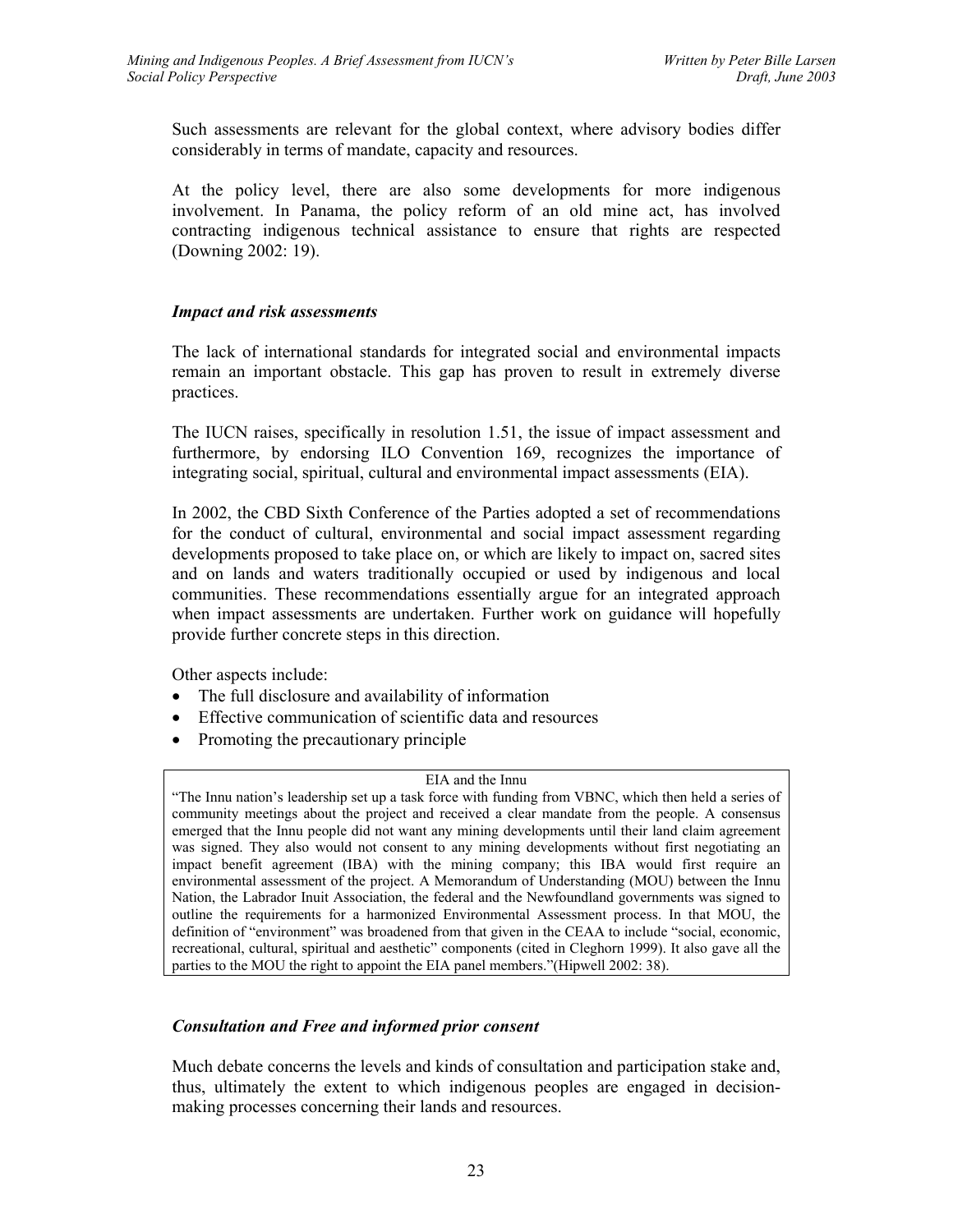In the Vienna Declaration and Programme of Action (Part I, para. 20 and Part II, para. 30), States recognize the importance of the free and informed participation of indigenous peoples in matters affecting them as a means of contributing to their rights and well-being.

ILO Convention 169 speaks of consultation through appropriate procedures, in particular, representative institutions, participation at all levels of decision-making and consultations "carried out in good faith and in a form appropriate to the circumstances, with the objective of achieving agreement or consent to the proposed measures."

Others have emphasized how free and informed consent is a basic pillar if indigenous peoples are at all to be considered equal partners. As Downing and others note, "indigenous peoples become stakeholders when they have the right to prior informed consent" (2002: 32). Mere participation does not validate a process, but should allow for indigenous peoples to engage and say no.

Loss of this right is viewed as a loss of sovereignty and self-determination. The basic argument is that full recognition of customary rights to self-determination, land and resources is a requirement to allow for true prior informed consent. The difficulty arises when there is little or no recognition of indigenous rights. A recent Asian Development Bank (ADB) study for the Indonesian Act No. 11 concerning Basic Provisions on Mining notes:

"Giving priority to large companies (including foreign investment) in the exploitation of mining resources, this Act ignores the people's traditional mining rights. The rights of local people (including *adat* communities) are not sufficiently accommodated in this Act, which does not give local communities (including *adat* communities) the right to be consulted before a mining concession is granted…Strict safeguards regarding the protection of the environment are not included." (ADB 2002a: 17).

The publication also notes when discussing the Draft Act on General Mining, "it is possible that protection over sacred forests, cemeteries and *adat* houses can be ignored in relevant legislation" (ibid.: 19).

"Neither does the draft Act mention what principles are to be fulfilled when the area for a mining concession is determined. Further, there is no mention of the need to inform and obtain the consent of people, including *adat* communities, who live in or around the proposed mining concession area." (ADB 2002a: 19).

Even in countries with stronger legislation to protect indigenous rights, loopholes are often present. As another ADB study for the Philippines notes:

"There were the indications that the processes of issuing titles and certificates to allow mining and other activities have been compromised, if not corrupted (ADB 2002b: 15)."

Although the implementing Rules and Regulations (IRR) sustain the right of indigenous peoples to prior informed consent, considerable resistance from the mining industry came about questioning indigenous claims to the resources. Leases previous to the IRR (1998) were exempted and an Administrative order (no. 3, 12 October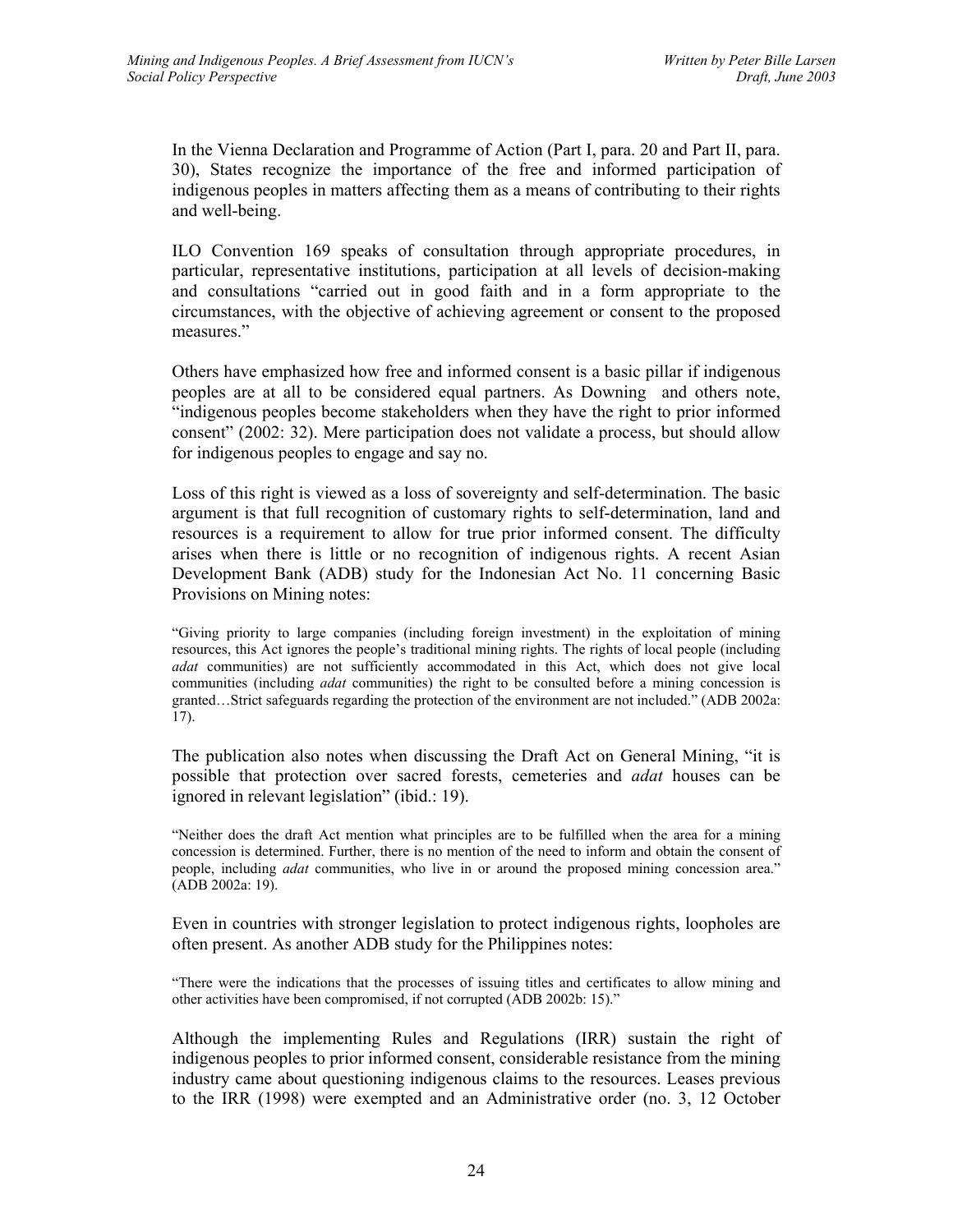1998) declared all written agreements with and/or resolutions by indigenous communities prior to the IRR as "free and prior informed consent" (ADB 2002b: 15).

The case reveals the danger of the "prior informed consent" concept being misunderstood and misinterpreted. Putting the concept into practice requires aiming for a community-driven ownership process. It is not sufficient to get "yes" or "no" answers based on distributing technical impact assessment reports. In other words, there is a need to implement the prior informed consent concept in conjunction with a broader set of procedural standards recognizing the rights of indigenous peoples.

What it takes to make prior informed consent work in practice will depend on the specific dynamics. Many indigenous peoples have started crafting criteria, principles and guidelines for interacting with extractive industries<sup>5</sup>. These provide some of the local substance for engaging with the mining industry.

#### *Damage prevention and risk mitigation measures*

It has been noted that there has been an overemphasis on benefit-sharing agreements neglecting basic responsibilities of the industry to address what is done about damages in terms of risk assessments, preventive and mitigation measures. Indigenous peoples have continuously highlighted the amount of damage being done to indigenous lands and waters, reflecting the limitations of mining operations in terms of addressing the real environmental impacts at stake. Key issues typically involve the lack of involvement of indigenous communities in designing the EIA process, the sudden withdrawal of mining companies leaving ruined land behind and no "obligation" to clean up or compensate for losses (UN 2002: 19).

Addressing (potential) damages is a fundamental requirement even before dialogue on benefit-sharing can begin. The role and support of conservation organizations is critical in order to ensure that impact assessments are of the highest technical standard and to integrate the cumulative effects of industry projects.

#### *Benefit sharing and compensation*

Mining deals generally provide governments with much needed fiscal revenue, easy to collect and in considerable amounts, at least within a short time-frame. Although most tax revenue goes to local and central governments, and thus only indirectly affect indigenous communities (depending on the public redistribution programs), there are examples of royalties and taxes going to community organizations, development boards and other local institutions. The Northern Land Council exploration licence agreements (Australia) provide traditional Aboriginal owners with an equity position of 5% as a result of exploration on their lands (2002a: 211). In Asia, benefit-sharing often involves setting up community development projects.

 5 See for example consultation documents available through the Nishnawbe Aski web site at www.nan.on.ca. He noted that the NAN consultation process provided a way forward and much sought-after "certainty" for the industry. (UN 2002: 12)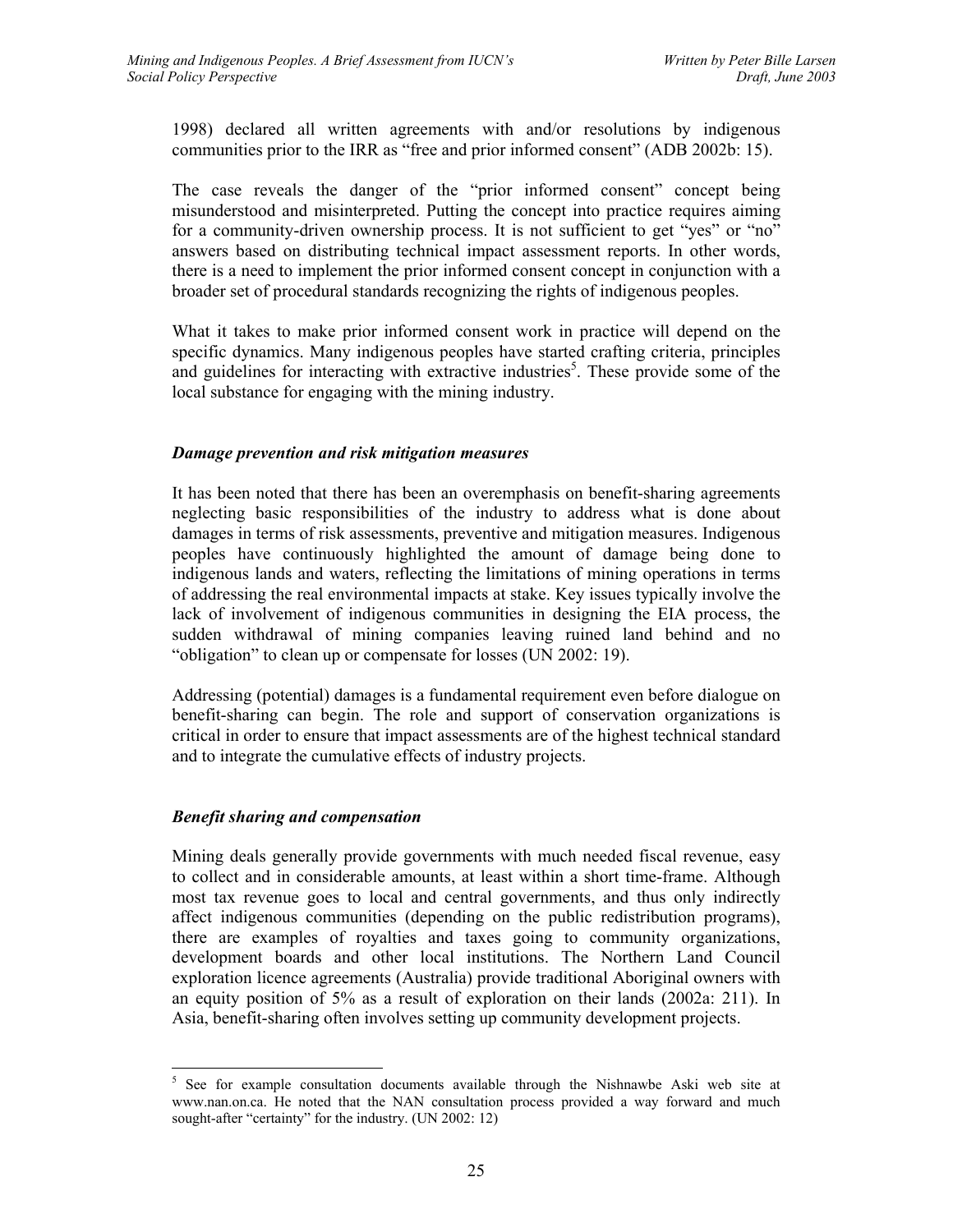Revenue flows can substantially transform indigenous communities. Based on negotiated agreements, there is growing body of experiences involving redistribution of mining income in countries as diverse as Bolivia, Canada, Colombia, Indonesia, the Philippines, Papua New Guinea, South Africa and Venezuela (MMSD 2002a: 210). Some of these experiences involve further redistribution to decentralized governments, while others involve direct channelling to indigenous or other local communities. Applying economic and often short-term compensation solutions to long-term needs and requirement of indigenous peoples have often gone wrong.

One aspect that has been raised by indigenous peoples, involves the extent to which decisions made by indigenous communities on benefit sharing are based on independent decisions by representative institutions. A problematic aspect of this involves providing benefits to indigenous communities not recognized by government.

As discussed above, the Prior Informed Consent concept is highlighted as a fundamental aspect, in part indicating the extent to which governments and corporations recognize indigenous rights to land and resources.

Actual experience from implementing various forms of benefit-sharing schemes show varied results. In Papua New Guinea, several development initiatives have been developed in complement to the mining operations of Freeport. Seeking to compensate for lost customary territories and splitting up of the community, various approaches to empowered development are being undertaken in part by external Djakarta based NGOs (ADB 2002a: 23). These involve resettlement in other areas, infrastructure construction and economic development activities.

"The project was designed to last 10-15 years with 14 staff, mostly from Java, and 51 local facilitators. The problems that the project faces include lack of support from local NGOs and limited understanding by new local members of parliament on the project (ADB 2002a: 24)."

Much work needs to be done in supporting home grown rather than externally devised solutions. There are interesting efforts by indigenous peoples to counter externally devised approaches with indigenous-driven sharing mechanisms. In Australia, the Queensland's Aboriginal Land Act creates a hierarchy of land affiliations, which has been rejected by Aboriginal organizations that seek more equitable royalty sharing mechanisms (MMSD 2002a: 211).

Further work needs to be done in the area of benefit-sharing and compensation arrangements. Indeed, the experiences of mining companies and indigenous communities seeking to cooperate share many elements with integrated conservation and development activities, which often involve more or less explicit agreement building on a number of lost opportunity costs and corresponding benefits. More policy work in this area of the IUCN could indeed help inform these actors.

# *Development projects*

The natural development benefits are sometimes emphasized by mining companies as "bringing development to the bush": the creation of new towns, infrastructure and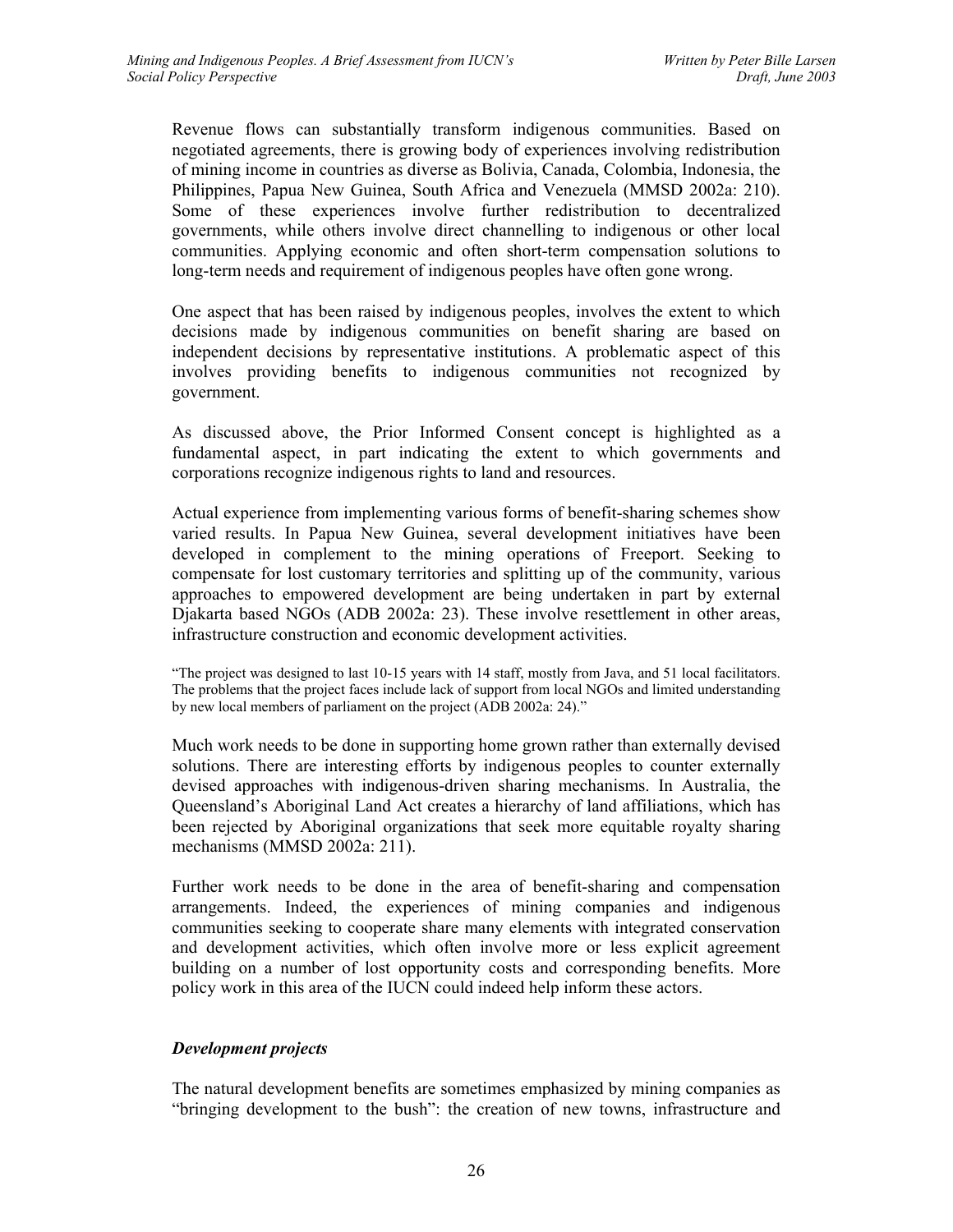construction. However, as pointed out by Young (1995), most of these services are generally restricted to highly mobile outside/ expatriate staff.

"The contrast between the Aboriginal and mining communities in the Argyle area of Australia's East Kimberley region is particularly stark. Here the town, developed and administered by Argyle Diamond Mining Inc., is off limits for everyone without an entry permit. Aboriginal people travelling between the small cattle station communities where they live must divert around the town area, and cannot use any of the services available although some of these, for example health and retail services, are very limited in their own settlements." (Young 1995:157).

Despite the well-documented fact that benefit-sharing arrangements require more action, it is somewhat surprising the extent to which the "obvious development benefits" are promoted by local development agencies, investment companies and others. Even more importantly, such infrastructure, goods and services are rarely maintained after mining operations. This easily provokes disruption among communities dependent on the service. In contrast, the negative social, environmental and economic impacts tend to remain.

Beyond the obvious direct threats, it should be noted that mining operations have been viewed as a key development solution to remote and so-called backward areas. These areas are often promoted and subsidized through national development schemes. These development solutions are not sustainable, as can be seen from the many ghost towns in Canada and Australia.

In conjunction with, but often separate from a rights-based approach, many mining corporations, particularly in the South, run more or less accountable "welfare" development projects providing social services, income and skills development. There is often considerable local interest in taking on board such development opportunities.

In Papua New Guinea, "the Development Forum concept was incorporated in the 1992 Mining Act. The outcomes took the form of three Memoranda of Agreement among the landowners, the provincial governments, and the national government. They cover issues such as the provision of infrastructure, the delivery of government services, local staffing, the breakdown of royalty payments, funding commitments, and the provision of equity for local communities and provincial governments" (MMSD 2002a: 211).

There are a number of emerging lessons learned in the area:

• Community ownership

There are several cases of mining companies outsourcing "local development" to local NGOs or governmental agencies with little impact on the ground. The reasoning is probably often based on securing smooth management or the lack of local capacity. This is critical. However, community ownership is firmly anchored from the very beginning.

• The long-term institutional sustainability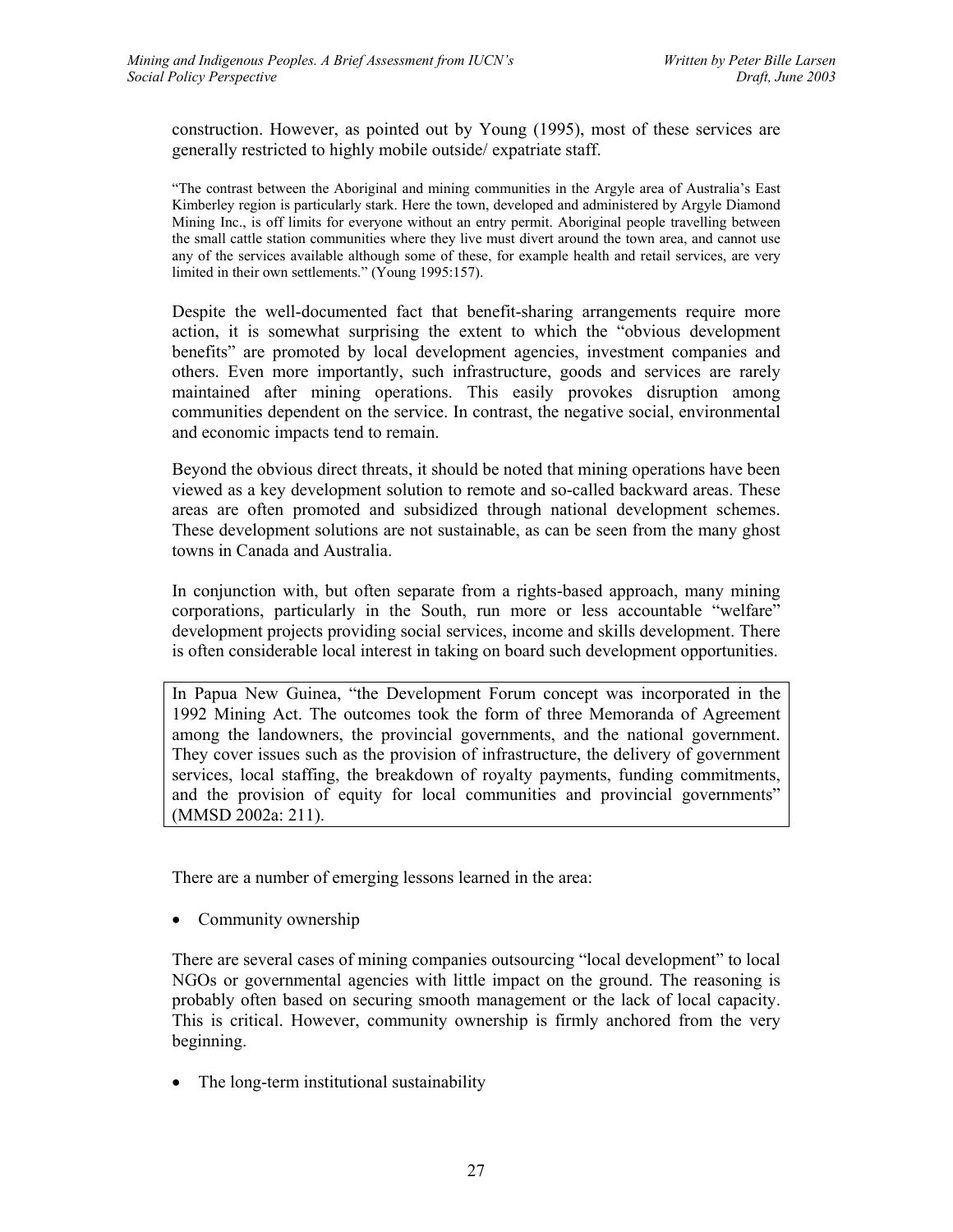Many development schemes involve setting up boards, funds and new organizations. Addressing long-term institutional capacity issues from the beginning can prevent structures from collapsing at the end of external funding.

• Discrimination, rights and equity issues

Taking rights-based approaches to indigenous peoples' development highly depends on the existence of national laws, but can nonetheless be promoted through other interim measures and through the application of international standards.

Sustainable financing

Financial arrangements are fundamental and need to be determined for the overall process as well as different types of development activities. It needs to be addressed from the first Memorandum of Understanding.

• Empowerment and capacity building

This issue remains one of the major challenges. Mining companies feel uncomfortable with strong organizations, although it could be argued that strong community organizations can actually help ensure stronger commitment to and respect of agreements made with indigenous peoples.

• Development Plans

One effort to formalize such development processes has been through "development plans" or agreements. The World Bank "Indigenous Peoples Development Plans (IPDPs)" or the MMSD suggested "Community Sustainable Development Plans" (2002a: 227) are proposed as "frameworks" to address indigenous community concerns. Implementation records of the WB IPDPs suggest that they may work, but its success depends on existing legal frameworks, monitoring capacity and continued commitment beyond the life-span of the project.

#### *Impact monitoring and benchmarking*

Impact monitoring and benchmarking covers a broad range of issues related to the implementation of relevant legislation, agreements and other issues through monitoring a range of economic, social, cultural and environmental factors. Governments, for example, have a major role in monitoring and overseeing legislation requiring consultation with indigenous peoples. In some countries, government agencies mediate agreements. While Guyana, for example, has a policy requiring companies to consult with Amerindians, there are indications that the agency in charge is not overseeing these negotiations (Colchester et al 2002). A critical issue involves the role of increasingly decentralized administrations overseeing local agreements. The capacity of such local government units for enforcing agreements faced with the considerable power of important tax payer is questionable. In Canada, for example, negotiations between federal, NWT governments, mining companies and the Dene/Metis included monitoring social and economic impacts (Young 1995). In Australia, an interesting approach has involved the Community Aid Abroad Mining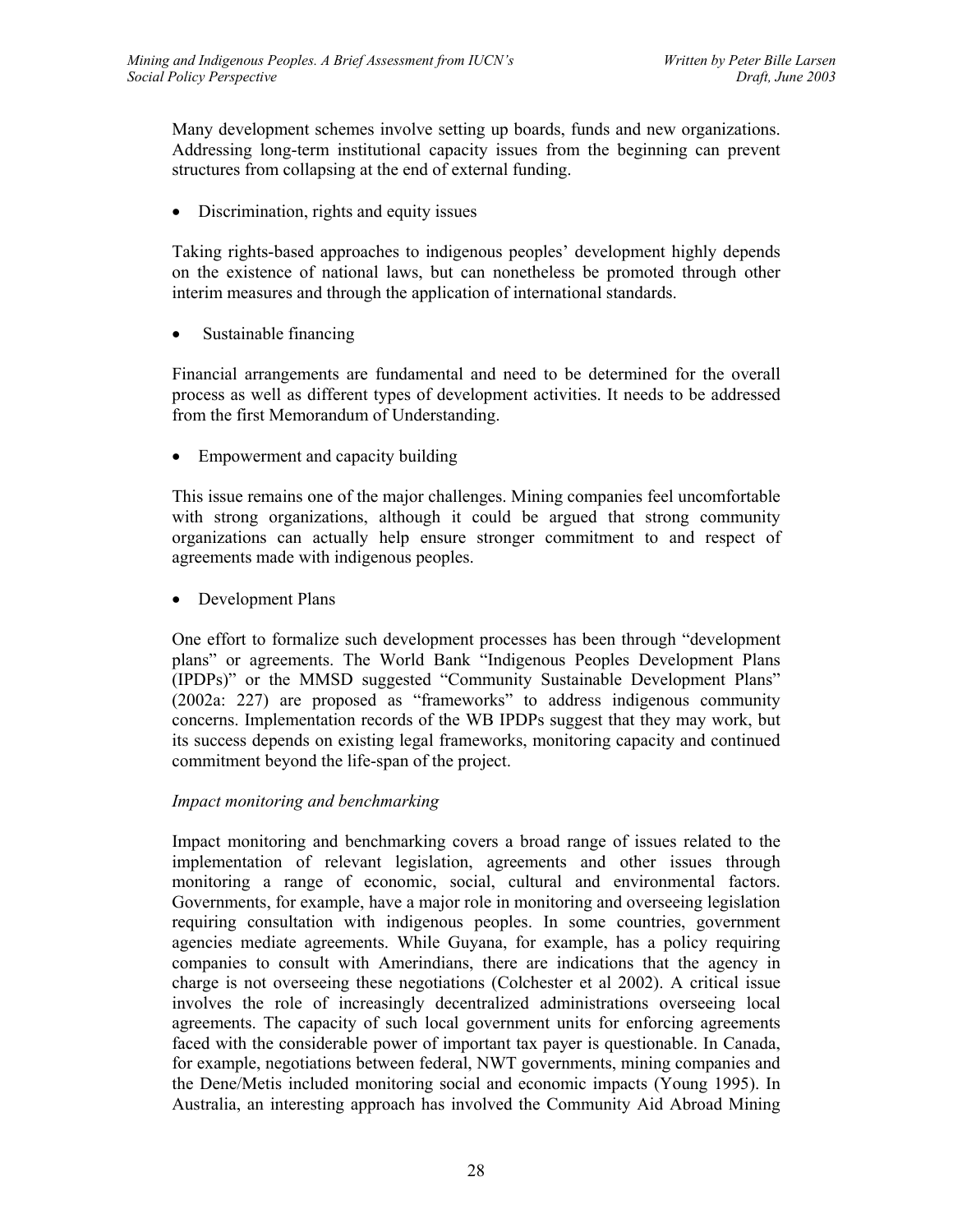Ombudsman, which has been set up to receive and communicate complaints concerning Australian mining operations abroad.

There has been a growing concern about the aftermath of mining operations once they pull out. Indigenous peoples have expressed concern with the conditions of their lands upon return after mining operations pull out.

Community-based social monitoring systems remain rare, which, coupled with poor information on cost and benefit flows, make it difficult to assess and monitor agreements. Ideally, such systems are established on the basis of institutional capacity and data found in initial social impact assessments, allowing for realistic plans and secured budgets.

The devil is in the detail. Essentially, indigenous peoples and support NGOs call for more independent monitoring of social and environmental impacts and close monitoring of the implementation of agreements. Much thinking is evolving around appropriate mechanisms and practices at national and international levels to ensure this takes place. Thoughts evolve around:

- Internal and external monitoring and review mechanisms
- Setting up international monitoring bodies such as indigenous monitoring institutions
- Strengthening the regulatory role of central and local government along good governance lines (transparency, accountability)
- Consistent involvement of indigenous communities in monitoring process
- Effective "stick and carrot" methods

Normandy, an Australian company relies on the Environment Code as the benchmark for performance monitoring. Given the lack of comparable social standards, ISO 14001 is used, and there are plans to incorporate human rights standards. External auditors are used with audits taking place over a 4-day period. The information is publicly reported. A performance bar, which is lifted every 3 years, determines the number of stars a particular operation obtains based on the level and type of community involvement (MMSD 2002b: 12).

In short, there is a critical need for strengthened social impact and assessment standards and methodologies. As highlighted in the CBD process, the MMSD process and elsewhere, it is critical that such standards are closely integrated with Environmental Impact Assessment approaches.

#### *Dispute resolution and settlement*

The dispute resolution issue has essentially been addressed from two angles. On one hand, it is argued that most "important" disputes can be avoided if a right consultation and collaboration approach is taken from the beginning. On the other hand, there is an emphasis on the need for accessible and effective dispute resolution mechanisms. The need for open dialogue is fundamental, and effective dispute resolution mechanisms are needed to ensure this.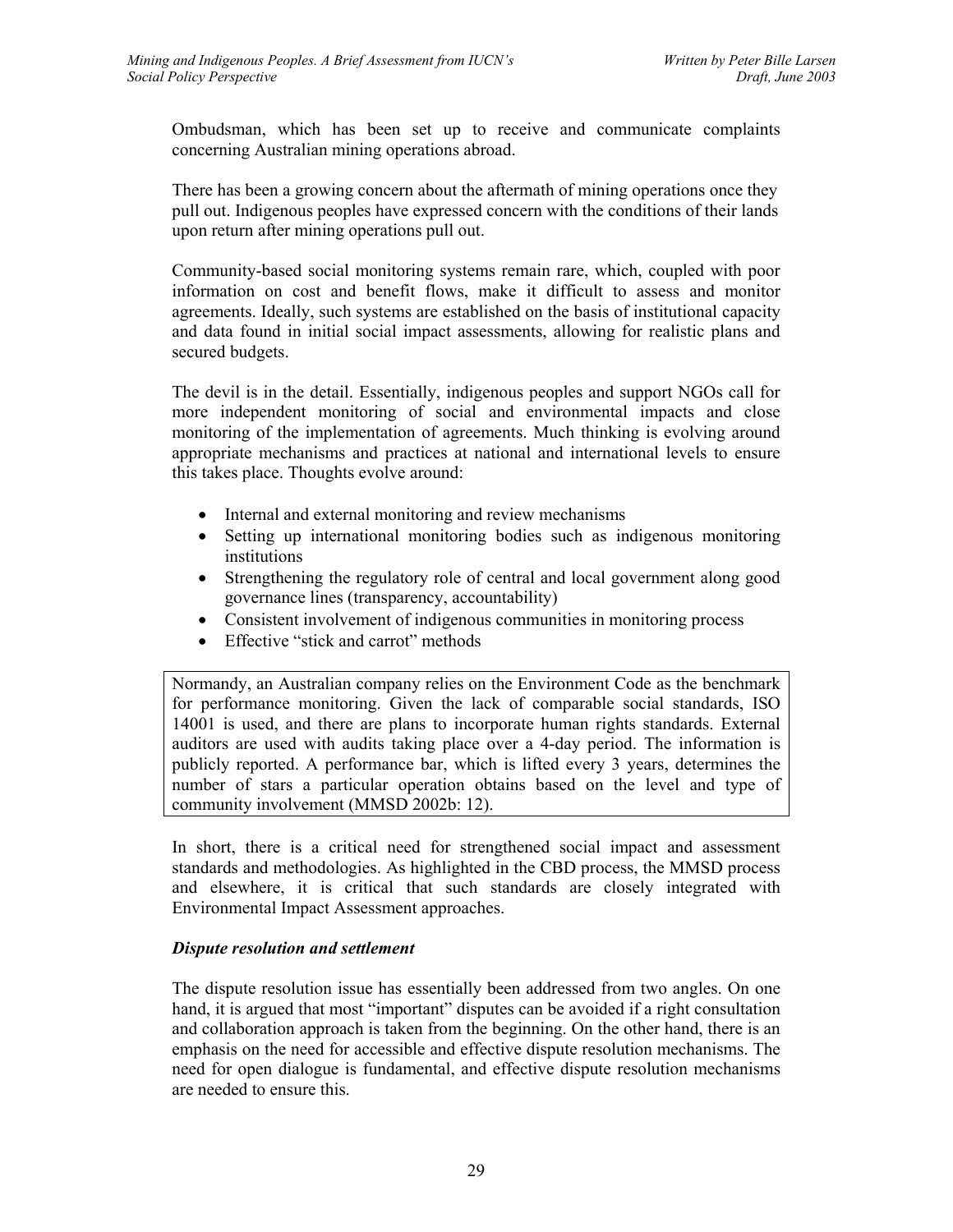#### Lawsuits

"In June 2000, the Innu Nation filed a lawsuit with the Federal Court of Canada to cancel the permission for Voisey's Bay Nickel Company pending conclusion of land claims negotiations and the signing of IBAs with the Innu and Inuit, on the grounds that the federal government failed to meet its fiduciary responsibility to the Innu and Inuit when it ignored EIA Panel recommendations that such negotiations and agreements must be concluded before project approval is given. The suit also asked for clear legal measures outlining participation, consultation and compensation in respect of the project (Innu Nation 1999). This highlights the legislative void at both the provincial and federal levels. Further research might be directed at developing a set of minimum, universally applicable standards that could be written into legislation across Canada." (Hipwell 2002:38).

It is rare to find effective dispute resolution and settlement mechanisms in place to assist indigenous peoples and mining companies solve disagreements and conflicts. Conventional national mechanisms are rarely geared to these needs or are simply too far to be of any relevance. There are exceptions, of course, which have provided concrete detail to the major issues at stake.

One important challenge continues to be the effective recognition of indigenous rights to lands and resources combined with the establishment of legally binding agreements allowing for better access and use of existing legal mechanisms. Many indigenous peoples have little, if any, access to legal assistance or courts for that matter. Therefore, they stand a poor chance to win a case, should it go so far. This may not be easy, particularly given the unequal relationship between big multinational companies and small Southern communities with limited recognition. The Australian Ombudsman listed above can act as a mediator for a dispute resolution process (MMSD 2002a: 217).

Further, capacity building projects that address knowledge needs and stopgaps in existing legal systems and the judiciary systems could assist countries in the South to establish and maintain well-functioning practices. Independent dispute resolution mechanisms would be fundamental in this regard.

A growing number of bilateral and multilateral donor agencies run good governance and human rights capacity building initiatives. Their support could be mobilized.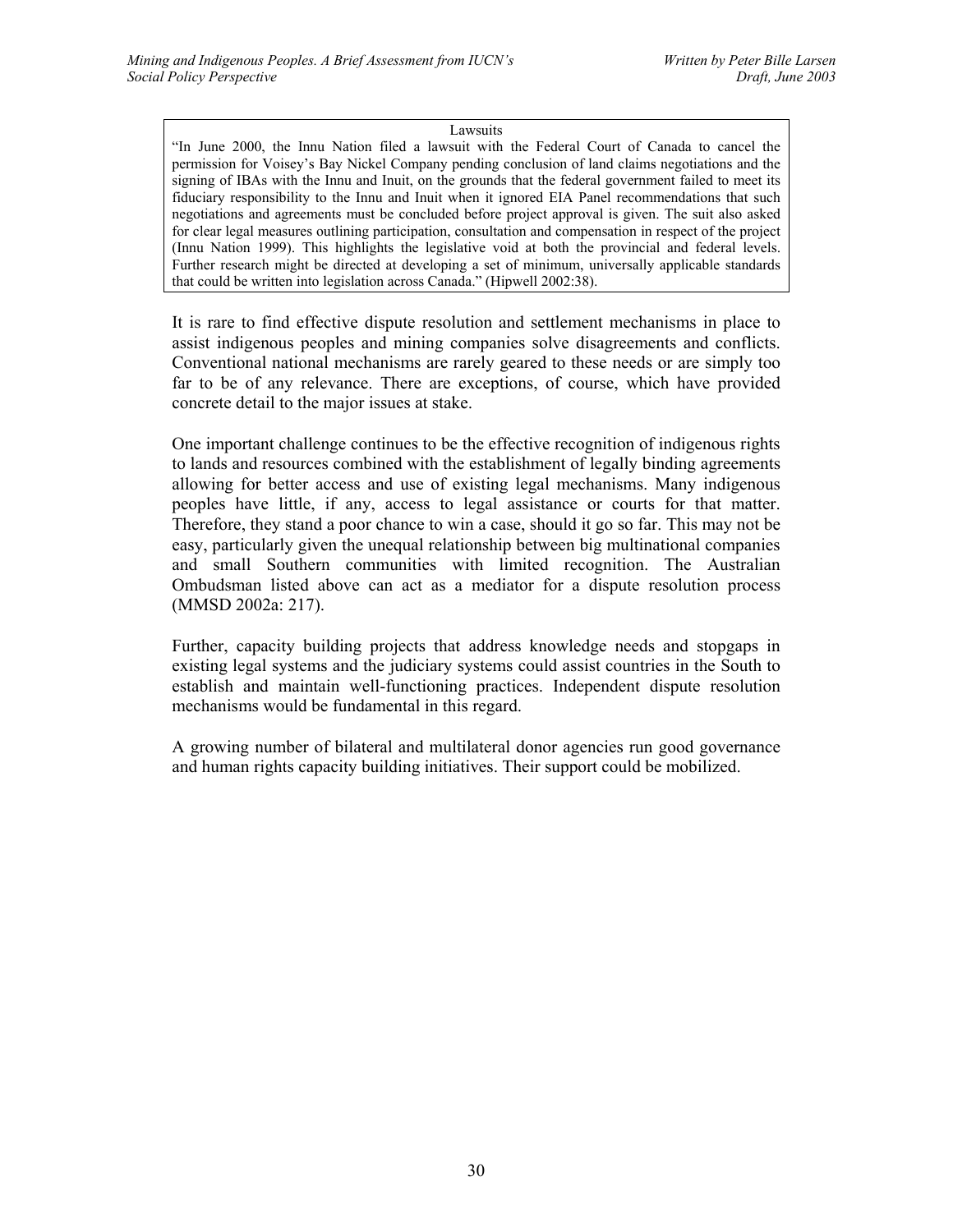# **Roles and responsibilities**

#### *National legislation and the role of government*

"It was noted that indigenous peoples with recognized land and resource rights and peoples with treaties, agreements or other constructive arrangements with States, were better able to enter into fruitful relations with private sector natural resource companies on the basis of free, prior, informed consent than peoples without such recognized rights (United Nations 2002: 3)."

The role of good governance is fundamental. Indigenous peoples' strategies depend to a large extent on the existence or lack of legislation which protects their rights in the context of mining. It, therefore, concerns legislation on indigenous peoples rights in general, as well as specific legislation on mining and resource exploitation. There is growing documentation and concern that internationally supported deregulation and reform processes of mining legislation does not take indigenous concerns into account (Caruso et al 2003).

Beyond the legislation itself, strategies depend on actual implementation of provisions addressing indigenous rights. As it was noted back in 1994:

"Participation depended, in turn, on the extent to which the laws of the host country gave indigenous peoples the right to withhold consent to development, and on the degree to which indigenous communities themselves were fully informed, and effectively organized for collective action(UN 1994: 8)."

While indigenous peoples have gained access to international recognition and policy arenas, national recognition and legislative practice differs widely. The growing recognition of indigenous peoples' rights in Latin America with a considerable number of countries ratifying ILO Convention 169, is not yet mirrored in Asia and Africa. Even in countries with constitutional recognition the provision of regulations to implement the laws is often missing or is contradictory. There may also be incoherence or inconsistency between central and provincial laws. The Philippines is a case in point. Despite an Indigenous Peoples Rights Act (IPRA) recognizing a bundle of indigenous rights, the 1995 Philippine Mining Act exempts mineral lands from the issuance of ancestral land claims (Downing et al 2002: 18). State ownership over subsurface minerals is, as in many countries, upheld. In Fiji and Papua New Guinea, for example, the state owns and leases subsurface minerals combined with significant recognition of customary land ownership.

"In many instances, communities do not receive a share of the equity of mining operations since their surface rights to land do not translate into the rights over minerals. (MMSD 2002a: 201)."

In other cases, national legislation may seek to protect indigenous rights, but implementation may still lag or particular exemptions are created to accommodate particular mining interests. It is important here to emphasize that IUCN Resolution 1.51 notes that even in situations with States maintaining rights to subsurface resources, the State should "ensure the common good and the rights of indigenous peoples."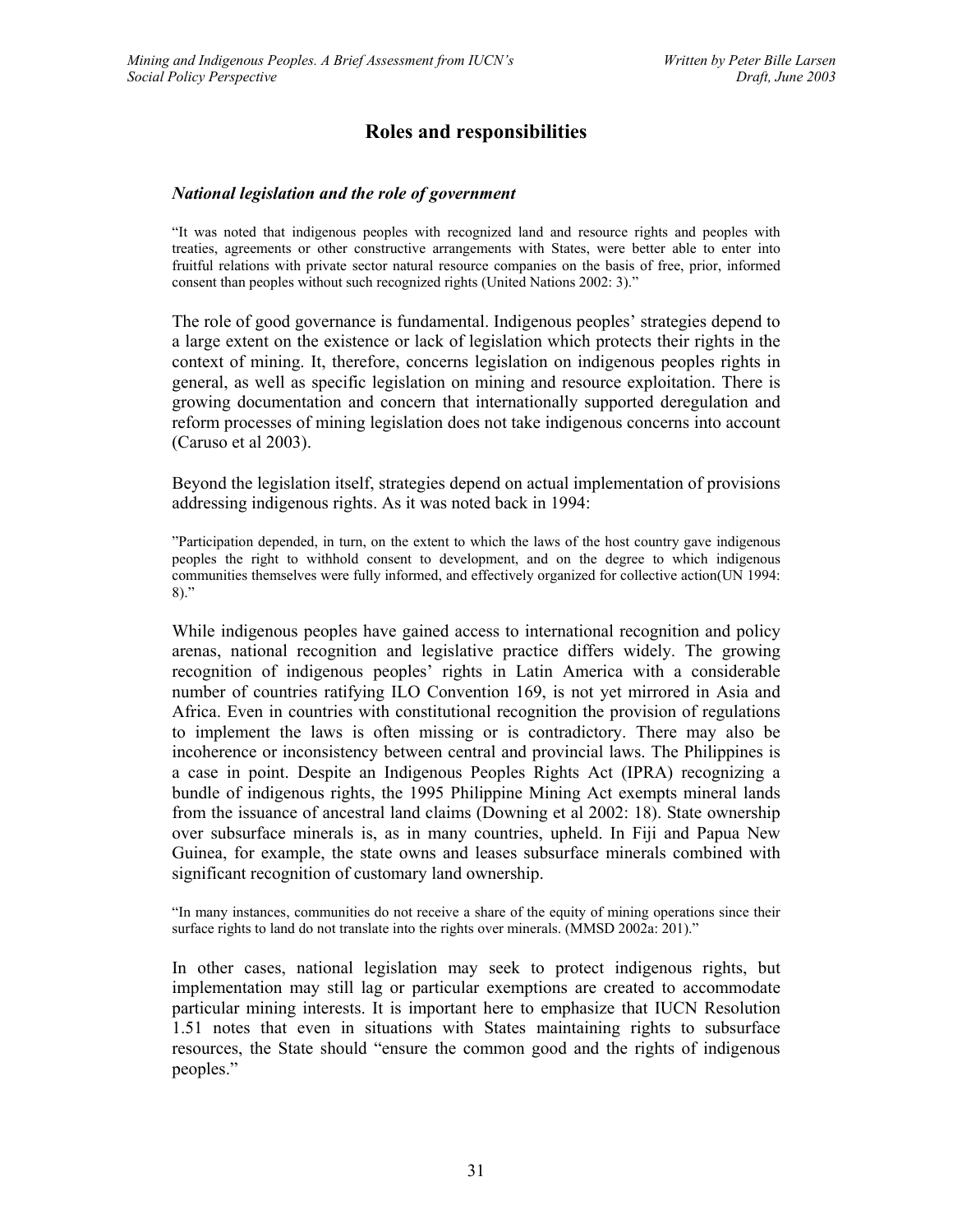There are tensions between local community rights and national rights and interest. The land and resource rights issue is perhaps the best example which relates to a subset of other rights issues such as compensation rights, right to consultation, right to a healthy environment, etc.

A frequently raised issue involves the widely different situations of indigenous peoples and mining relationships even among countries. A major cause for this diversity involves the relative levels of recognition, different types of claims and complex legal regimes.

The role of governments is, therefore, crucial and does not limit itself to legislation. Some governments are funding schemes to improve alternative mediation and relationship building between indigenous peoples and the mining industry. The Australian government, for example, is providing A\$ 1.2 million over a 4-year period to promote mutually beneficial partnerships (Warden-Fernandez 2001). An important component of this funding is for capacity building.

"Corporate social responsibility should not be confused with or substituted for government social responsibility. Governments need to uphold and implement their national and international legal obligations to indigenous peoples, and strengthen legal, regulatory and judicial frameworks where these are weak" (Weitzner 2002)

In many cases, governments are shareholders of mining ventures, or benefit considerably from tax revenues. Although this has, at times, been interpreted as a disincentive for good governance, it is also an opportunity for influencing mining policies and practice.

Despite the number of examples where government action has resulted in weakened regulatory obligations rather than the opposite, there is a potential to go in the opposite direction. Government are often third parties, observers or mediators to agreement building with the mining sector.

Some mining codes include special references and norms for mining in indigenous areas. In Colombia, mining titleholders should carry out activities in such a way that they do not cause adverse impacts on indigenous communities. Consultation is required before prospecting and exploration, and indigenous communities (as a whole) have preference for the granting of concessions.

A strong government regulatory framework would include both "carrot" and "stick" solutions providing incentives for good governance and heavy penalties when laws are violated. Governments, both central and local, have an important role to play not only in terms of setting up legal frameworks, but also in convening parties, supporting implementation efforts (e.g., overseeing agreement building) and ensuring effective monitoring and access to the legal system, if necessary.

A major building block involves ensuring and maintaining that basic indigenous land and resource rights and assets are well protected through effective land demarcation and titling schemes.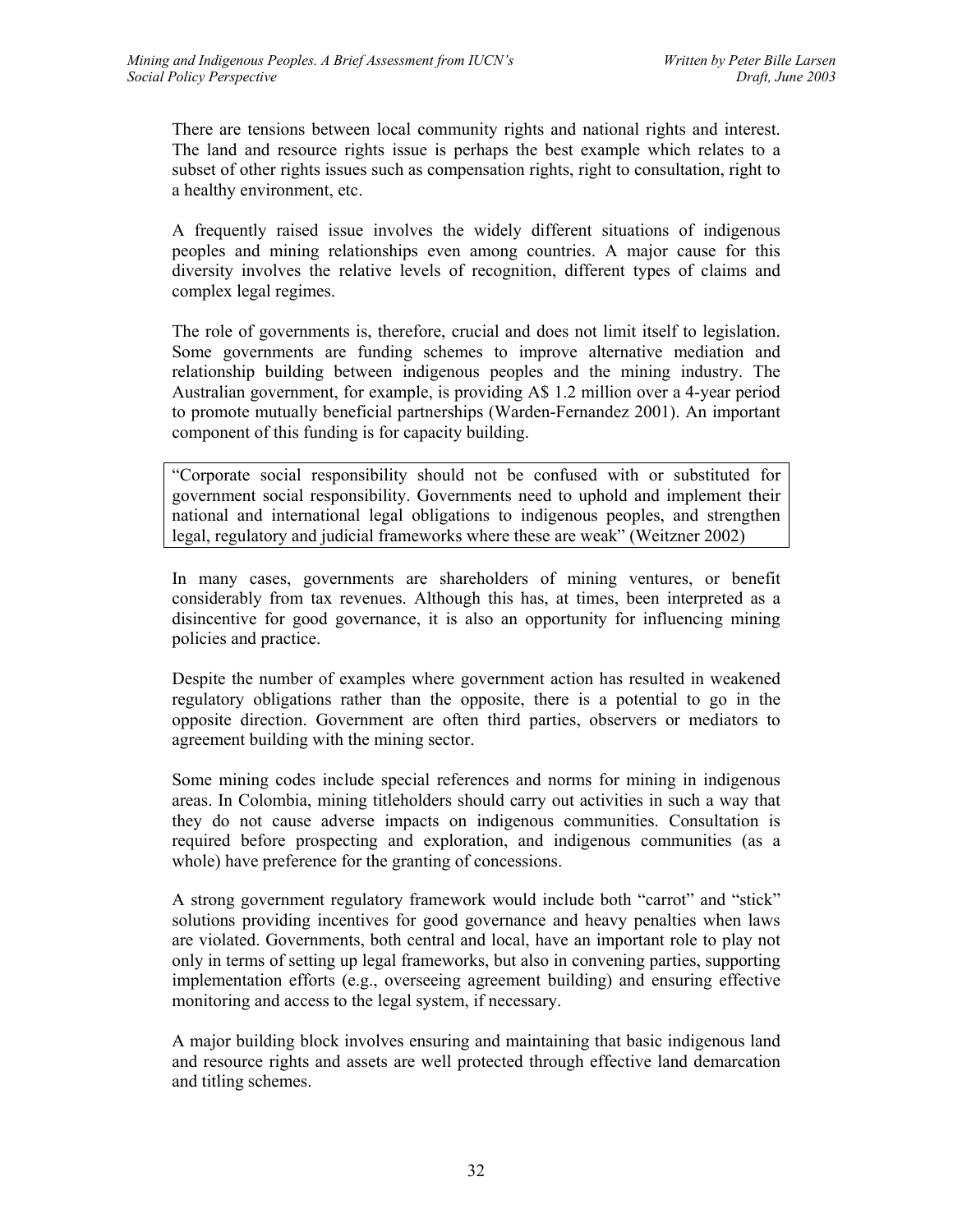Strengthened efforts to coordinate and integrate public regulation efforts by Ministries of Labour, Environment and Indigenous affairs are fundamental to make policies work in practice.

#### **The corporate perspective**

Much has been written about the importance of public image and reputation for a mining industry. Some have even emphasized its importance for ensuring higher social standards. Still, the effect of public image building has yet to be seen on a global scale.

"The actions of companies and governments need to reflect cultural sensitivity and relevance…the current situation often falls short of these goals: local communities all too often do not participate in decision-making or in guiding the impacts of mining, bear a disproportionate share of the costs of mineral development without adequate compensation, and receive an inappropriately small share of the economic and social benefits (MMSD 2002a: 208).

The corporate response has to a large extent been to emphasize accompanying wealth and development of mining operations, while minimizing negative impact such as social disruption. Emphasis is typically on access to infrastructure, school construction or services, which are stand-alone components and, thus, relatively easy to finance and manage. Particularly, in developing countries such solutions are proposed, often neglecting the need for long-term compensation measures for lost livelihoods. Corporate responses to indigenous peoples will of course differ depending on region, size, life span, life stage and other issues. As discussed above, national legislation and jurisprudence is fundamental in requiring certain levels of corporate behaviour.

There has been considerable amounts of research at both national and international levels undertaken by mining corporations on social sustainability, indigenous peoples rights covering, among other things, the vast array of issues raised above.

The major trend by the corporate sector has been to advocate for voluntary measures rather than binding agreements and principles. Various forms of codes of conduct, recommendations and guidelines have been the concrete outputs. However, specific company policies and corporate social responsibility officers at the central HQ level have not necessarily been paralleled with similar advances on the ground

Furthermore, while there has been some recognition of participation in identifying mitigation measures and crafting development initiatives, mining companies have been reluctant to take on rights-based approaches judged as beyond the responsibilities of the private sector. Still, given the weak role of governments in many countries in the South, mining companies, particularly multinationals, should be encouraged by HQ countries and international institutions to take on responsibility for ensuring decent partnerships.

The international draft ICMM principles are an example of such an industry initiative. The principles address a wide number of concerns and have been up for public consultation on the website. While the effort to take up more proactive work in this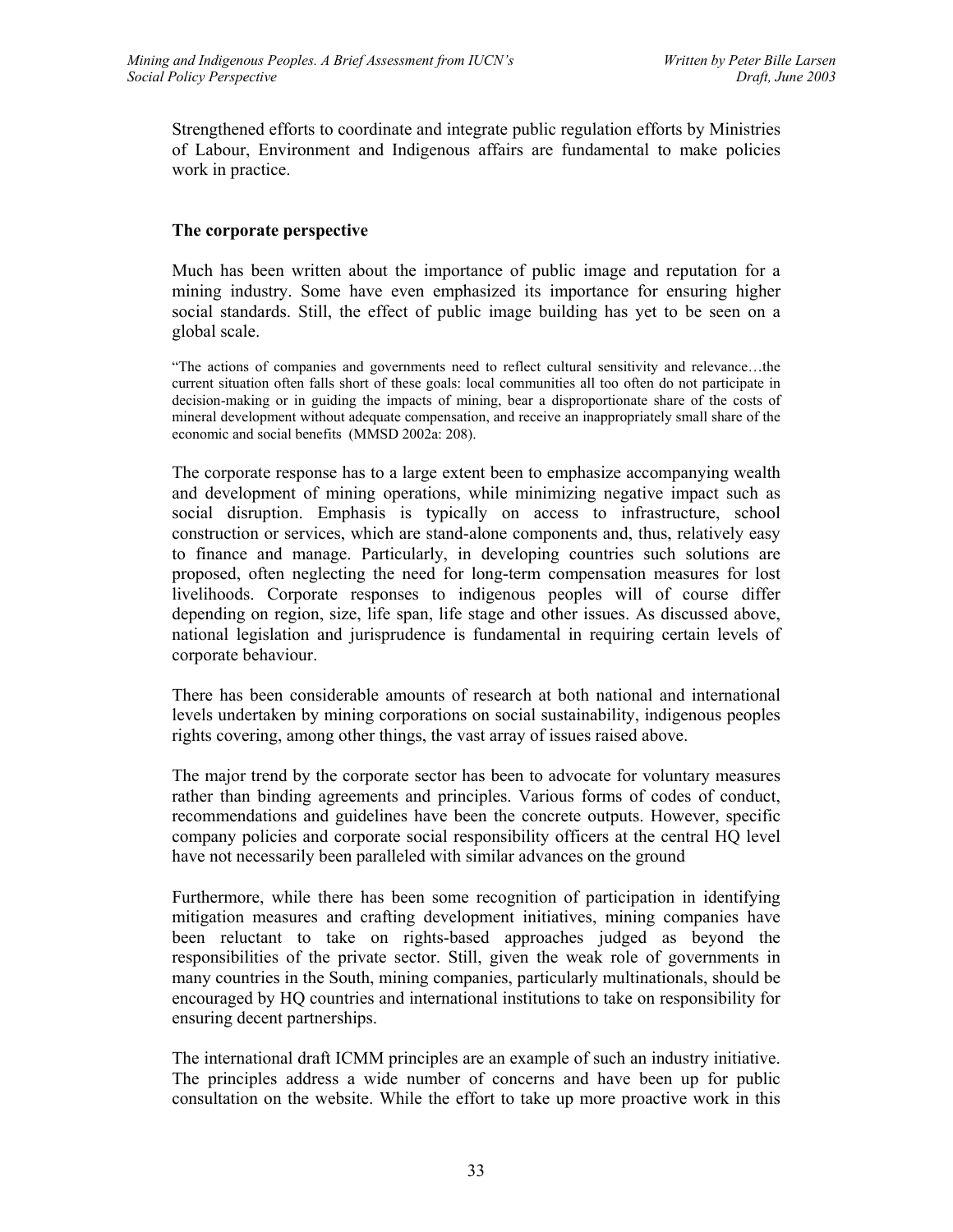direction is applauded, responses from the NGOs have emphasized the need for more concrete commitments to a number of key issues and concepts (in part discussed earlier in this document) if they are to make a real difference on the ground. The principles related to social standards are disappointingly vague and non-committing.

It should be noted that ICMM is working with the Mining Policy Group of the Oil, Gas, Mining and Chemicals Department of the World Bank "to develop new approaches and tools to support government, industry and community efforts to realise more sustainable community development around mining and mineral processing operations." This includes, among other things, the following components:

1. Guidelines and methodologies for social sustainable development assessments

2. A typology of government approaches to supporting sustainable development within mining zones

3. An assessment of skill and resource capacity needs at the community level for participation in

planning processes and effective planning for community sustainable development

- 4. Guidelines and methodologies for public consultation
- 5. Guidelines and methodologies for dispute and conflict resolution
- 6. Corporate strategic planning framework for community development

Such efforts need to be reviewed in the context of the poor track record of the corporate world. As Downing and others note:

"Mitigation of mining-induced impoverishment risk is possible, but not a priority for the mining industry. A survey of the strategies and tactic of the principle stakeholder groups involved in encounters reveals a lack of standards for dealing with indigenous peoples and minimal concern for their welfare."(Downing et al 2002: 4).

The basic reasons for this are clear. International guidelines or principles are hardly effective in replacing legally binding social standards. Unfortunately, track records reveal poor compliance without strong government-driven regulatory frameworks to protect indigenous rights in general, and ensure compliance in the mining sector specifically.

Mining enterprises have in general not prioritised the value of strong agreements and the potential for greater assurance and predictability. A rights-based approach would generally require more time in the agreement building process than provided by typical corporate schedules.

Indigenous peoples' and environmental organization play a critical role in ensuring that detailed responses are developed to incorporate efforts to set new standards. Mining corporations in turn need to be far more transparent in their operations and be more responsive to the need for international standards.

#### *Indigenous capacity*

Lack of capacity to engage with government and corporate actors remains a basic hurdle for indigenous communities and their organizations. In addition to the need for concerted governmental and corporate action taking on a rights-based approach applying principles of free and informed consent, there is a need to equilibrate the power balance to ensure effective dialogue. This goes beyond the recognition of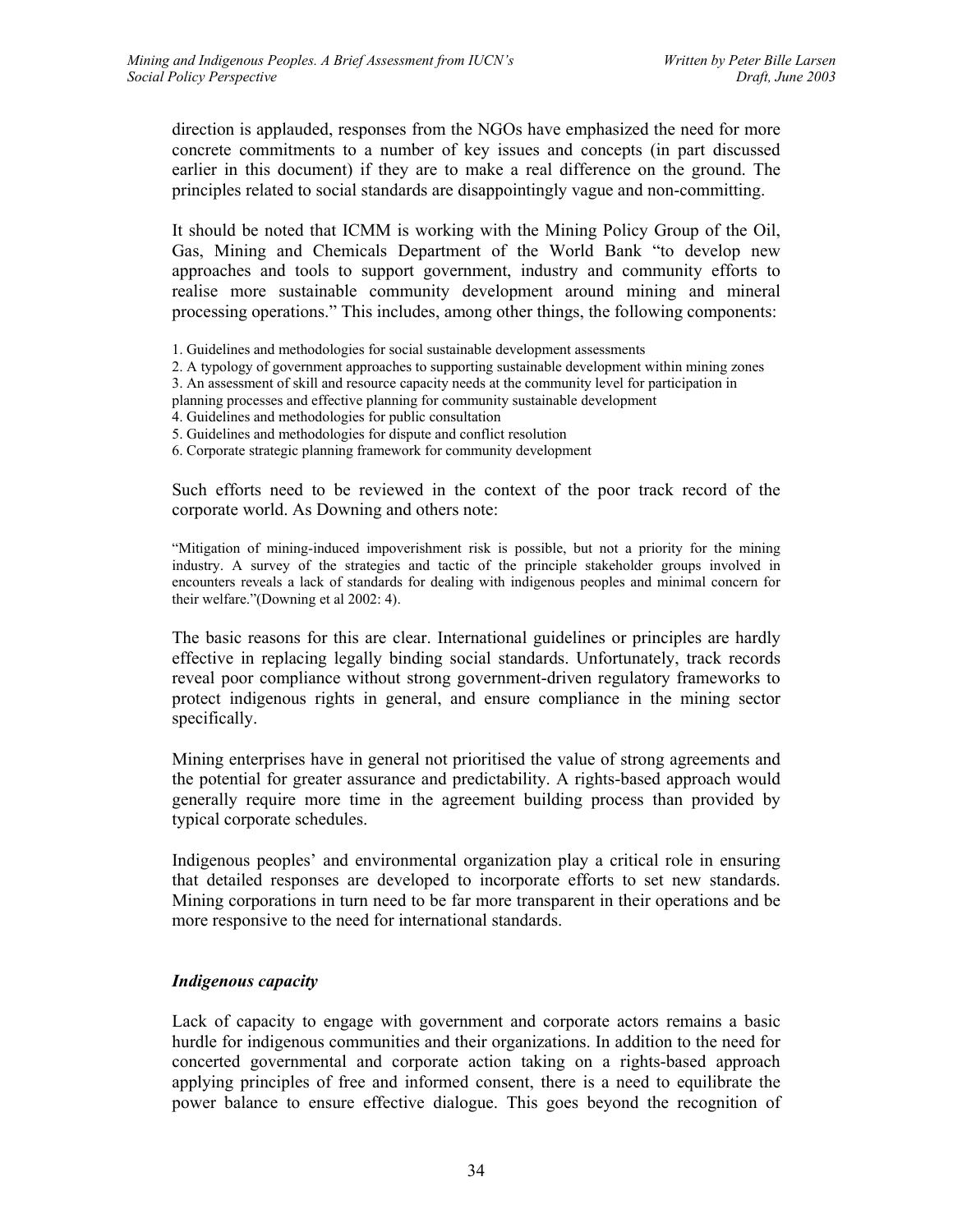indigenous decision-making structures, and involves ensuring sufficient funding and supporting capacity building to take on the new challenges implied by encountering mining companies.

The need for strengthened customary decision-making institutions, representative bodies and information sharing mechanisms are fundamental if consultation processes are to take place in a decent manner and result in robust agreements that are to be implemented in the long-term.

Existing experiences reveal the weakness of many social institutions. These institutions are easily shaken by the introduction of new elements such as increasing circulation of resources, power and influence. Maintaining accountable processes is not always easy, particularly not in situations where companies have sought to co-opt local leaders or certain factions (United Nations 1994). It involves lengthy internal community debates and thought processes that mining companies rarely have the time or interest in resolving.

Strengthening the *resilience* and *dynamism* of social institutions is a critical aspect of such a process. This in part requires on a strong legal framework, which recognizes indigenous customary institutions and allows for agreement building with these.

At a global scale, indigenous organizations are organizing themselves, mobilizing broader civil society networks and building their capacity to engage with government and corporate actors. The indigenous environmental network, for example, runs the indigenous mining campaign project (http://www.ienearth.org/mining\_campaign.html), which aims to:

"support and empower indigenous peoples to develop strategies for the protection of Mother Earth and the health of their communities against the spiritual, cultural, economic, social and environmental impacts of mining and oil extraction."

At another level, the MMSD consultations led to the suggestion that an international indigenous organisation be set up to monitor and oversee performance of the mining sector by "developing a minimum set of standards that mining companies will have to comply with when operating in indigenous communities. (MMSD 2002b: 16)."

There is a consistent call for more transparent consultation processes with indigenous organizations at national and international levels to strengthen the development of better and binding corporate standards (Weitzner 2002, Caruso et al 2003). Addressing indigenous capacity issues in response to these demands, or their absence, will involve local, regional and international level attention.

#### *The international context*

The international context is fundamental to ensure progress in these areas. Some key aspects are listed below:

1) There is clear need for further international standard setting in the areas of social impact assessments, recognition of indigenous rights, appropriate consultation processes and good practice benchmarking.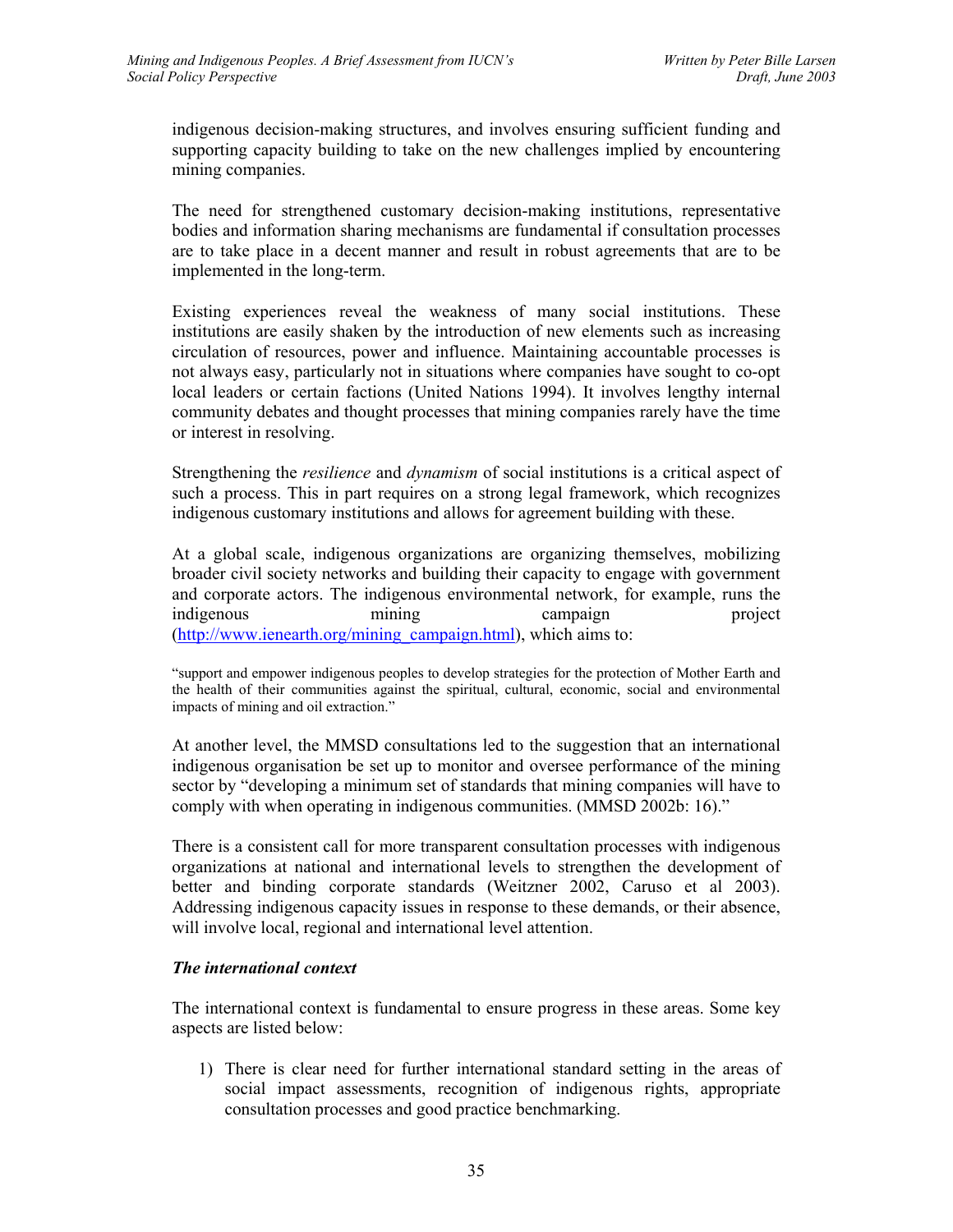- 2) Given the international nature of the mining industry, there is a need for commitment from governments to ensure that their companies act on agreedupon principles at home as well as abroad.
- 3) International financial agencies and institutions providing credit support to mining operations need to develop and take on board social and environmental criteria for engaging with the mining industry.
- 4) Multilateral and bilateral development agencies need to strengthen and develop funding and lending policies with appropriate criteria and benchmarks to ensure that good governance, international rights are respected. Promoting the ratification of ILO Convention 169 would be an important benchmark.
- 5) There is a need from the international mining community to take on responsibility and commit to international human rights and environmental standards, including the growing body of international policies and jurisprudence on indigenous rights, to ensure community recognition and equity for mining operations in countries including those yet to set up appropriate legal frameworks.
- 6) There is a call from both indigenous and environmental movements for strengthened monitoring processes of agreements and their implementation at both national and international levels to ensure accountability and transparency.
- 7) There is a need for the international community, including the entire list of institutions listed above, to engage in capacity building of indigenous peoples communities and organizations to appropriately engage in negotiations, agreement building and monitoring activities.
- 8) There is a need to support and bolster indigenous monitoring mechanisms and bodies
- 9) There is a need for strengthened market mechanisms and certification schemes to recognize and support companies implementing high social and environmental standards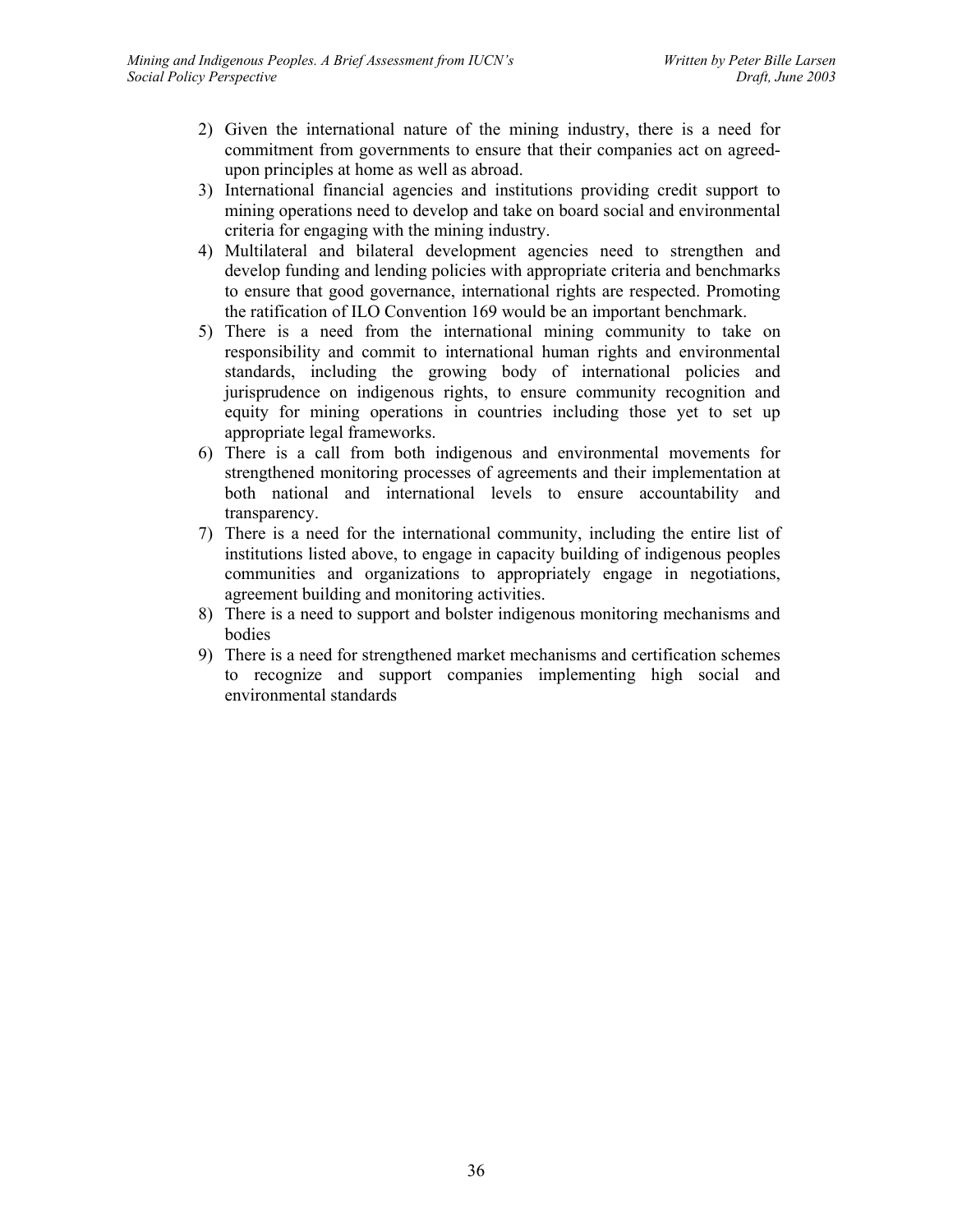## **A comparative matrix**

|                                            | Greenwash statement <sup>6</sup>                                                                  | <b>ICMM</b> draft principles <sup>7</sup>                                                                                                                                                                                                                                               | Indigenous<br>peoples'declaration on<br>extractive industries <sup>8</sup>                                                                                                                                                                                                                                                                                                                                                                                                                                                                                                                                                                                                                                                                           | <b>IUCN</b> policy approach <sup>9</sup>                                                                                                                                                                                                                                                                                                                                                                                                                                                                                                                                                                                                                                                                                                                            | ILO Convention 169 <sup>10</sup>                                                               | UN workshop on<br>indigenous peoples,<br>private sector natural<br>resource, energy and<br>mining companies and<br>human rights <sup>11</sup>                                                                                                                                                       |
|--------------------------------------------|---------------------------------------------------------------------------------------------------|-----------------------------------------------------------------------------------------------------------------------------------------------------------------------------------------------------------------------------------------------------------------------------------------|------------------------------------------------------------------------------------------------------------------------------------------------------------------------------------------------------------------------------------------------------------------------------------------------------------------------------------------------------------------------------------------------------------------------------------------------------------------------------------------------------------------------------------------------------------------------------------------------------------------------------------------------------------------------------------------------------------------------------------------------------|---------------------------------------------------------------------------------------------------------------------------------------------------------------------------------------------------------------------------------------------------------------------------------------------------------------------------------------------------------------------------------------------------------------------------------------------------------------------------------------------------------------------------------------------------------------------------------------------------------------------------------------------------------------------------------------------------------------------------------------------------------------------|------------------------------------------------------------------------------------------------|-----------------------------------------------------------------------------------------------------------------------------------------------------------------------------------------------------------------------------------------------------------------------------------------------------|
| <b>Recognition of indigenous</b><br>rights | Calls for the respect of ip<br>rights to self-determination<br>and free prior informed<br>consent | According to principles<br>ILO C169, Rio and others<br>have been reviewed<br>Article 3 speaks of<br>upholding fundamental<br>rights, respecting the<br>culture and heritage of local<br>communities and<br>indigenous people, but no<br>mention of C169 or other<br>rights instruments. | All future extractive<br>industries development<br>must uphold indigenous<br>peoples' rights. By human<br>rights, we refer to our rights<br>established under<br>international law. We hold<br>our rights to be inherent and<br>indivisible and seek<br>recognition not only of our<br>full social, cultural and<br>economic rights but also<br>our civil and political<br>rights. Respect for all our<br>rights is essential if 'good<br>governance' is to have any<br>meaning for us.<br>In particular we call for<br>recognition of our<br>collective right as peoples,<br>to self-determination,<br>including a secure and full<br>measure of self-governance<br>and control over our<br>territories, organisations<br>and cultural development. | Resolution 1.51 principles :<br>recognize, respect and<br>comply with the rights of<br>indigenous peoples over<br>their lands or territories and<br>natural resources, as a<br>condition for achieving<br>sustainable development;<br>b) consider the adoption<br>and implementation of the<br>objectives of ILO<br>Convention No 169 and the<br>Convention on Biological<br>Diversity, and comply with<br>the spirit of the draft UN<br>Declaration on the Rights<br>of Indigenous Peoples, as<br>well as adopt policies,<br>programmes and laws<br>which implement Chapter<br>26 of Agenda 21;<br>c) respect the rights and<br>interests of indigenous<br>peoples in all activities<br>connected with extracting<br>non-renewable natural<br>resources, including | An international human<br>rights standard on the rights<br>of indigenous and tribal<br>peoples | The workshop also<br>acknowledged that a<br>precondition for the<br>construction of equitable<br>relationships between<br>indigenous peoples, States<br>and the private sector is the<br>full recognition of<br>indigenous peoples' rights<br>to their lands, territories and<br>natural resources. |

6 "United outcry against mining greenwash" signed by 50 individual and collective persons, November 1 2002

<sup>7</sup>International Commission on Metals and Mining

<sup>8</sup> Oxford Workshop on Indigenous peoples and the Extractive Industries - 13-15 April 2003, "Indigenous Peoples' Declaration on Extractive Industries"

 $9^9$  Based on IUCN Resolutions and Recommendations (www.iucn.org)

 $10^1$  Convention No. 169 of the International Labour Organization on the rights of indigenous and tribal peoples.

<sup>11</sup> E/CN.4/Sub.2/AC.4/2002/3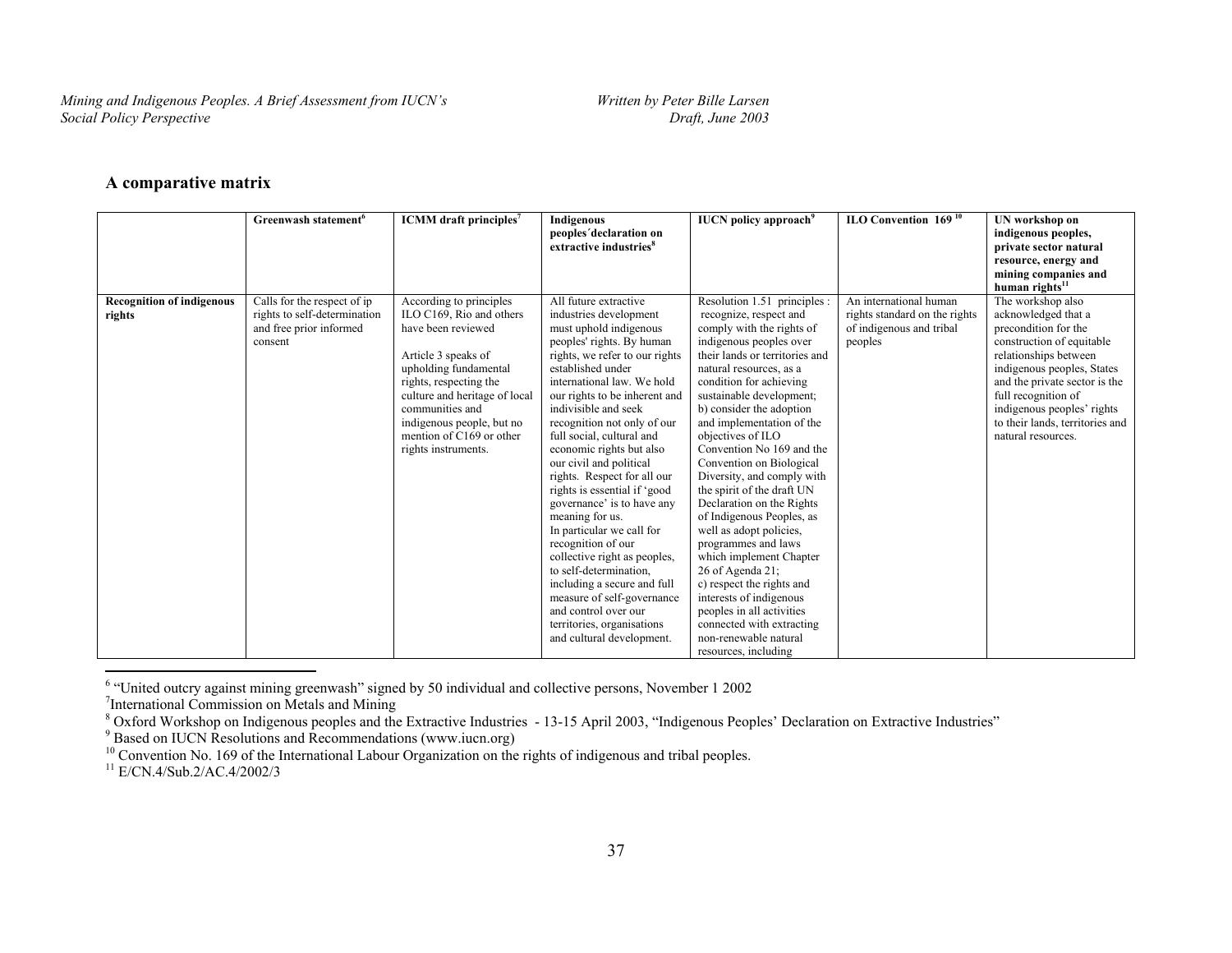|                               |  |                                                                                                                                                                                                                                                                                                                                                                                                                                                                                                                                                                                                                                                                                                                                                                                                                                                                                                                                                                                                                                             | geological surveys, mineral<br>exploration, claim-staking,<br>infrastructure and<br>development works, and<br>adopt adequate measures to<br>minimize environmental,<br>health, cultural and social<br>impacts;                                                                                                                                                                                 |                                   |                                                                                                                                                                                                                   |
|-------------------------------|--|---------------------------------------------------------------------------------------------------------------------------------------------------------------------------------------------------------------------------------------------------------------------------------------------------------------------------------------------------------------------------------------------------------------------------------------------------------------------------------------------------------------------------------------------------------------------------------------------------------------------------------------------------------------------------------------------------------------------------------------------------------------------------------------------------------------------------------------------------------------------------------------------------------------------------------------------------------------------------------------------------------------------------------------------|------------------------------------------------------------------------------------------------------------------------------------------------------------------------------------------------------------------------------------------------------------------------------------------------------------------------------------------------------------------------------------------------|-----------------------------------|-------------------------------------------------------------------------------------------------------------------------------------------------------------------------------------------------------------------|
| <b>Consultation practices</b> |  | All proposed developments<br>affecting our lands should<br>be subject to our free, prior<br>and informed consent as<br>expressed through our own<br>representative institutions,<br>which should be afforded<br>legal personality. The right<br>to free, prior informed<br>consent should not be<br>construed as a 'veto' on<br>development but includes<br>the right of indigenous<br>peoples to say 'no' to<br>projects that we consider<br>injurious to us as peoples<br>We demand our right to<br>equal and effective<br>participation in these<br>planning processes and that<br>they take full account of our<br>rights. Given the country-<br>wide embrace of these<br>national strategies, we<br>demand that the agencies<br>such as the World Bank<br>give equal attention to the<br>application of existing laws<br>and regulations which<br>uphold our rights in policy<br>and country dialogues and<br>financial agreements.<br>Development agencies<br>should give priority to<br>securing our rights and<br>ensuring they are | promote effective<br>participation and previous<br>agreements with indigenous<br>peoples in the design,<br>adoption, implementation<br>and monitoring of<br>processes, projects and<br>legislative and<br>administrative policies<br>regarding the exploration<br>and exploitation of non-<br>renewable resources that<br>might affect their lands or<br>territories and natural<br>resources; | Articles 6 and 7 in<br>particular | The workshop<br>recommended that<br>consultation between<br>indigenous peoples and the<br>private sector should be<br>guided by the principle of<br>free, prior, informed<br>consent of all parties<br>concerned. |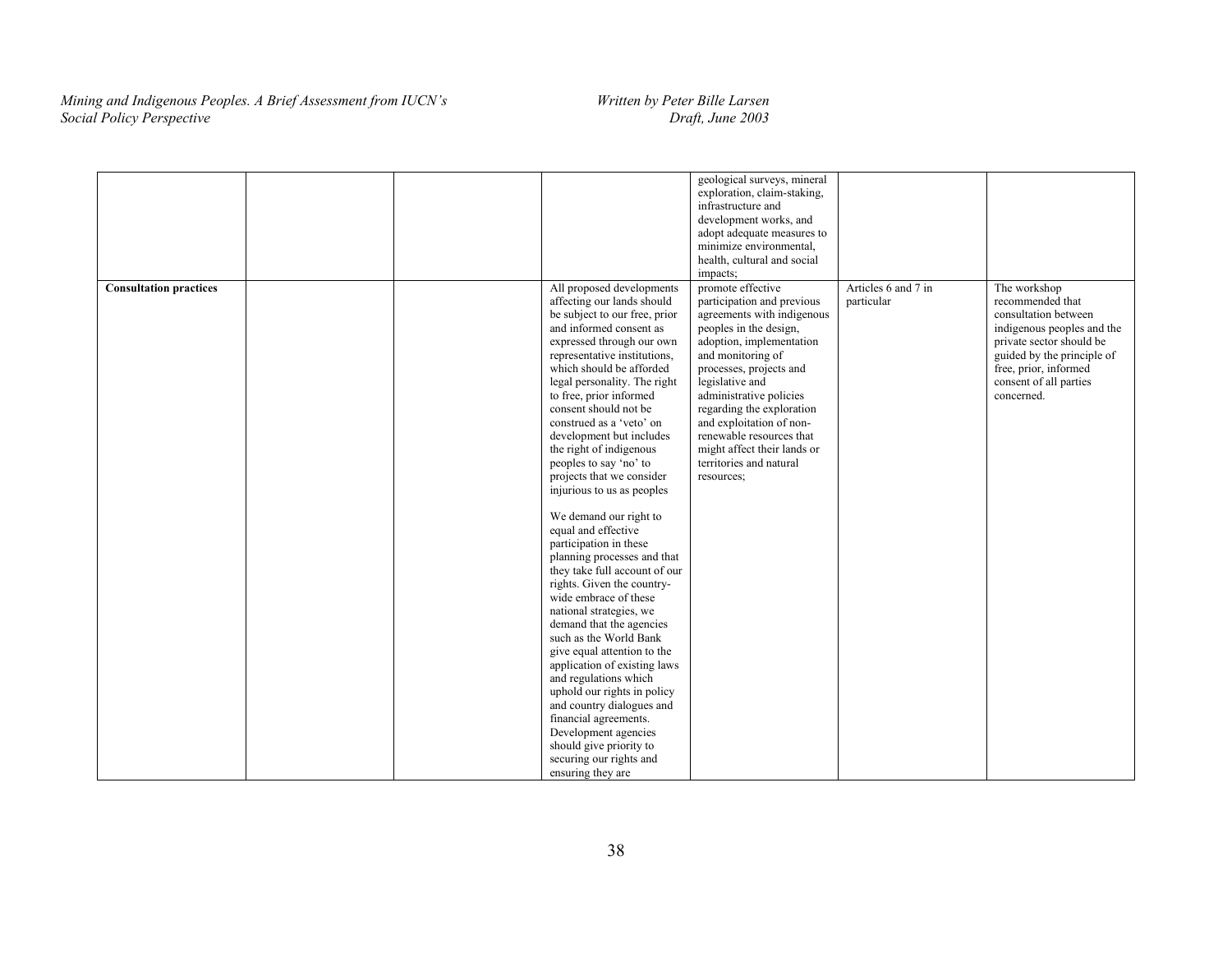|                                                                                       |                                                                                      |                                                                                                                                                   | effectively implemented<br>before facilitating access to<br>our lands by private sector<br>corporations such as<br>extractive industries.<br>Mining laws which deny<br>our rights should be revised<br>and replaced.                                                                                                                                                       |                                                                                                                                                                     |           |                                                                                                                                                                                                                                                                                          |
|---------------------------------------------------------------------------------------|--------------------------------------------------------------------------------------|---------------------------------------------------------------------------------------------------------------------------------------------------|----------------------------------------------------------------------------------------------------------------------------------------------------------------------------------------------------------------------------------------------------------------------------------------------------------------------------------------------------------------------------|---------------------------------------------------------------------------------------------------------------------------------------------------------------------|-----------|------------------------------------------------------------------------------------------------------------------------------------------------------------------------------------------------------------------------------------------------------------------------------------------|
| <b>Impact assessments</b>                                                             |                                                                                      |                                                                                                                                                   | Promotes<br>the<br>precautionary<br>principle<br>Independent and<br>٠<br>participatory<br>environmental, social and<br>cultural assessments must<br>be carried out prior to the<br>start of projects, and our<br>ways of life respected<br>throughout the project<br>cycle, with due recognition<br>and respect for matrilineal<br>systems and women's social<br>position. |                                                                                                                                                                     | Article 7 | The workshop<br>recommended that the<br>Special Rapporteur on the<br>situation of human rights<br>and fundamental freedoms<br>of indigenous people pay<br>attention to the impacts of<br>private sector<br>activities on indigenous<br>peoples' lands in the<br>exercise of his mandate. |
| Benefit sharing and<br>compensations                                                  | Implicit in terms free, prior,<br>informed consent                                   | Article 3:Minimise<br>involuntary resettlement,<br>and compensate fairly for<br>adverse effects on<br>the community where it<br>cannot be avoided | Before projects are<br>embarked on, such<br>problems as<br>marginalisation, insecure<br>land rights, and lack of<br>citizenship papers must be<br>addressed. Indigenous<br>Peoples' Development<br>Plans (IPDPs) must be<br>formulated with the<br>affected communities and<br>Indigenous peoples should<br>control mechanisms for the<br>delivery of project benefits.    | design and execute<br>development plans with the<br>equitable participation of all<br>parties concerned<br>recognizing their needs and<br>cultural characteristics; |           | The workshop<br>recommended that private<br>sector development on<br>indigenous peoples<br>lands ensure mutually<br>acceptable benefit sharing.                                                                                                                                          |
| <b>Reparation to affected</b><br>communities and<br>restitution for past<br>practices | Calls for reparations to<br>affected communities and<br>restitution for past damages | Development of:<br>Guidelines and<br>methodologies for dispute<br>and conflict resolution                                                         | Damages and losses caused<br>by past projects (which<br>have despoiled our lands<br>and fragmented                                                                                                                                                                                                                                                                         | adopt measures to<br>compensate indigenous<br>peoples for damages to<br>their lands or territories;                                                                 |           |                                                                                                                                                                                                                                                                                          |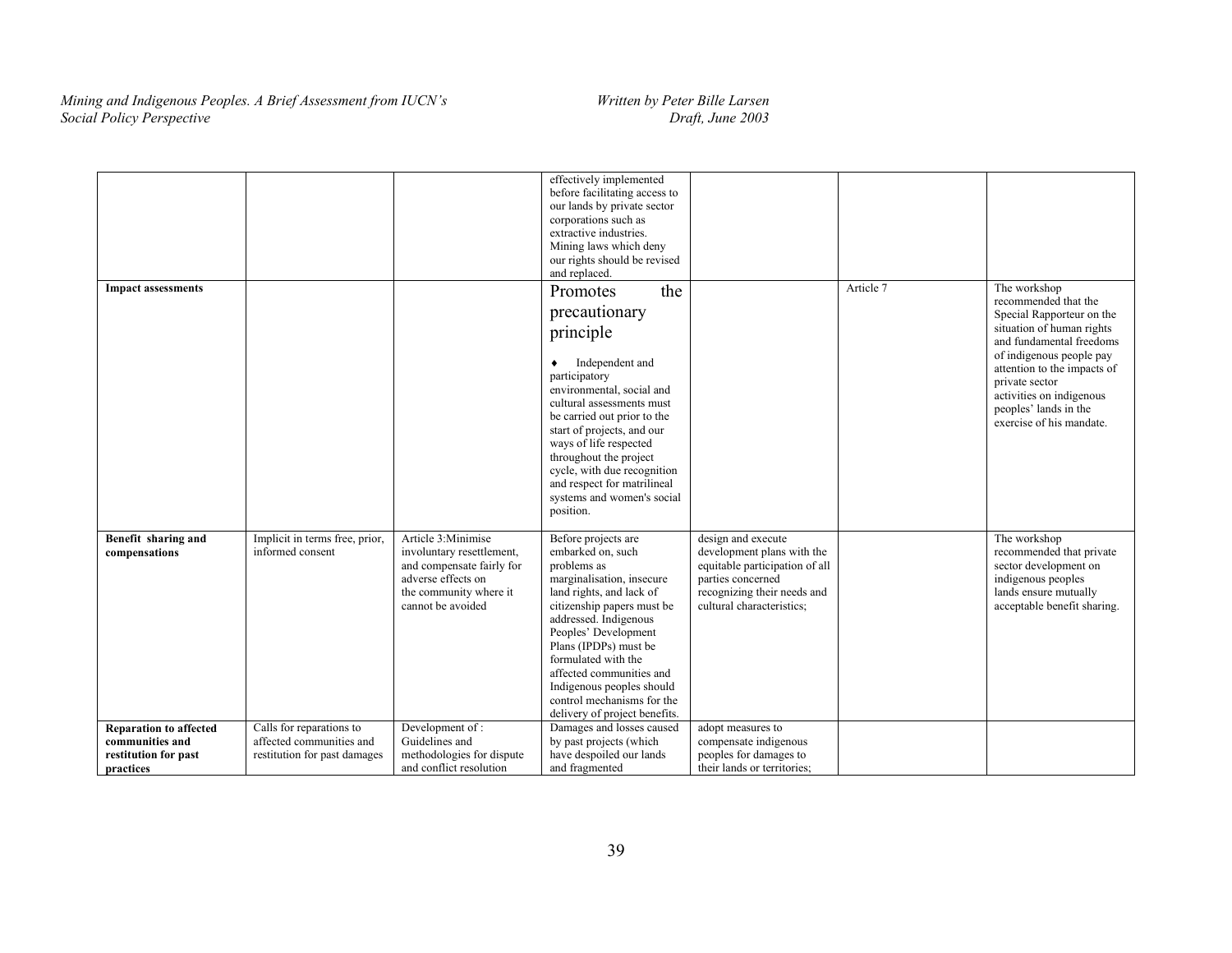|                       |                                                                                                                                                                                                                 | Corporate strategic<br>planning framework for<br>community development                                                                                                                   | communities) made good<br>for. Not only remuneration<br>for economic losses but<br>also reparations for the<br>social, cultural,<br>environmental and spiritual<br>losses<br>Measures should be taken<br>to rehabilitate degraded<br>environments, farmlands,<br>forests and landscapes and<br>restitute lands and<br>territories                                   |                                                                                                                                                                                                                                                                              |                                                                                                                                                                                                            |
|-----------------------|-----------------------------------------------------------------------------------------------------------------------------------------------------------------------------------------------------------------|------------------------------------------------------------------------------------------------------------------------------------------------------------------------------------------|---------------------------------------------------------------------------------------------------------------------------------------------------------------------------------------------------------------------------------------------------------------------------------------------------------------------------------------------------------------------|------------------------------------------------------------------------------------------------------------------------------------------------------------------------------------------------------------------------------------------------------------------------------|------------------------------------------------------------------------------------------------------------------------------------------------------------------------------------------------------------|
| Corporate practice    | Calls for i)Convention on<br>Corporate accountability<br>Convention<br>ii) stop to environmentally<br>damaging practices<br>iii) downsizing mining<br>industry<br>iv) moratorium until rights<br>are recognized |                                                                                                                                                                                          | Moratorium on further<br>mining, oil and gas until<br>human rights are secure<br>No further investments,<br>funding until rights are<br>assured                                                                                                                                                                                                                     | the development and<br>support of a clear policy on<br>the use of non-renewable<br>natural resources which<br>includes criteria for the<br>conservation of natural<br>resources and respect for<br>the rights of the world's<br>indigenous peoples,                          |                                                                                                                                                                                                            |
| Accountability        |                                                                                                                                                                                                                 | Speaks of setting up a<br>suitable verification system                                                                                                                                   | Formal policies and appeals<br>procedures should be<br>developed to ensure<br>accountability for loan<br>operations, official aid,<br>development programmes<br>and projects. These<br>accountability measures<br>should be formulated with<br>indigenous peoples with a<br>view to securing our rights<br>throughout the strategic<br>planning and project cycles. | facilitate the<br>establishment of<br>mechanisms for the<br>negotiation between<br>indigenous peoples, the<br>State and other interested<br>parties to promote the<br>equitable resolution of<br>conflicts arising from the<br>use or potential use of<br>natural resources. | The<br>workshop<br>recommended that<br>mutually<br>acceptable<br>independent<br>mechanisms be<br>established for resolving<br>disputes between<br>indigenous peoples and the<br>private sector.            |
| <b>Further action</b> |                                                                                                                                                                                                                 | Guidelines and<br>methodologies for social<br>sustainable development<br>assessments<br>A typology of government<br>approaches to supporting<br>sustainable development<br>within mining |                                                                                                                                                                                                                                                                                                                                                                     | the development and<br>support of a clear policy on<br>the use of non-renewable<br>natural resources which<br>includes criteria for the<br>conservation of natural<br>resources and respect for<br>the rights of the world's                                                 | recommended that States,<br>United Nations system<br>organizations,<br>indigenous peoples and the<br>private sector continue to<br>review experiences in<br>relation to private<br>sector natural resource |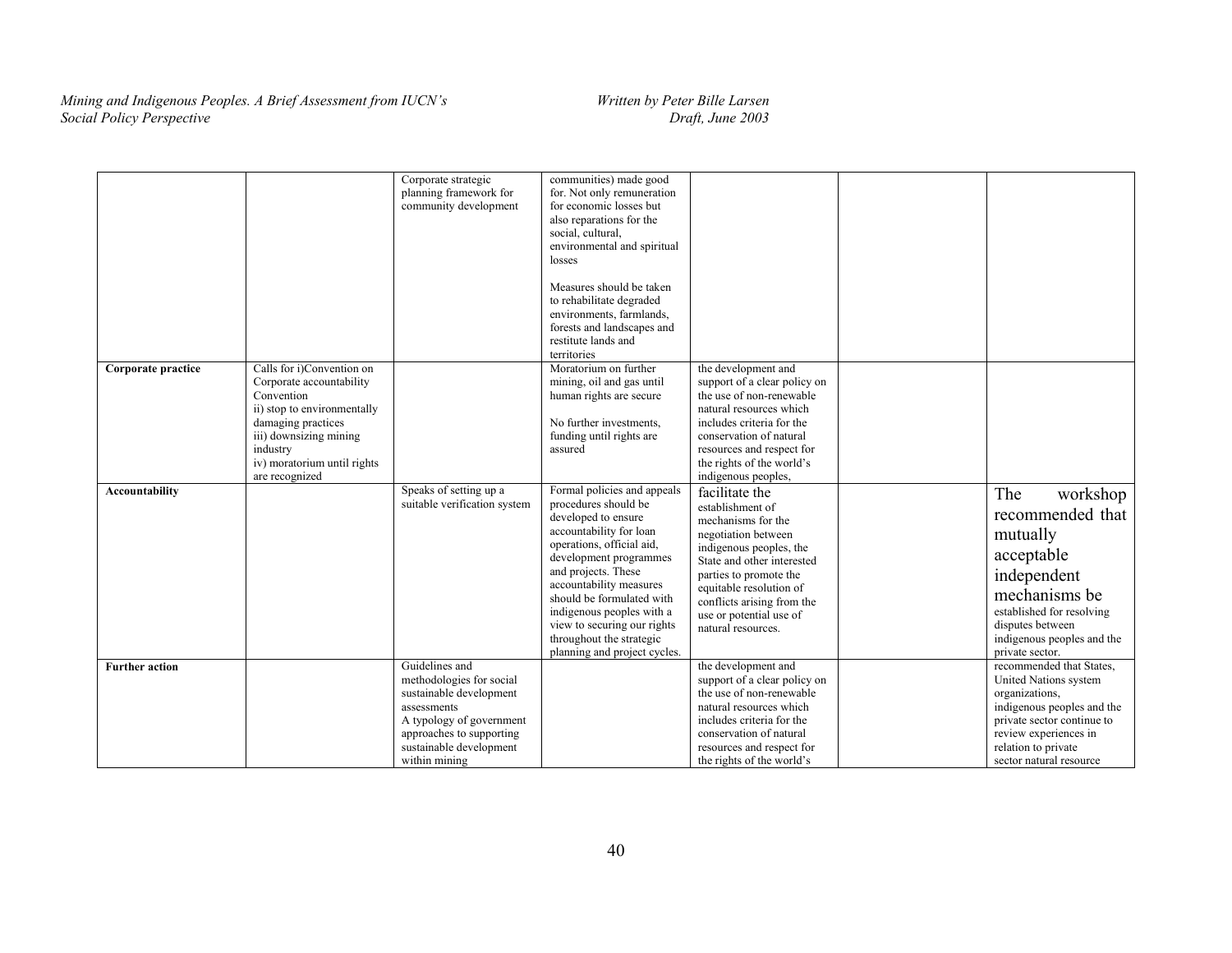| zones<br>An assessment of skill and<br>resource capacity needs at<br>the community level for<br>participation in<br>planning processes and<br>effective planning for<br>community sustainable<br>development<br>Guidelines and<br>methodologies for public<br>consultation | indigenous peoples, | development on indigenous<br>peoples' lands, consider<br>best practices, and<br>explore the links between<br>recognition and respect for<br>indigenous peoples' land<br>rights and the<br>successful experiences. |
|----------------------------------------------------------------------------------------------------------------------------------------------------------------------------------------------------------------------------------------------------------------------------|---------------------|-------------------------------------------------------------------------------------------------------------------------------------------------------------------------------------------------------------------|
|                                                                                                                                                                                                                                                                            |                     |                                                                                                                                                                                                                   |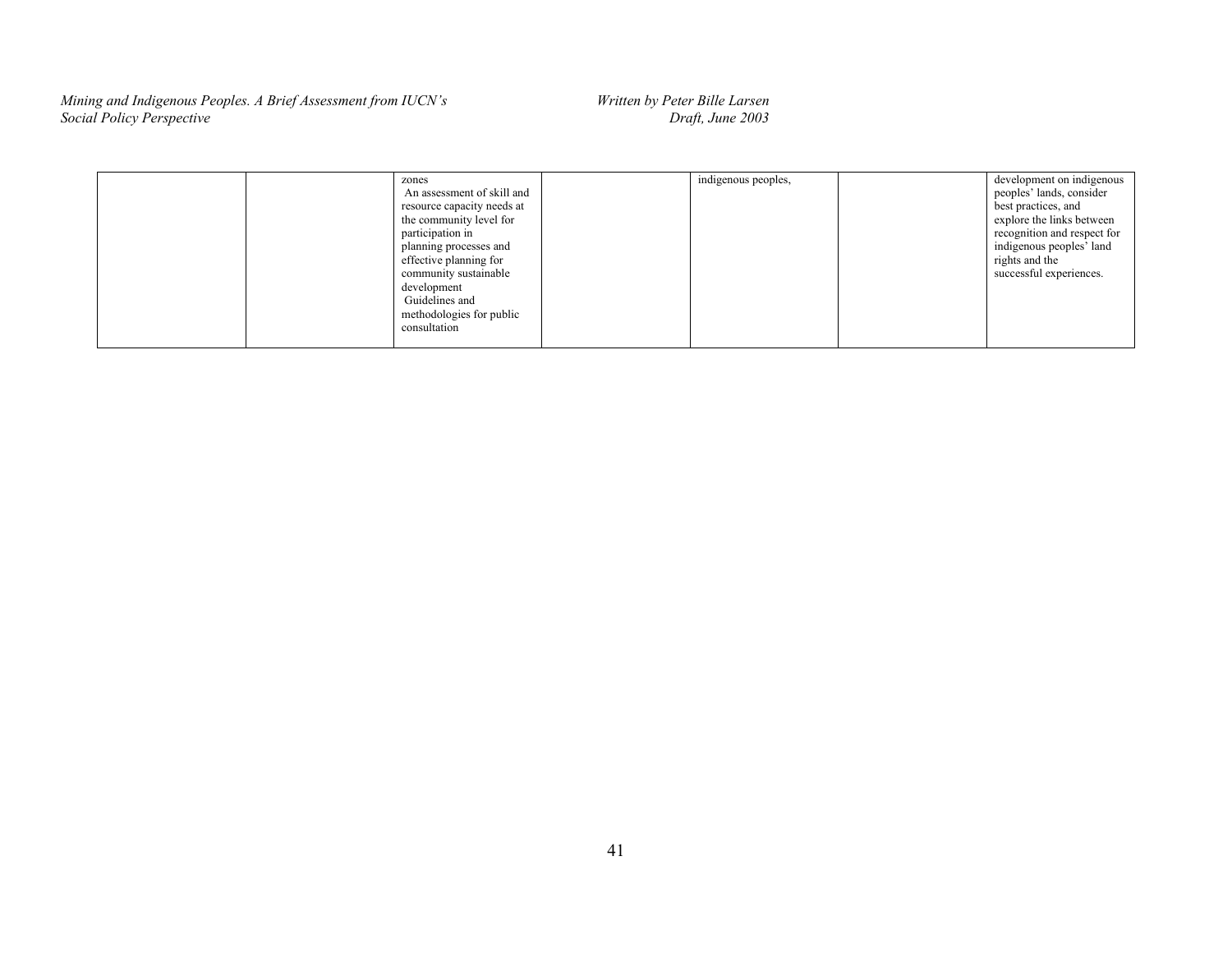# **Ways forward – a common ground**

There is an enormous field of common ground, of shared objectives and shared problems between indigenous peoples and conservation organizations. It is clear that most environmental damage also impacts on indigenous communities in terms of health, livelihoods and customary land management. The right to enjoy a healthy environment is among the basic rights often ignored by mining legislation or actual practice. This presents a significant overlap between the interests of indigenous peoples and that of environmental protection organizations. This overlap is not just a question of shared interests, but as discussed below, also involves shared goals and to a large extent agreement on the path forward to reach these goals.

The need to develop new principles and guidelines for "good practice" is evident from recent developments in the mining industry. While the links made between the mining industry, indigenous peoples and the environment in an effort to spell out paths towards "sustainable development" have been grabbing our attention, most results call for more concrete commitment at both international and national levels. Much debate and different opinions have been generated., These debates generally agree on the need for more binding action that responds to urgent need for improvement rather than ignoring the issues through vague commitments and politically correct terminology.

A comparison of different approaches and agenda also reveals that most indigenous organizations call for more social and environmental responsibility at the corporate level. The statement labelling the IUCN partnership, now dialogue, as greenwash, for example, calls for a end to environmentally damaging practices and a new Convention on Corporate Accountability. While it is certain that not all can be achieved through a dialogue between the mining industry and the IUCN, the need for more dialogue is evident.

It is unrealistic to expect the mining industry to independently identify environmentally or socially damaging practices. Furthermore, given the broad institutional commitment of the IUCN to both social and environmental sustainability, it is an important locus for furthering a new dialogue and agenda. IUCN resolution 1.51 provides a strong basis for such a dialogue along with the general recognition of indigenous peoples and their rights in various resolutions and recommendations.

The WSSD plan of action calls for more efforts to address social and environmental impacts of the mining industry, including the enhancement of the participation of local and indigenous communities. There has been considerable international debate as to whether or not mining operations contribute to sustainable poverty alleviation (Ross 2001, Weitzner 2002). Initiatives have called for the necessity to further review international financing and lending operations catalysing, among other things, the World Bank Extractive Review. There is also a growing call among indigenous peoples to ensure their right to say no through PIC, the establishment of "no-go zones", which needs to be better linked to efforts securing the protection of protected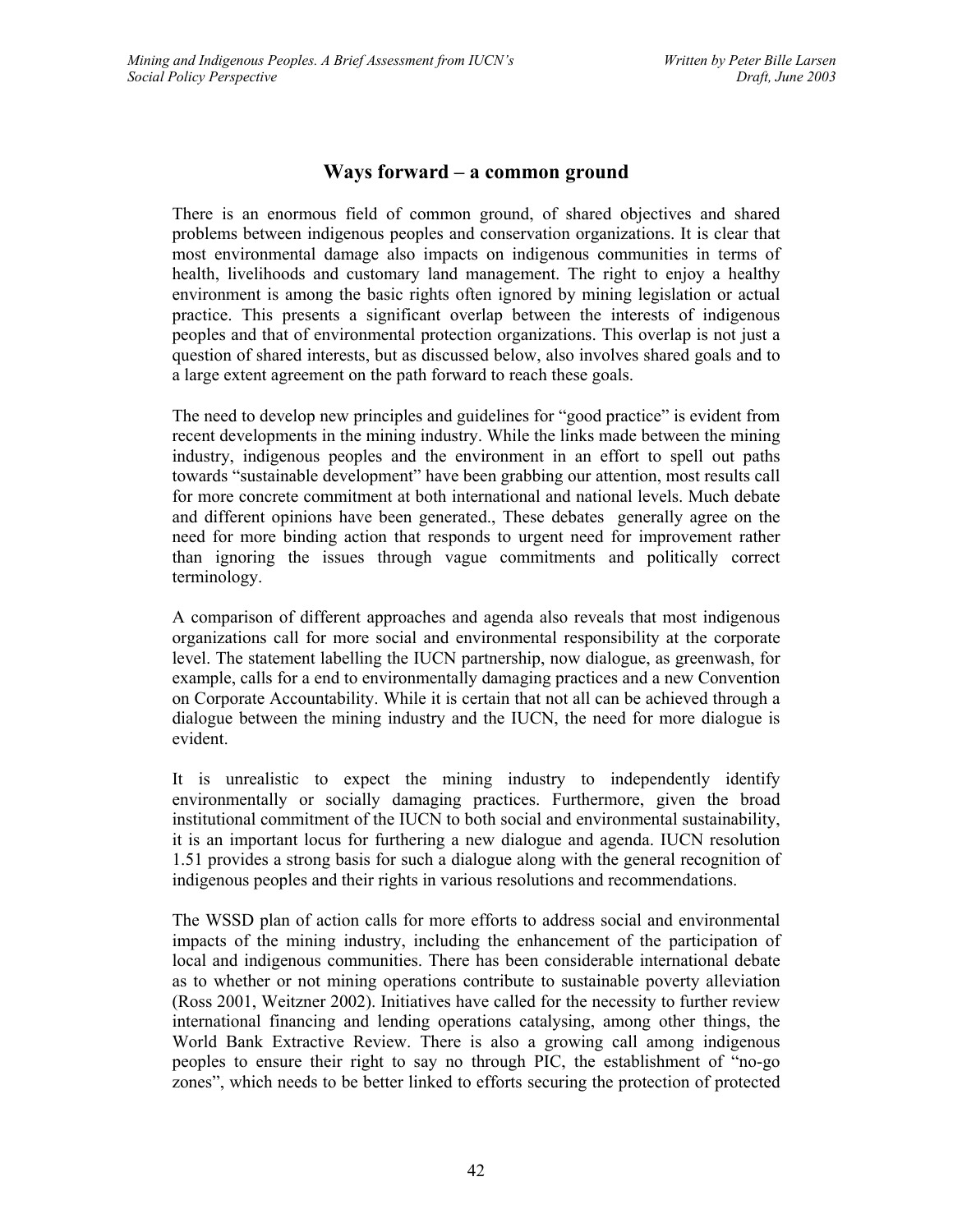areas against mining operations. There is an overwhelming consensus that a "no-go" approach should be based on integrating social, cultural and environmental priorities.

The 2003 Parks Congress approach, "Benefits beyond Boundaries" to cement the interrelationship between protected areas, poverty alleviation and indigenous peoples underlines the importance of this consensus. By taking up one central issue, protected areas can accommodate both biodiversity and cultural objectives securing many indigenous peoples' legal recognition of ancestral lands and waters under comanagement arrangement. Current IUCN work through its Social Policy Programme and the Task Force on Indigenous and Local Communities and Protected Areas (TILCEPA) to harmonize these issues can provide an important avenue for securing legal protection. Should protected areas be recognized by the mining industry, it would be important to cover the wide range of protected areas currently recognized by the international conservation community through the groundbreaking work of the IUCN.

Furthermore, from an ecosystem perspective, much land of both biodiversity and indigenous importance remains legally unprotected. Securing commitment from the mining industry to recognize such areas outside existing categories and undertake required precautionary action should be a common objective of conservation organizations and indigenous peoples. IUCN can facilitate such a dialogue.

The presence of a strong indigenous lobby with well-informed indigenous professionals can offer an important critical mass of opinions to bring to the table. Despite much effort, the spelling out the practical approaches to and measures for social impact assessment, appropriate consultation measures and prior informed consent remain marginal in the broader debate.

An important locus where much innovative development is taking place in this respect involves the Convention on Biological Diversity and its Ad Hoc Working Group on Article 8(j). The recent recommendations and upcoming guidelines on integrated impact assessments are of key importance. Again the IUCN is in a strong position to bring the different actors together in finding a way forward.

Furthermore, the large number of NGO members of the IUCN provides the institution with a broad mix of actors to engage in proactive discussions with the mining industry as well as to secure further monitoring of agreements from both governmental institutions and civil society.

Proponents of further and strengthened agreement building use a pragmatic logic arguing that agreement building is more likely to secure some benefits in comparison to what they see as "blind" pursuance of a total rejection strategy. They may be right in many cases. However, a considerable number of examples also prove the opposite. Basic building blocks in terms of national legislation, jurisprudence and implementation measures are often absent in many countries. This limits agreement building to voluntary, often short lasting, commitments of companies to secure buy-in from indigenous communities. Given the centrality of legal and policy dimensions, this would be an important further item of work.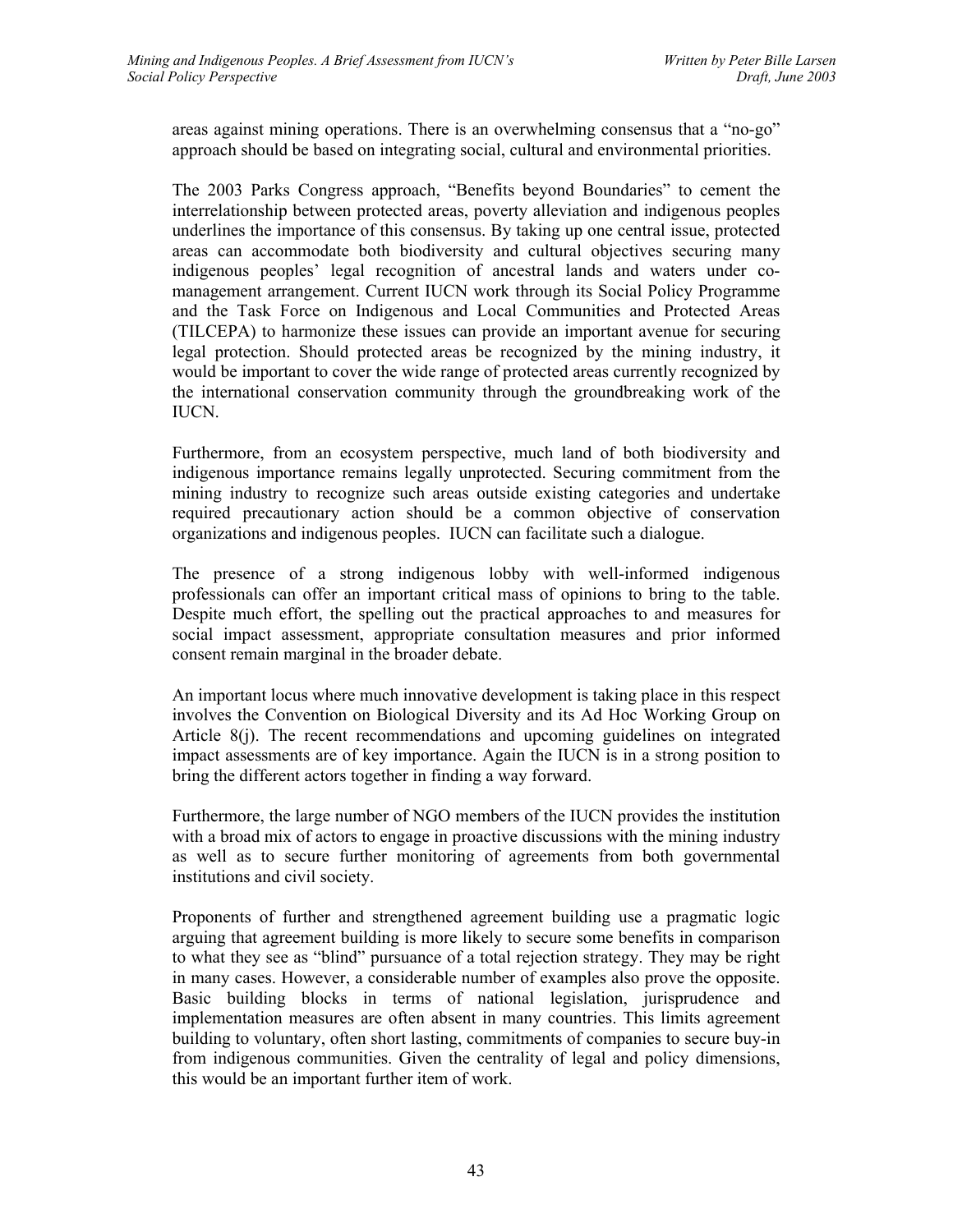As IUCN has noted in its comments to the ICMM draft principles, the very fact that the industry is willing to commit, sign up and be accountable to a set of international standards is an important first step forwards. The next step involves identifying the nature and contents of such international principles.

Both indigenous movements and environmental organizations have called for the necessity for strengthened international environmental and social standards. IUCN has in its response to the ICMM first draft principles, among other things, sought to contribute with a number of points and issues, which need further elaboration. These include:

- The need for further operational guidelines, as the overall framework of principles remains vague
- The need for strengthened compliance and accountability measures
- Indigenous peoples' issues, particularly the need to specifically address indigenous peoples' rights.
- Good governance: the need for good governance within all operations
- The need for commitment to objective SEIA/ EIA with essential guidance
- The precautionary principle
- The need for more definitive language on the recognition of rights, protected areas and other issues

A number of detailed comments are put forward, which rely on the in-depth understanding of the IUCN office. The point is that there is a much broader potential to engage IUCN professional networks, NGOs and indigenous peoples organizations. Indeed, such a dialogue is fundamental to move towards governments and corporations respecting indigenous rights and apply the concept of prior informed consent.

Finally, the World Commission on Dams (WCD) continues to be perceived as a wellcrafted and credible process, which is also highlighted by indigenous peoples organizations and NGOs as the right approach, contrasting it with more closed review processes (see Caruso et al 2003: 7). The IUCN should promote further dialogue based on, and further strengthening, the body of consultation practices and experiences generated in the WCD process. A World Commission on Mines could be among the options to explore with a number of NGO, indigenous peoples, governments and industrial actors currently preoccupied by the issue.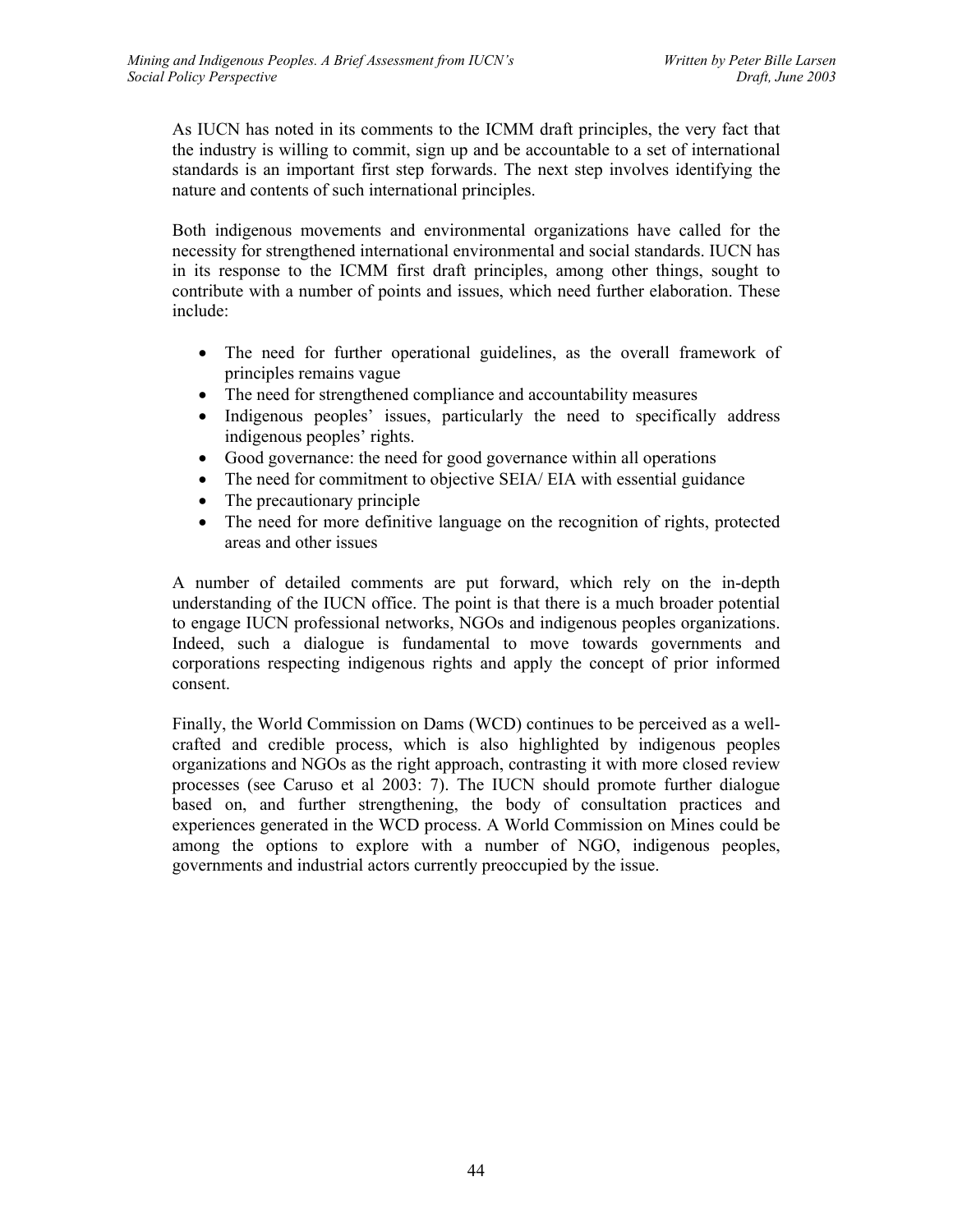#### **Bibliography**

ADB (2002a), "Indigenous peoples, ethnic minorities and poverty reduction: Indonesia", Asian Development Bank, Manila

ADB (2002b). "Indigenous peoples, ethnic minorities and poverty reduction: Philippines", Asian Development Bank, Manila

Caruso, Emily, Marcus Colchester, Fergus MacKay, Nick Hildyard and Geoff Nettleton (2003), "Extracting promises: Indigenous Peoples, extractive industries and the World Bank", Synthesis report, May 2003, Forest Peoples Programme and the Tebtebba Foundation

Chatterjee, Pratap (1996), "Environment: Indigenous peoples say mining destroys lands and lives", InterPress Service, May 20 1996

Colchester, Marcus, Jean La Rose and Kid James (2002), "Mining and Amerindians in Guyana: executive summary", North-South Institute of Canada

Davis, Shelton (1977), "Victims of the Miracle: development and the Indians of Brazil", Cambridge University Press

Downing, Theodore, Jerry Moles, Ian McIntosh and Carmen Garcia-Downing (2002), "Indigenous peoples and Mining encounters: strategies and tactics", Mining, Minerals and Sustainable Development, IIED and WCSD.

Hipwell, William, Katy Mamen, Viviane Weitzner and Gail Whiteman (2002), "Aboriginal Peoples and Mining in Canada: Consultation, Participation and Prospects for Change", Working Discussion Paper, North South Institute, Draft

Khan, Shazad (2001), "Risky Romances for the Rejas: a case study of tribal women's labour", Paper presented at the conference Livelihoods and Poverty Reduction: Lessons From Eastern India, 25-27 September 2001, CDS, University of Swansea, Wales

MMSD (2002a), « Breaking New Ground: Mining, Minerals, and Sustainable Development », Earth Print and Earth Scan

MMSD (2002b), "Report of the workshop on indigenous peoples and mining, minerals and sustainable development", Perth, 4-6 February 2002

Ross, Michael (2001), "Extractive sectors and the poor", Washington DC, Oxfam America

Young, Elspeth (1995), "Third world in the first: development and indigenous peoples", Routledge, London and New York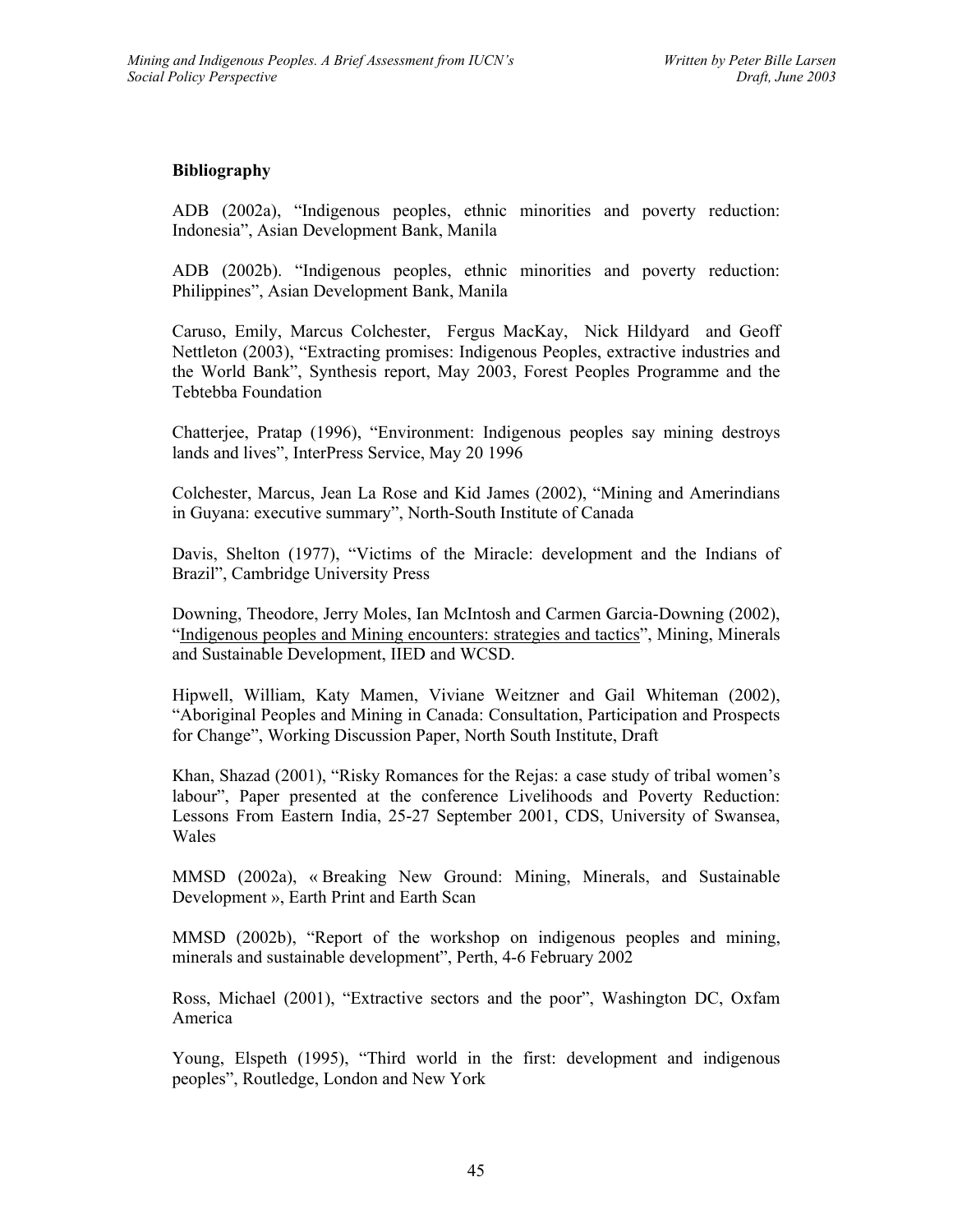United Nations (1994), "Transnational investments on the lands of indigenous peoples", Report of the United Nations Centre on Transnational Corporations submitted pursuant to Sub-Commission resolution 1990/26, E/CN.4/Sub.2/1994/40

United Nations (2002), "Report Of The Workshop On Indigenous Peoples, Private Sector Natural Resource, Energy And Mining Companies And Human Rights", International Decade Of The World's Indigenous People, Including Information Relating To The Voluntary Fund For The International Decade Of The World's Indigenous people And Report Of The Advisory Group, E/CN.4/Sub.2/AC.4/2002/3

Warden-Fernandez, Janeth (2001), "Indigenous communities and mineral development", MMSD, IIED and WBCSD

Wazir, Rekha (2001), "Report on Sankalp, Shankargarh, UP", Children and Poverty, UNDP India

Weitzner, Viviane (2002), "Cutting-Edge policies on Indigenous Peoples and Mining: Key lessons for the World Summit and Beyond", the North South Institute